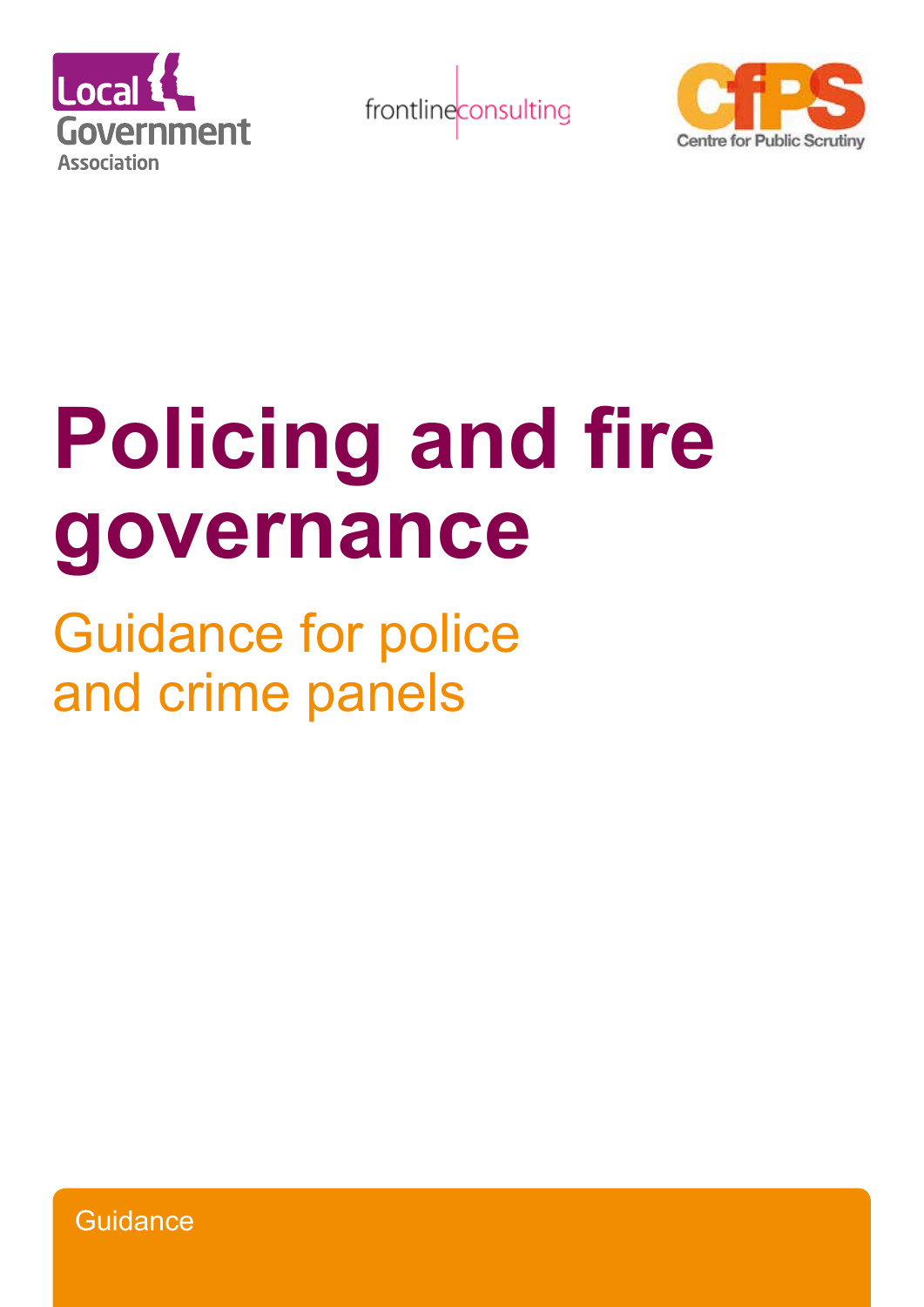## **Contents**

| <b>Foreword</b>                                                               | 4              |
|-------------------------------------------------------------------------------|----------------|
| <b>Section one:</b> Overview of governance arrangements in policing and crime | 5              |
| Commissioners' responsibilities                                               | 5              |
| Policing protocol and panel responsibilities                                  | 6              |
| Mayoral arrangements                                                          | $\overline{7}$ |
| Police, fire and crime functions                                              | 8              |
| Other collaboration                                                           | $\Theta$       |
| <b>Section two: Panels' statutory powers and duties</b>                       | 10             |
| Reviewing the precept                                                         | 10             |
| Reviewing the police and crime plan                                           | 12             |
| Reviewing the annual report                                                   | 14             |
| Holding confirmation hearings                                                 | 15             |
| <b>Handling complaints</b>                                                    | 18             |
| Wider activity to support panels' functions                                   | 21             |
| Section three: Key stakeholders in undertaking the panel's functions          | 23             |
| The relationship with the commissioner                                        | 25             |
| Operational independence                                                      | 26             |
| The relationship with the chief constable                                     | 26             |
| Relationships with other local stakeholders                                   | 27             |
| Panel scrutiny of collaboration                                               | 28             |
| <b>HMICFRS</b>                                                                | 28             |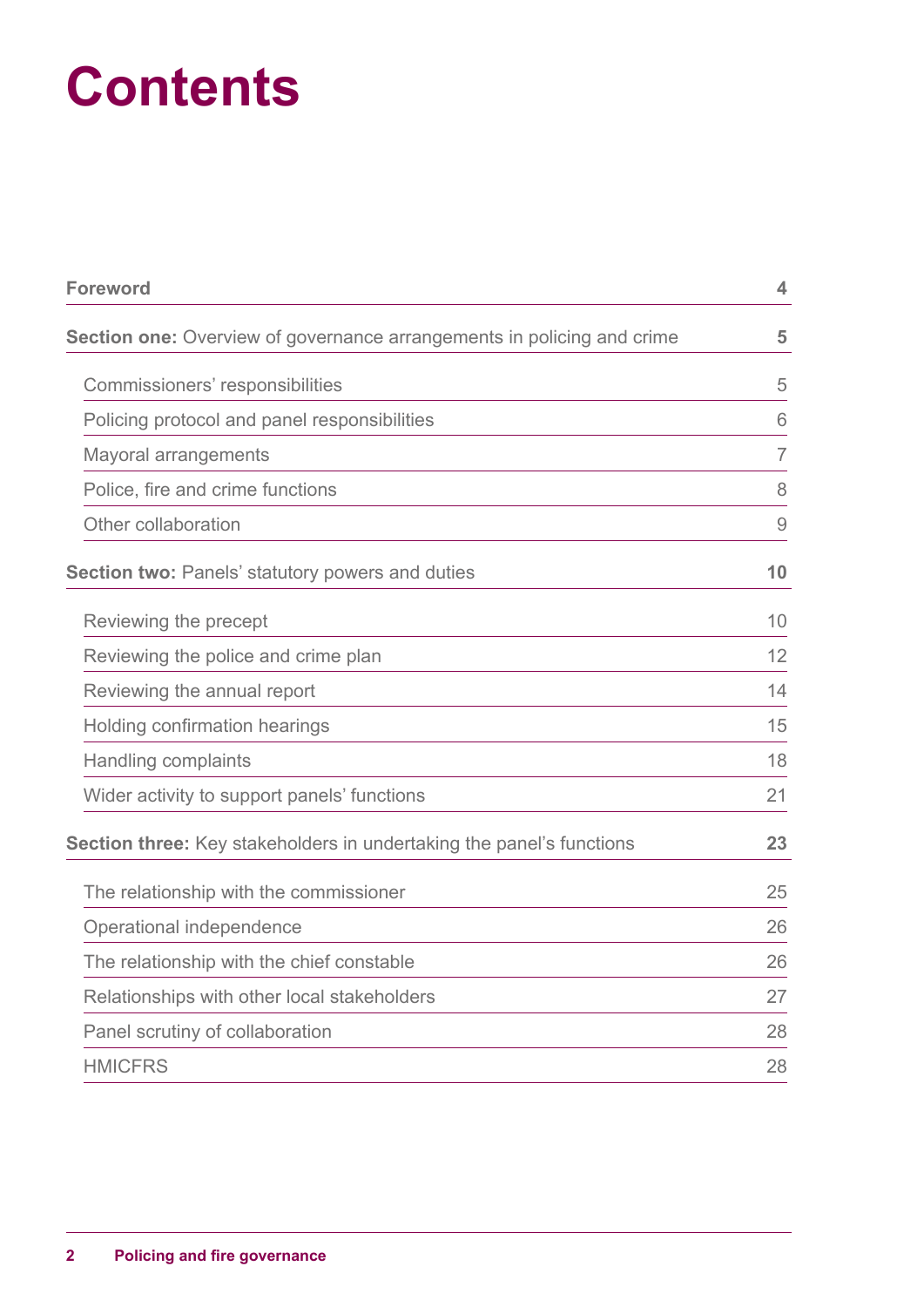| Section four: Running the panel    | 30 |
|------------------------------------|----|
| <b>Funding arrangements</b>        | 31 |
| Panel arrangements                 | 32 |
| Composition                        | 32 |
| Rules of procedure                 | 34 |
| Chairing                           | 34 |
| Panel meetings                     | 34 |
| Communications and panel reporting | 36 |
| Panel training and development     | 36 |
| Work programming                   | 37 |
| Using evidence and information     | 37 |
| Member champions                   | 38 |
| Panels and public engagement       | 39 |
| Task and finish working            | 41 |
| Responses to recommendations       | 41 |
| <b>Panel effectiveness</b>         | 41 |
| <b>Sources of information</b>      | 42 |
| Key legislation                    | 42 |
| Panel websites                     | 43 |
| Examples of activity by panels     | 45 |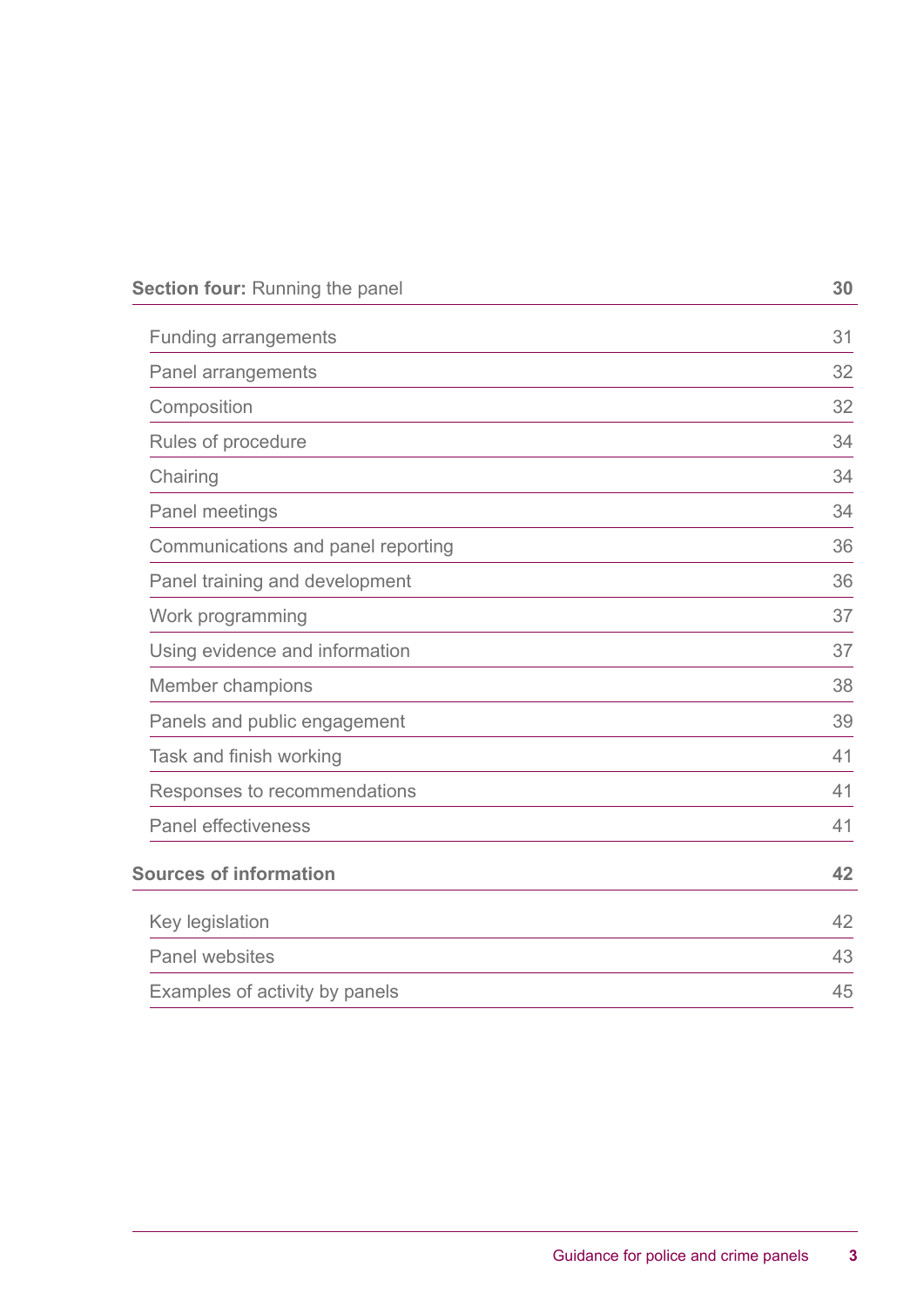## **Foreword**

This guidance has been produced for police (fire) and crime panel chairs, members and support officers and those with whom they work. It is intended to provide information about the statutory roles of panels and to highlight good practice that has been developed over the years since panels were first established.

Since 2012, panels have shown that they are able to play a constructive role in providing challenge and support to police and crime commissioners. They are an intrinsic part of a network of relationships and processes, and integral to the governance arrangements for policing - and more recently, for some fire and rescue services.

Good governance, robust scrutiny and strong supportive partnerships are essential for communities who rely on excellent police and fire and rescue services, a fair criminal justice system and effective blue light collaboration. They are also important for a vibrant local democracy. Panels have an important role to play in these arrangements.

This is an informal guide which the Local Government Association (LGA) commissioned in order to provide information on the legislation and regulations affecting panels and their statutory functions, as well as examples of good practice by panels.

Different sections of the document provide an overview of policing and fire governance; outline panels' specific functions; and provide ideas on how they can work with key stakeholders and manage their work in a way that adds value and builds capacity and effectiveness. In short, it sets out their diverse roles and opportunities within the context of policing and crime accountabilities.

It will be for panels, in consultation with their commissioner and commissioner's office, to work out their most effective local ways of working, but we hope this guidance will assist with the prioritisation of their work and in choosing the most appropriate approaches to their varied tasks.

#### **Councillor Simon Blackburn**

Chair, LGA Safer and Stronger Communities Board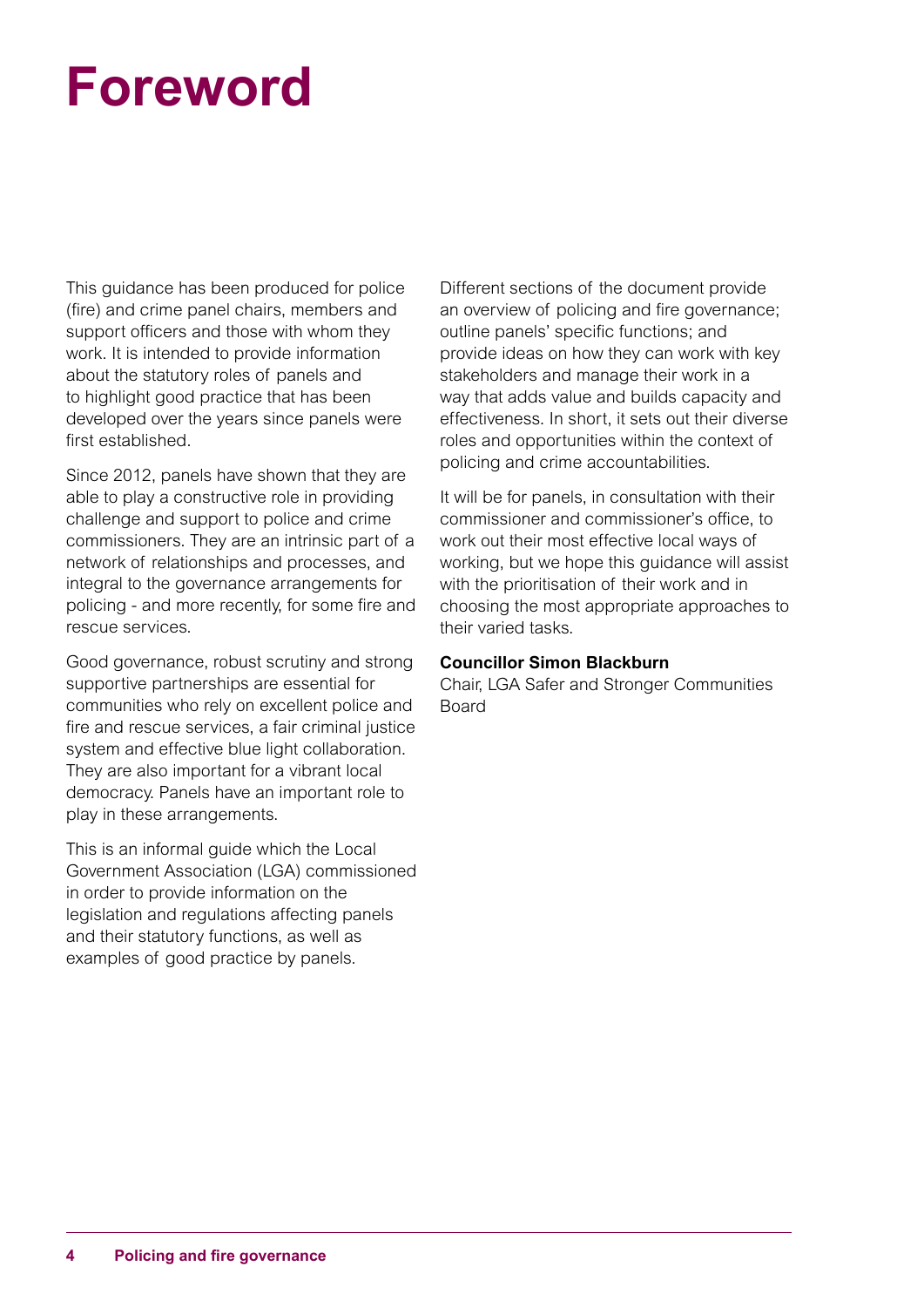## **Section one: Overview of** governance arrangements in policing and crime

Following enactment of the Police Reform and Social Responsibility Act 2011 (the Act), the election of the first police and crime commissioners (PCCs/commissioners) took place in 41 police force areas in England and Wales in November 2012.

## Commissioners' responsibilities

Commissioners are required to:

- Secure the maintenance of the police force for that area and ensure that the police force is efficient and effective.
- Set the budget and precept for the force.
- Establish local priorities for the force through a police and crime plan which must have regard for the strategic policing requirement set by the Home Secretary, and to which the chief constable must also have regard.
- Hold the chief constable to account for the exercise of her/his functions and those under her/his direction and control, including performance against the police and crime plan and a number of specific functions, such as equalities, the force's engagement with local people, force collaboration arrangements and, most recently, police complaints.
- Use their powers to appoint, reappoint and/ or dismiss the chief constable.
- Publish information specified by the Secretary of State and information that the commissioner considers necessary to enable the people who live in the force areas to assess the performance of the commissioner and the chief constable.
- Monitor complaints made against police officers and staff, whilst having responsibility for complaints made against the chief constable.
- Commission victims' services.
- Enter into collaboration agreements (in consultation with the chief constable) between other commissioners and forces where it would improve the efficiency and effectiveness of one or more forces.
- Use their powers to make crime and disorder reduction grants
- Use their powers in England to bring local community safety partnerships and local criminal justice board partners together to enhance criminal justice in the area. In Wales, commissioners do not have this power; however, they may work through local public service boards to encourage collective partnership working to improve the delivery of community safety and criminal justice services.

These responsibilities were clarified through the policing protocol, produced by the Home Office, which defined the relationship between the commissioner, the panel and the chief constable and affirms that the commissioner:

- has responsibility for setting the 'strategic direction and objectives of the force' and monitoring performance including against the priorities in the police and crime plan
- has responsibility for holding the chief constable to account, but must not fetter the chief constable's operational independence or that of the force
- will provide the local link between the police and the public, working to translate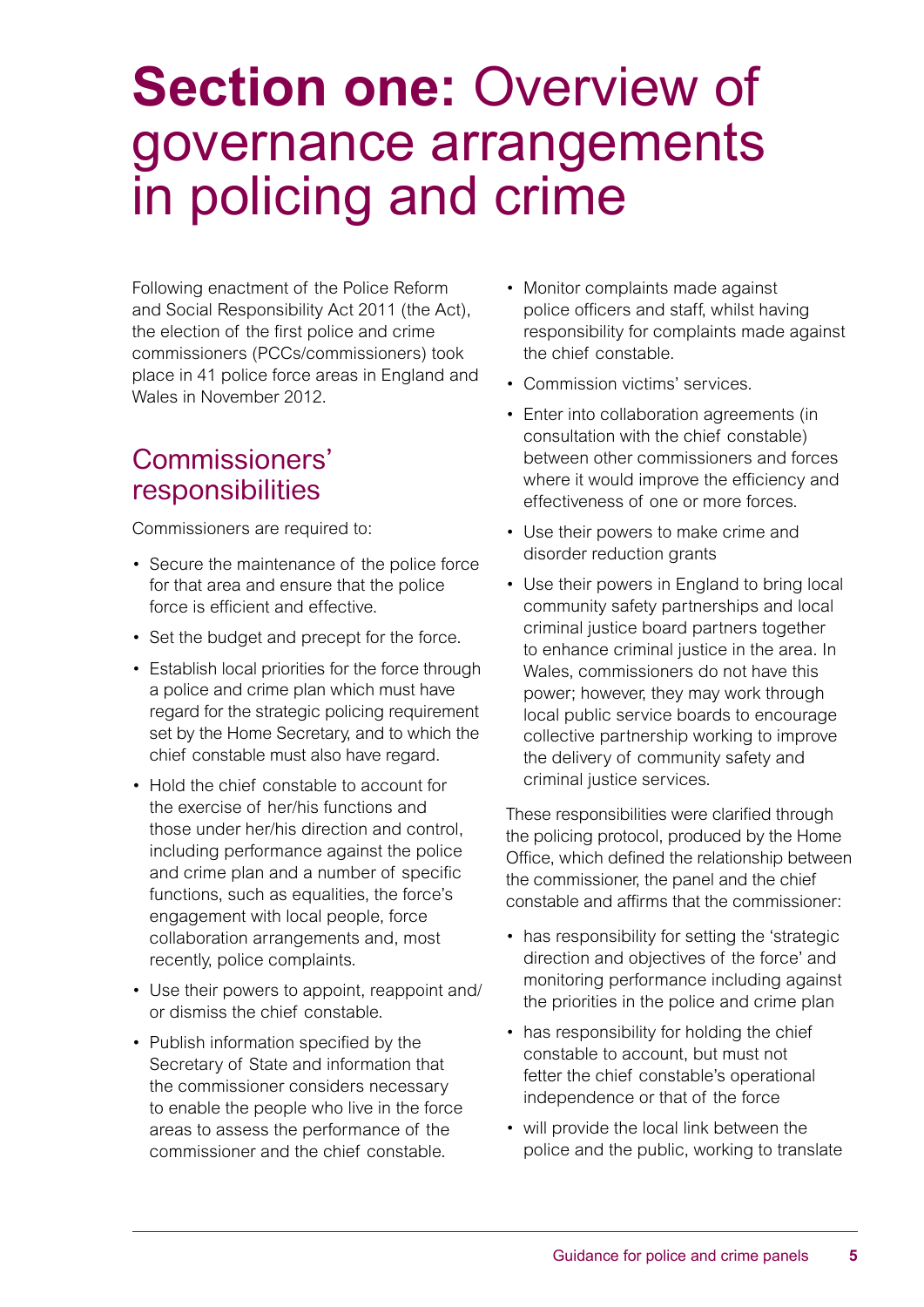the legitimate desires and aspirations of the public into action

- must comply with all reasonable formal requests from the panel to attend its meetings
- must prepare and issue an annual report to the panel covering delivery against the objectives in the police and crime plan.

A head of paid service is a designated post in an office of the police and crime commissioner (OPCC) and under the Act is specified as the commissioner's chief executive.

### Strategic policing requirement

As well as understanding local need, carrying out local risk assessments and responding to local priorities, a commissioner will need to be aware of and support activity to address threats that require a national policing response. This is set out in the strategic policing requirement (SPR).

The SPR covers the national capabilities that police forces in England and Wales are expected to have in place to address cross-boundary threats such as civil emergencies, organised crime, public disorder and terrorism. Commissioners must take account of the SPR when setting their police and crime plan and hold their chief constables to account for their compliance with it.

## Policing protocol and panel responsibilities

'The public accountability for the delivery and performance of the police service is placed into the hands of the PCC on behalf of their electorate. The PCC draws on their mandate to set and shape the strategic objectives of their force area in consultation with the Chief Constable. They are accountable to the electorate; the Chief Constable is accountable to their PCC. The [Police and Crime] Panel within each force area is empowered to maintain a regular check and balance on the performance of the PCC in that context.'

#### Section 14 of the Policing Protocol 2011<sup>1</sup>

As directly elected office holders, commissioners are held to account by the electorate in the police force area through elections every four years. However, during their term of office, their police and crime panels (PCPs/panels) perform roles of challenge/scrutiny, for example to review the proposed precept, and support; for example, to assist the commissioner to deliver the police and crime plan or to submit evidence from reviews to inform the commissioner's work.

These roles collectively relate to the 'special functions' which panels are required by the Act to undertake. These are explained more fully in section two, but in summary relate to:

- scrutiny of:
	- the police and crime plan
	- the annual report
	- the precept
	- senior appointments (through a process of confirmation hearings) – these
- www.legislation.gov.uk/uksi/2011/2744/schedule/made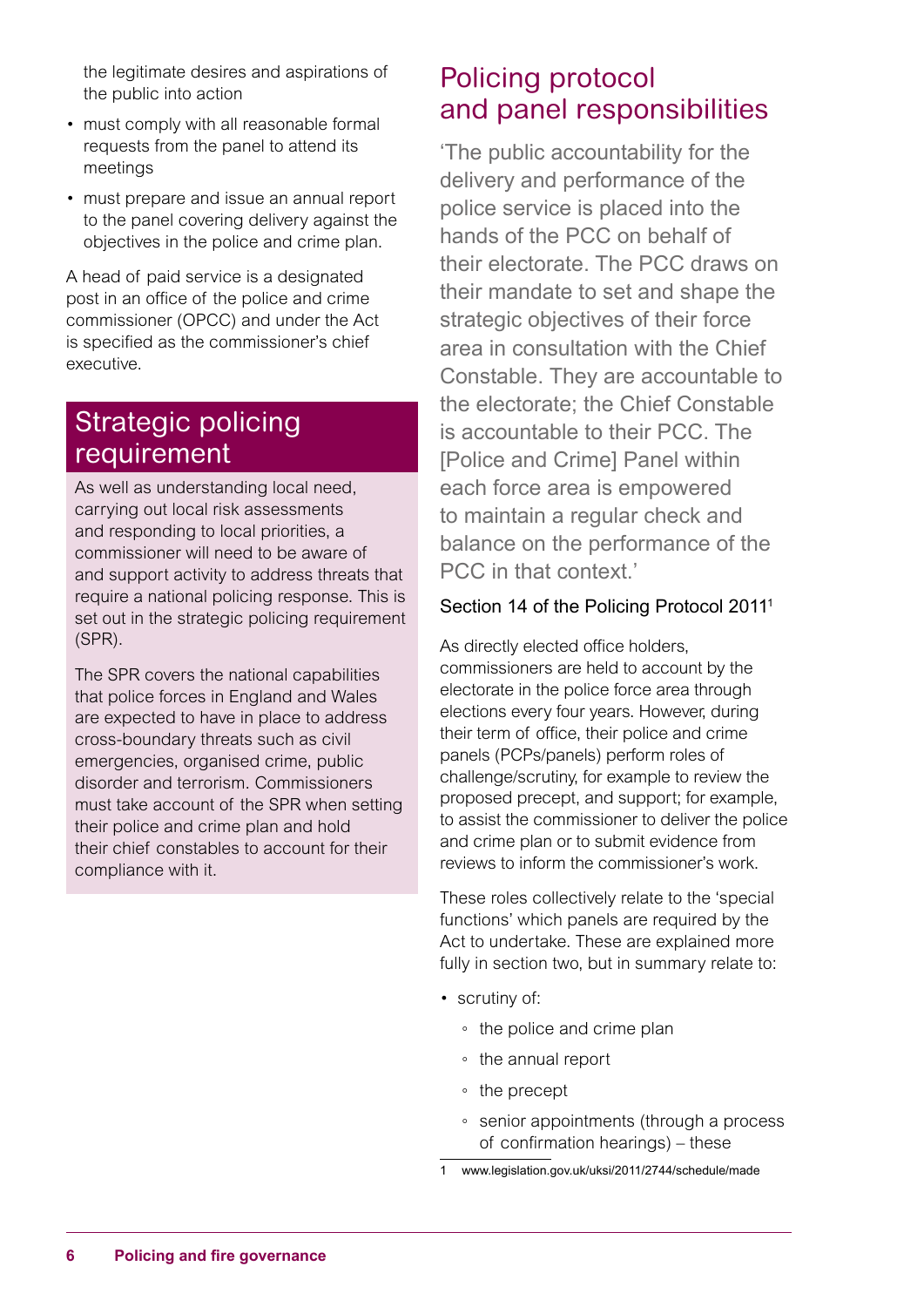duties are known as a panel's 'special functions'

- complaints handling
- discharge of the commissioner's functions.

All panel activity should be justified with reference to undertaking these core duties. Panels are required to establish panel arrangements, dealing with their composition, the role of the panel and support to be provided to it; and rules of procedure, setting out how they will be chaired, make decisions and manage any sub-committees.

The legislation requires that panels' activity generally should be informed by the need to support the PCC, so it should be expected that the challenge brought by formal scrutiny activity will be driven by the need to make a positive impact on the delivery by the PCC of their own duties and priorities.

The twin roles of 'challenge' and 'support' are important ones for panels, but there have sometimes been challenges where panels have taken a different view of the scope of their role than the local PCC or office of the Commissioner, who have perceived this to be more limited. Understanding and agreeing these roles and what they mean is essential if panels and commissioners are to have a positive working relationship, and some areas have found it helpful to agree a memorandum of understanding for this. In practice, it means that panels have a role of oversight over commissioners' activities, which involves:

- seeking to understand the strategic needs for policing in the area the commissioner serves
- using that insight and understanding to support the commissioner to carry out her/his statutory duties
- reviewing key activities and priorities including the delivery and resourcing of the plan.

In summary, panels are therefore an integral part of the governance structures for policing and crime in England and Wales outside of London. In England, panels are joint

committees, formed of representatives of the local authorities within the police force area and at least two independent members who are co-opted onto the panel. The four panels in Wales (Dyfed Powys, Gwent, North Wales and South Wales) are 'Part 3 panels', established by and answerable to the Home Secretary.

### Mayoral arrangements

The functions of the commissioner may be taken on by the directly elected (executive) mayor in an area with a combined authority. Bringing a commissioner's responsibilities alongside those of a combined authority mayor are intended to lead to greater opportunities for alignment between strategic policing and other public functions. Provision is made for scrutiny of the mayor through a police and crime panel formed from constituent authorities, in relation to specific responsibilities for policing and crime.

The Mayor for Greater Manchester acts as the police and crime commissioner and has appointed a Deputy Mayor for Policing and Crime to support the discharge of functions. In the West Midlands in early 2019, the combined authority decided against seeking to merge the role of commissioner and mayor. At the time of writing, no formal plans were in train in other combined authority areas for similar mergers.

In London, the elected mayor is the equivalent of the PCC and responsible for policing (outside of the City of London, which has its own police force). The Mayor delegates authority to the Deputy Mayor for Policing and Crime and works through the Mayor's Office for Policing and Crime (MOPAC). MOPAC has strategic oversight of devising a police and crime plan and ensuring it is delivered over the term of office. The Police and Crime Committee of the London Assembly examines the work of MOPAC and conducts thematic investigations on key issues such as serious violence, frontline policing and counterterrorism.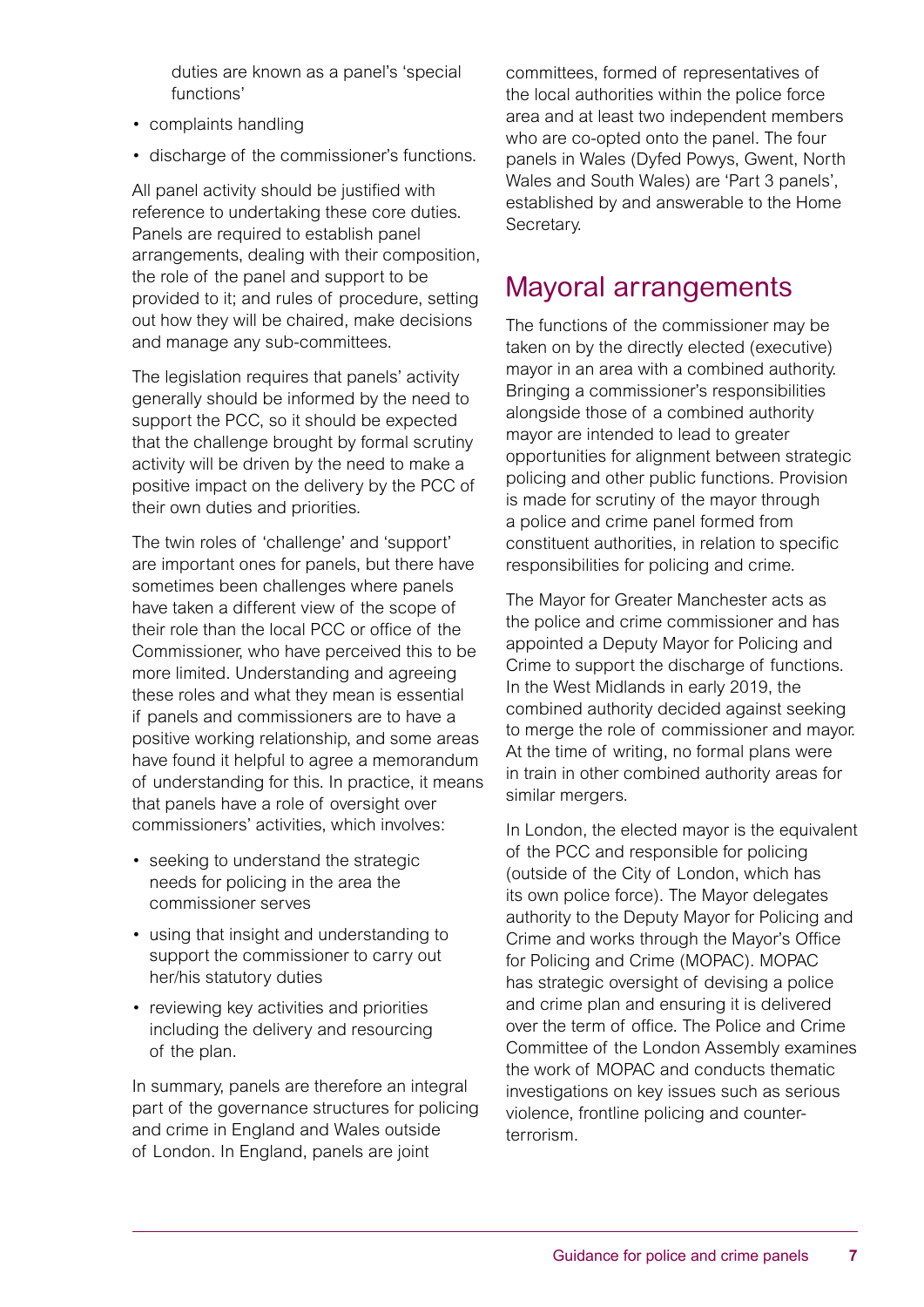Every month the committee publicly questions senior representatives from the Metropolitan Police and MOPAC, including the Metropolitan Police Commissioner and the Deputy Mayor for Policing and Crime.

## Police, fire and crime functions

The Policing and Crime Act 2017 (the 2017 Act) included provisions intended to enhance collaboration between the emergency services in England and Wales. It:

- Introduced a high-level duty on police, fire and rescue and emergency ambulance services across England and Wales to keep collaboration opportunities under review and to enter into them where it is in the interests of their efficiency or effectiveness.
- Enables commissioners in England to take on the functions and duties of their local fire and rescue authority ('the governance model'), where the Home Secretary agrees that a local case has been made to demonstrate how the transfer is in the interests of economy, efficiency and effectiveness, or is in the interest of public safety.
- Further enables commissioners in England who have taken on responsibility for fire and rescue, and mayors of combined authorities who exercise both police and fire functions, to delegate fire and rescue functions to a single chief officer for police and fire, where a local case is made ('the single employer model').
- In areas in England where a commissioner has not become responsible for fire and rescue, enables commissioners to have representation on their local fire and rescue authority with voting rights, where the fire and rescue authority agrees.

In Wales, the four commissioners have neither the option nor the power to take on direct responsibility for fire and rescue services which, unlike policing, have been devolved. Fire and rescue authorities remain as separate bodies with their own governance and funding arrangements. option nor power.

Where a commissioner takes on governance of fire and rescue services, the commissioner replaces the fire and rescue authority which previously controlled the management of the fire and rescue service and which, depending on the precise form of the authority, had been comprised of councillors from county, unitary and district councils and lay members including magistrates. The chief fire officer subsequently manages the service in agreement with the commissioner.

The additional powers of a PFCC are to:

- implement a fire and rescue plan
- set fire and rescue service budgets
- dismiss and appoint a chief fire officer.

The expanded powers of police, fire and crime commissioners are reflected in the broader responsibilities of the police, fire and crime panels (PFCPs), which have also assumed further statutory roles.

A panel's special functions and wider role remain the same in providing challenge to and support for the commissioner but expand to include scrutiny of its commissioner in relation to her/his fire and rescue service functions as well. As such, PCFPs will be expected to:

- scrutinise an additional fire plan as well as a police and crime plan (the plans may be amalgamated into a single police, fire and crime plan)
- agree precept levels for both fire and police (which are considered separately)
- scrutinise the appointment, suspension and removal process of the chief fire officer.

The panel is also under a duty to review its membership to ensure it has the necessary skills, expertise and knowledge to fulfil its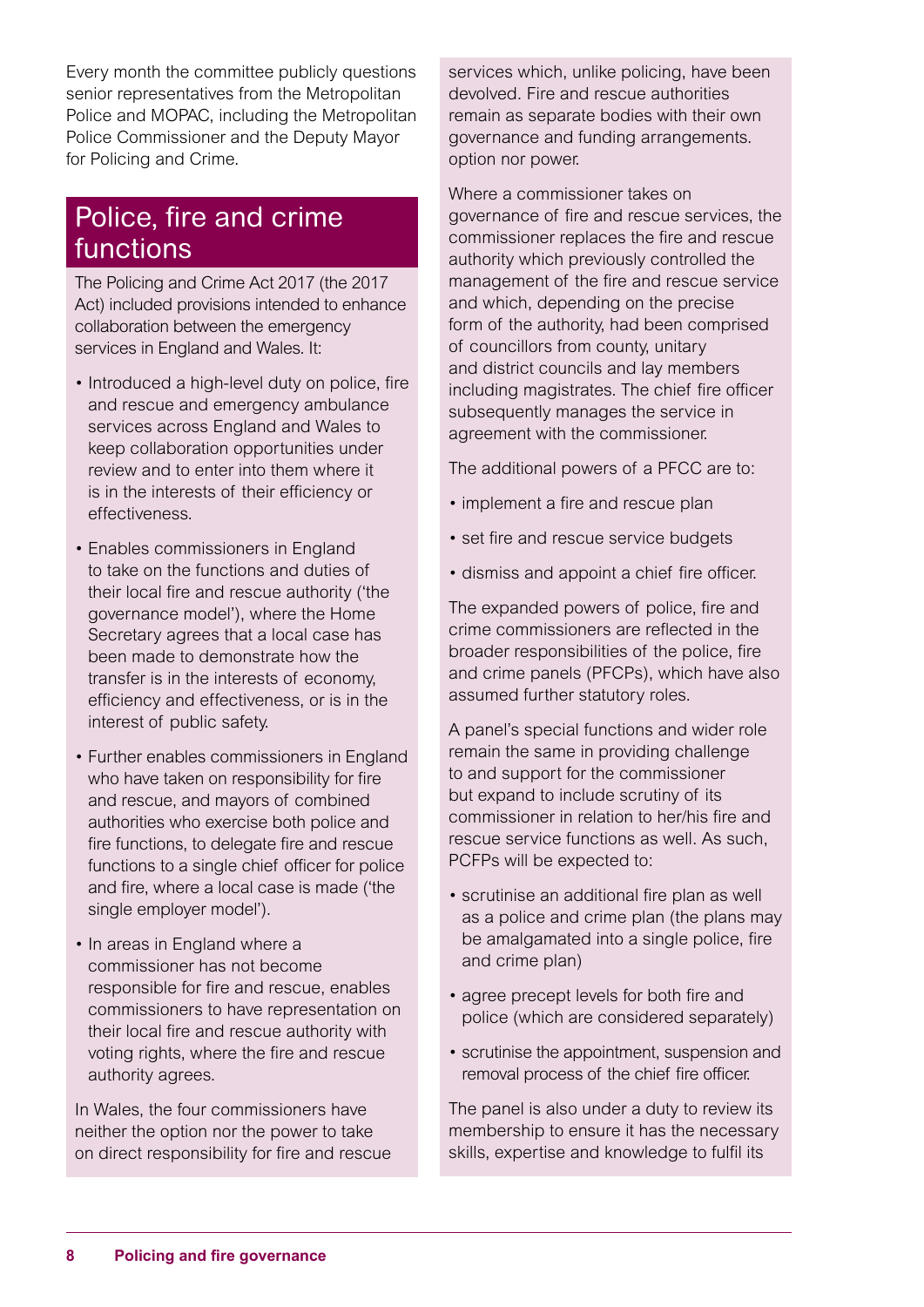functions in relation to fire and rescue. New PFCPs will need to consider whether the existing membership includes those with expertise not only of policing and crime, but also of fire and rescue services or whether changes need to be made through additional co-options or new appointments.

When panel members are being selected for representation on a police, fire and crime panel, local authorities should have regard to the need to appoint members who may have existing experience in oversight and governance in the fire and rescue landscape as well as policing and criminal justice.

## Other collaboration

Modern policing depends upon multiagency approaches to tackle crime and address its causes, and under the 2011 Act the commissioner plays a significant role in bringing relevant bodies together to work in partnership to deliver her/his priorities. This will include providers of services the PCC is required to commission eg victims' services.

Given this multi-agency approach, panels should be aware of their commissioner's range of partnership contributions when scrutinising their role. This might require informal information sharing between panels and organisations and between a number of panels whose respective commissioners collaborate. However, formal multi-panel scrutiny of commissioners has the potential to be unwieldy and to risk panels acting beyond their formal powers, as explained further below.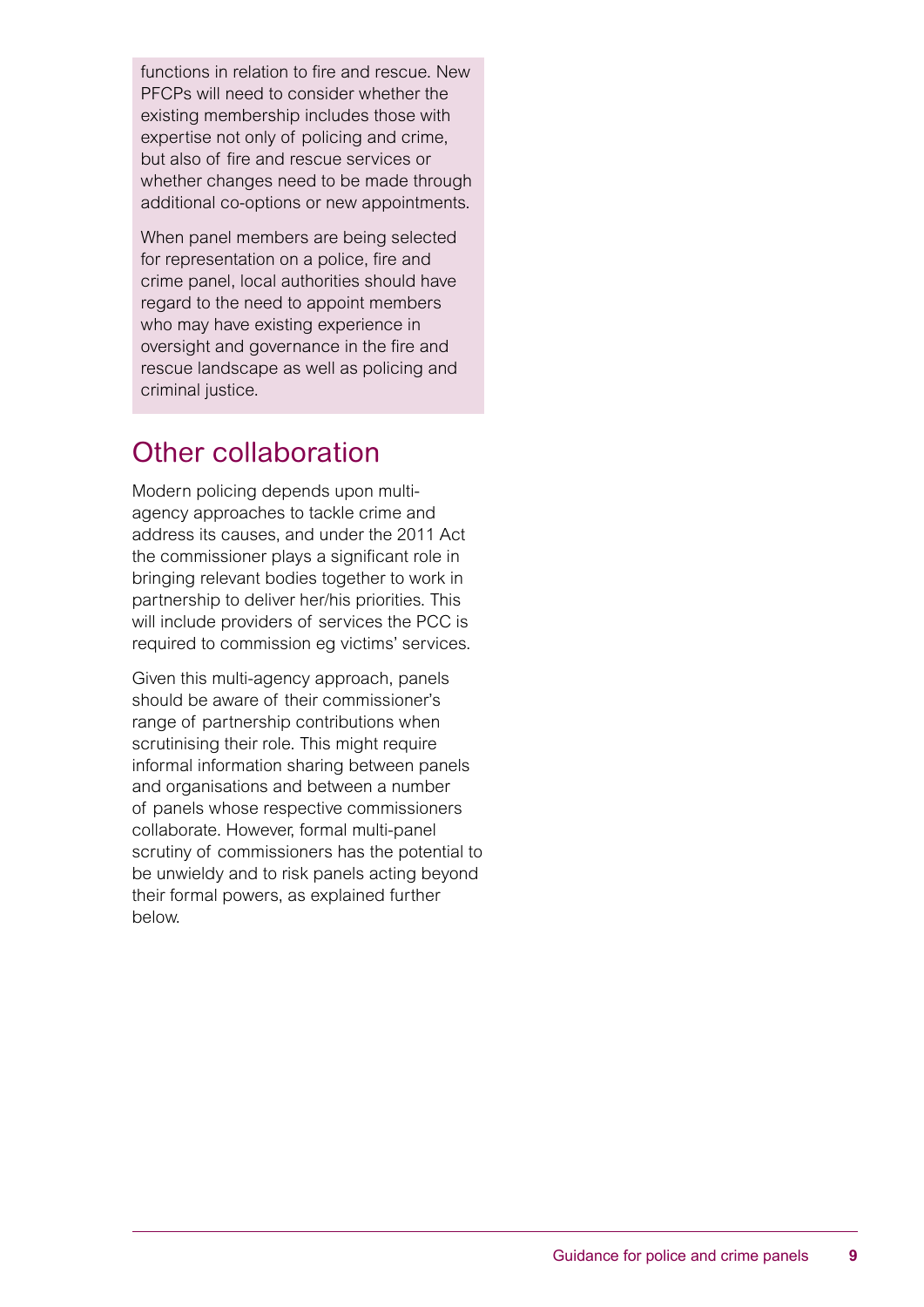## **Section two:** Panels' statutory powers and duties

The five statutory duties of panels are the core element of their work and referred to as special functions.

## Reviewing the precept

The commissioner is responsible for setting the budget and the precept for the police force. The precept and budget should be based on the priorities set out in the police and crime plan and reflect the resources available to deliver them.

The legislative requirement is for the panel to review the precept proposed by the commissioner. Each year, before 1 February, the commissioner is required to notify the panel of the precept that s/he is proposing to issue for the following financial year. The panel must review the precept and make a report, including recommendations, which could include the exercise of a veto (as detailed below). Although panels do not have a role in setting the budget, their scrutiny of the precept will need some awareness of the budget and a report will inevitably accompany the precept proposals to give background.

At a time of unprecedented financial challenge, significant changes in the nature, type, scale and complexity of crime and increasing public expectations of policing, panels will need to be familiar with the range of challenges and pressures on the commissioner and the diversity of responses to those by the commissioner, her/his office and the wider public sector. In reviewing the proposed budget and precept, panels will also need to be aware of the priorities and objectives in the police and crime plan,

in order to consider whether resources are being made available to deliver the plan.

To ensure they are sufficiently informed and able to provide effective scrutiny of the precept, panels will need to gather information in advance of the meetings and carry out in-year monitoring of the budget eg spend against the plan and strategy and inyear variance.

In scrutinising the commissioner's precept, the panel could review:

- the budget
- the police and crime plan and the resources required for delivery
- the medium-term financial strategy
- the overall police settlement
- reserves
- capital spend
- options available
- specific issues, for example reductions in grant, cost recovery from policing large events, transparency regarding the use of resources and the procurement strategy, possibly with other forces.

Scrutiny of the precept will have to be carefully planned and carried out in a fair and transparent manner, especially as the panel has the power to issue one veto over the policing precept in each year (see below). Panels will need to understand budget material to be able to offer effective challenge and support of the commissioner on the proposed precept. Panels could therefore hold briefings potentially provided by the commissioner and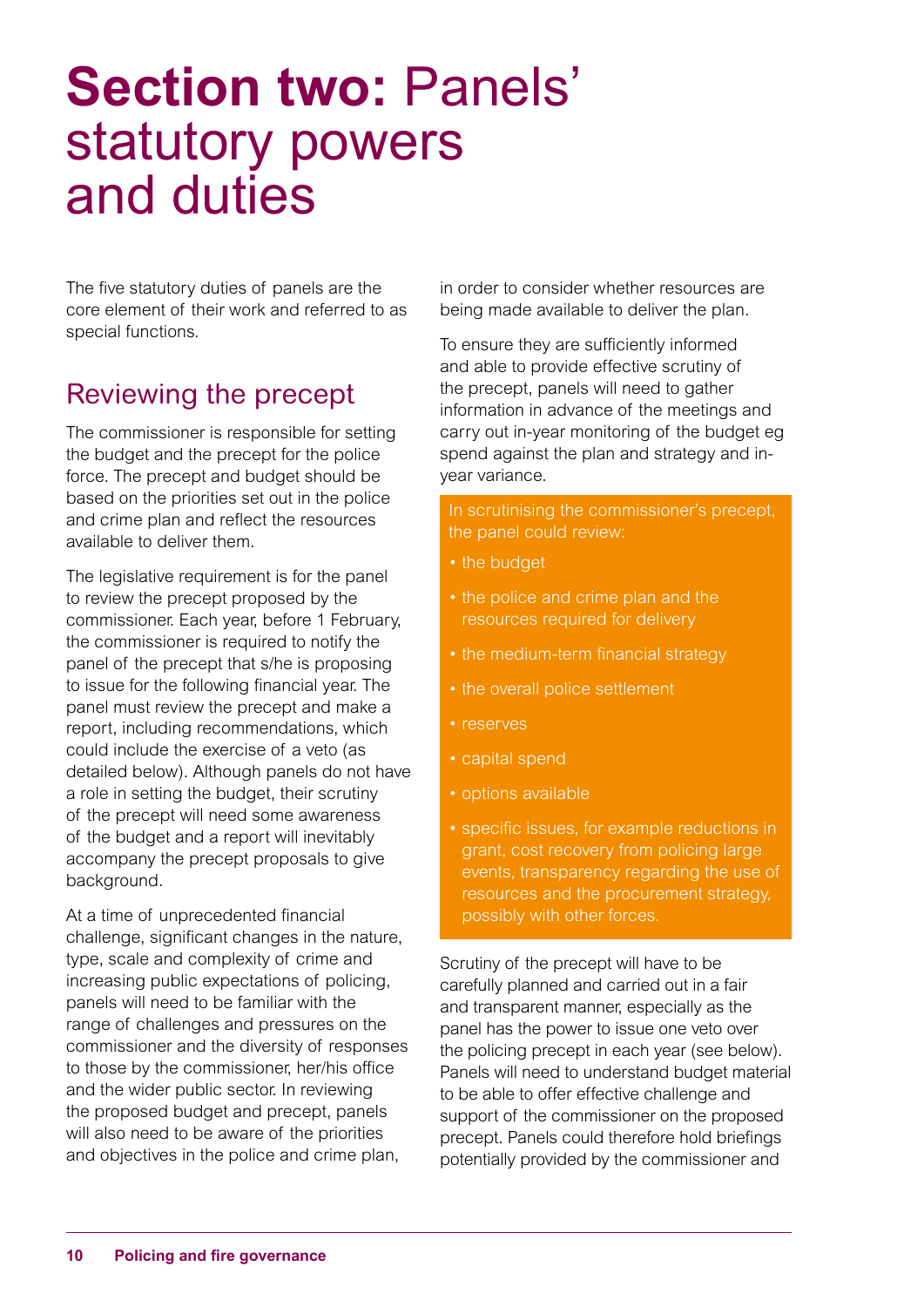her/his chief finance officer, and/or training that might be supported by the host authority's finance officer.

The provision by the commissioner of background information explaining the budget and precept proposals will help the panel to direct its scrutiny effectively. Informal liaison, in advance of the formal panel meeting where the budget is to be discussed, will allow members of the panel to deal with general, exploratory questions and will ensure that the formal session itself can be focused and forensic. It will allow potential points of disagreement to be identified and highlighted and plans to be developed to deal with those issues constructively when the panel meets formally.

## Precept scrutiny

A panel's questioning plan in relation to the commissioner's precept should focus on strategy, not numerical details and be used to seek clarification, test evidence and assumptions and explore options best able to deliver the police and crime plan through the proposed precept. Questions panels might ask their commissioner could include whether the precept enables funding to follow priorities; whether value for money is being secured; and whether there is a robust monitoring framework. Examples include:

- Is the police and crime plan integrated with budget setting and monitoring?
- Is scrutiny adequately built in to challenge how resources are allocated, to monitor how they are used and to examine their impact?
- Are resources delivering value for money?
- What are the risks?
- How will the increase in the precept enable you to deliver specific objectives in your plan?

One panel has designated a member champion for finance and resources to lead on precept scrutiny; it has a member champion for each of the commissioner's five priorities in his plan. In 2018/19 and 2019/20, the precept setting process was much improved as the member champion was in close dialogue with the commissioner's chief finance officer/ S151 officer. They met on a regular basis throughout November, December and January. In the pre-meeting to the precept meeting, the member champion updated panel members and answered their questions, addressed their concerns and provided clarity where required. Consequently, the panel was much more efficient and effective in transacting business at the main precept meeting.

Although some panels establish budget working groups or designate a member to lead on this, the panel must meet formally to consider the proposed figure of the precept: this cannot be delegated to a subcommittee of the panel. The commissioner must be invited to attend this formal meeting of the panel at which the precept is to be discussed. Once this has occurred the panel will be able to make recommendations – in particular, whether it wishes to:

- support the precept without qualification or comment
- support the precept and make recommendations
- veto the proposed precept. This requires a majority of at least two thirds of the membership of the panel at that time, not just of those attending the meeting. A lack of a quorum would prevent the panel from using the veto, even if it wanted to do so.

The commissioner must have regard to the panel's report (including any recommendations) and must give the panel (and publish) a response to its report and recommendations.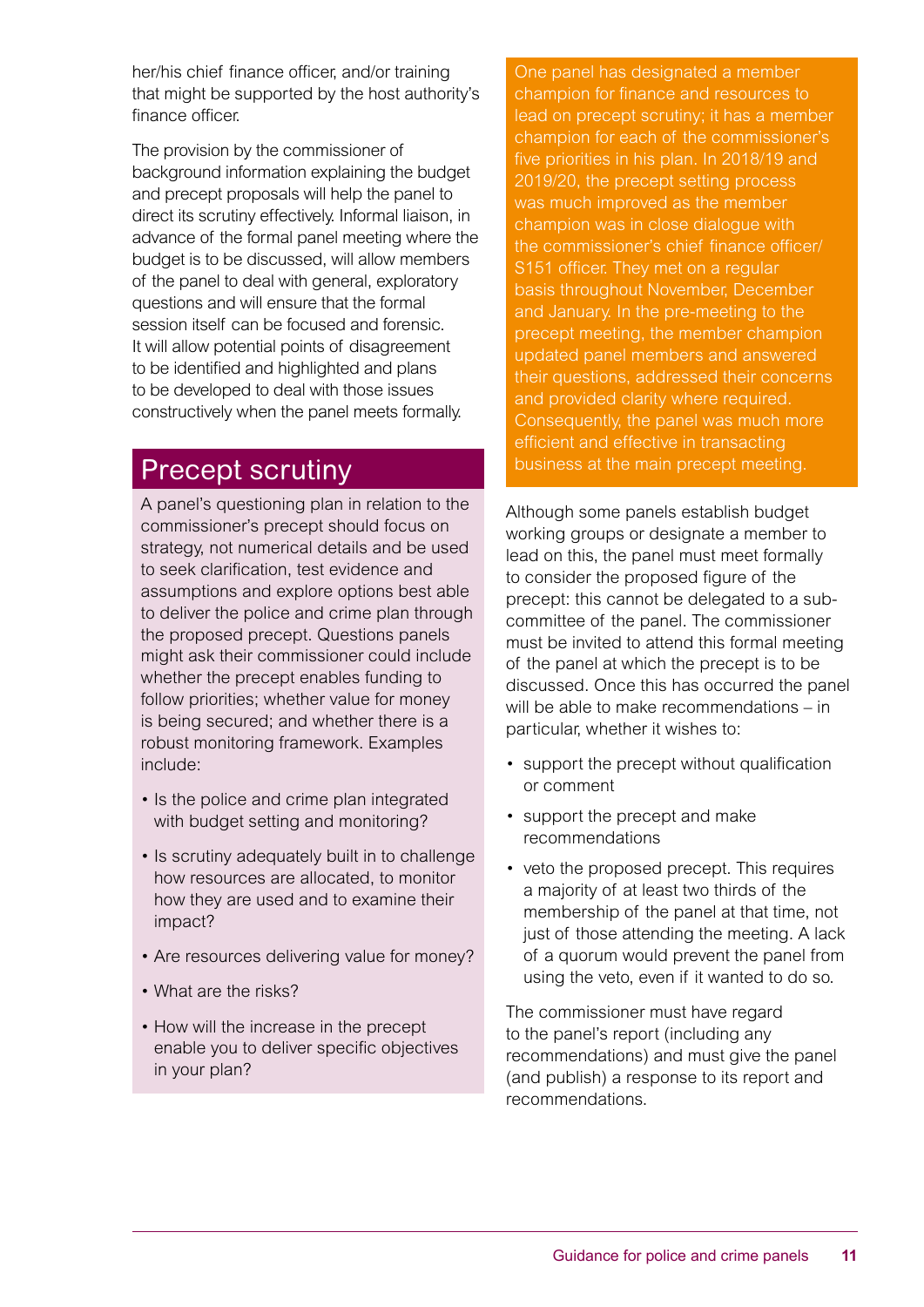The commissioner may then publish and put in place the precept if the panel does not use the veto. If the panel does exercise the veto, the commissioner will need to demonstrate that further consideration has been given to this decision before bringing a second proposal. As noted above, the panel may not veto a second proposal.

#### Exercising the veto

Panels have the power of veto over the precept. However, this a longstop, use of which should be very rare and needs to be justified. Panels should also recognise that the veto can only act as a delay; it will not prevent the commissioner from being able to re-present, and enact, a precept that is not materially different from that to which the veto has been applied.

In reality, close liaison between the panel and its commissioner in the run-up to the budget and precept being presented will limit the scope and reason for its use. Where the panel considers that the use of the veto is in prospect, professional advice should be taken from the host authority and prior engagement with the commissioner should be sought.

If the veto is used, the panel should be prepared to provide detailed reasoning to back up why; for example, the panel considers that the precept is:

- not supported by the evidence and information that the commissioner has provided
- too high, in which case the revised precept shall be lower than the previously proposed precept
- too low, in which case the revised precept shall be higher than the previously proposed precept.

It is useful to keep a reserve date in the panel's calendar in case a veto is agreed, because the precept needs to be reconsidered by the panel and a response by the commissioner issued before 15 February.

Following this, if the panel fails to make a second report to the commissioner by 22 February, the commissioner may issue the revised precept. Rejection of the revised precept by the panel does not prevent the commissioner from issuing it as the panel is unable to veto a further proposal.

Timeline for the panel's statutory responsibility as a consultee on the commissioner's precept

#### By 1 February

Commissioner must notify the panel of her/his proposed precept.

#### By 8 February

Panel must review it and make a report to the commissioner on the proposed precept, whether it vetoes the precept or not.

#### By 15 February

Where the panel vetoes the precept, the commissioner must have regard to and respond to the panel's report and publish her/his response, including the revised precept.

#### By 22 February

Panel, on receipt of a response from the commissioner notifying it of her/his revised precept, must review the revised precept and make a second report to the commissioner.

#### **By 1 March**

Commissioner must have regard to and respond to the panel's second report and publish her/his response and the final precept.

### Reviewing the police and crime plan

Following her/his election, a commissioner must issue a police and crime plan within the financial year in which each ordinary election is held. The plan is a high level, strategic document – not one that covers the detail of operational policing. The plan provides a means by which the chief constable can be held to account by the commissioner for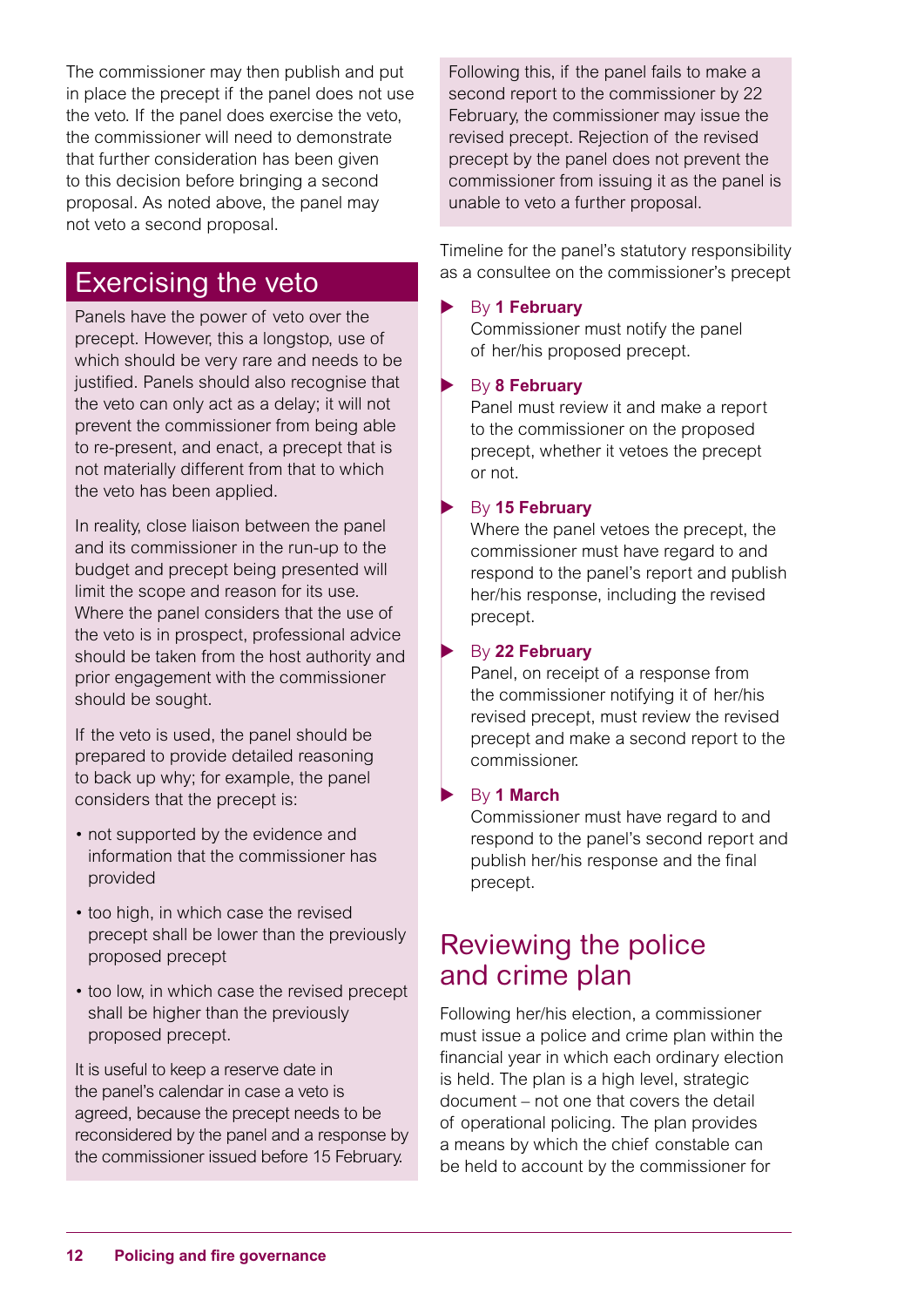delivery against those objectives. The police and crime plan can be reviewed at any time – not just on an annual basis – although in practice most commissioners review them annually.

The plan should set out the following:

- the commissioner's police and crime objectives
- the policing that the chief constable is to provide
- the financial and other resources which the commissioner is to provide to the chief constable to exercise their functions
- the means by which the chief constable will report to the commissioner on the provision of policing
- the means by which the chief constable's performance in providing policing will be measured
- the crime and disorder reduction grants which the commissioner is to make, and the conditions (if any) to which such grants are to be made.

The Home Secretary may also give guidance to commissioners about issues to be included in the plan. For example, the plan will need to reflect local priorities in relation to the strategic policing requirements.

## Themes for the panel to consider in scrutinising the plan

The panel has a statutory duty to be consulted on, and scrutinise, the plan and should be consulted by the commissioner when the plan is being reviewed. The panel might explore how the draft plan reflects assessments of local needs and could expect to be able to access, review and understand background information and evidence that has informed the plan in a timely way. The panel will also want to consider the commissioner's local police and crime objectives and the resourcing that will be put in place to deliver them.

Consideration should be given to the commissioner's grant-making for crime and disorder reduction and the commissioning of victims' services.

The panel may also be interested in whether the commissioner makes provision for collaboration with other commissioners or other forms of partnership working. However, its scrutiny role should only relate to its commissioner's governance role in relation to the force's local contribution to delivery of regional or national arrangements. Panels should not scrutinise activity which has taken place in other force areas or has been coordinated on behalf of other areas, other than where it affects delivery of the police and crime plan or proposed precept and reflects a decision of its own commissioner within the force area.

The panel might also scrutinise the commissioner's consultation on the plan and the communication strategies to promote it, as well as the partnerships that the commissioner develops to ensure delivery of the plan. As the panel's work sits within a wider consultation process by the commissioner on the plan, it might want to test the views of the public against the perceptions of the commissioner. In this, members may draw on their experiences as local councillors, within the community or within the public sector.

The panel will need to request the commissioner's attendance to present the police and crime plan at a formal meeting which is held in public, and subsequent revisions to it, in its role as a statutory consultee. It will be able to ask questions of the commissioner and to make a report on the plan.

Panels are also able to make recommendations for priorities in the plan, on performance measures to be used around delivery of the plan and for improvements in services to meet the commissioner's objectives. Scrutiny of the police and crime plan should not therefore merely be a 'sign off' by the panel for publication, but instead an opportunity to scrutinise the commissioner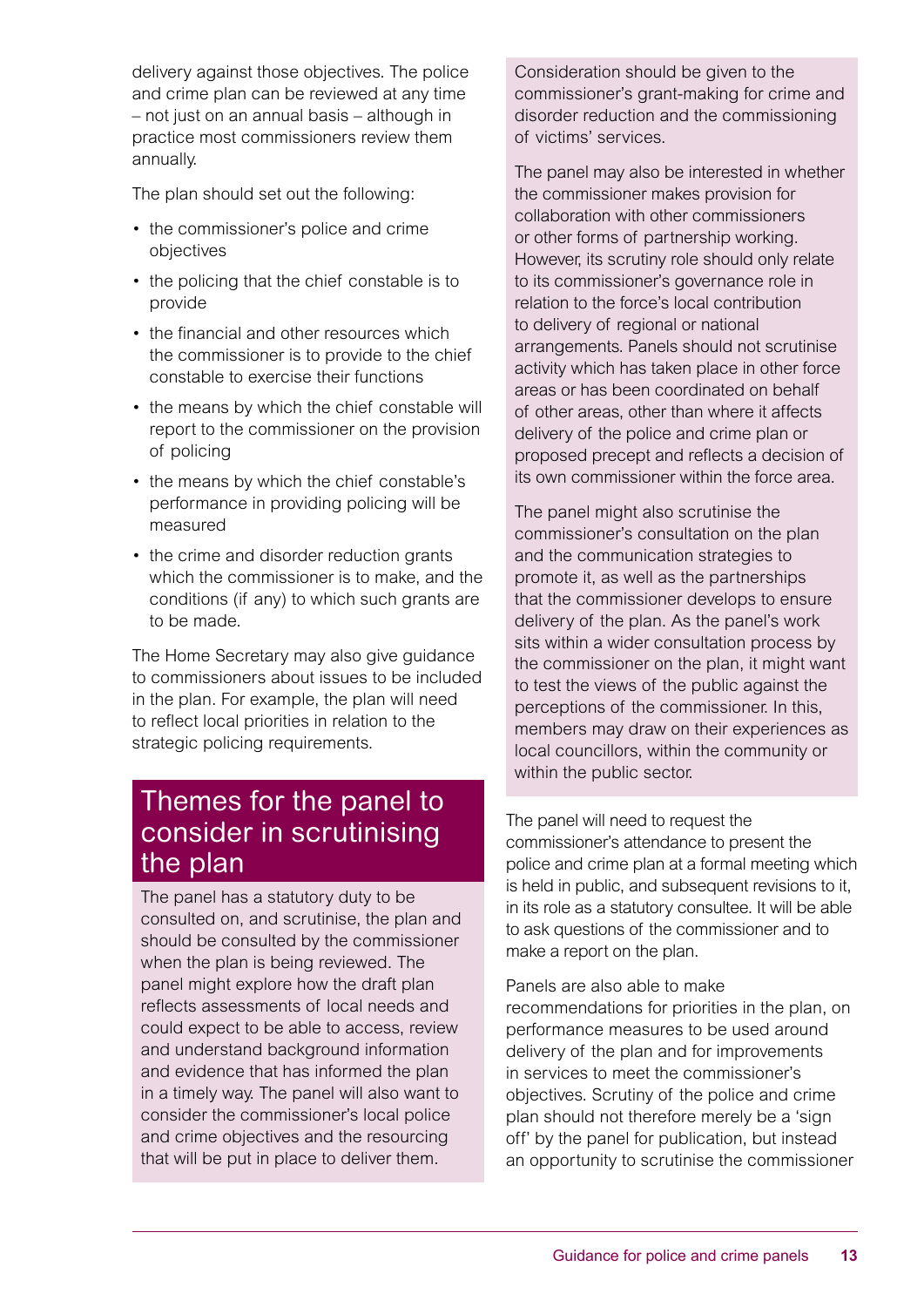and to discuss key issues and options. This approach, when also informed by in-year briefings and proactive work, will enable the panel to more effectively add value to consideration of the plan, rather than come late to a debate that has already concluded.

In 2017, a commissioner presented a new plan with four priorities. The panel was concerned about a lack of focus and priority for neighbourhood policing and following lengthy discussions and deliberations, the commissioner agreed to add neighbourhood policing as a fifth priority. It remains as a priority following a review and variation of the plan in 2019.

Over the course of the term, the panel should see the plan in the context of the commissioner's annual reports and how s/ he is delivering on the priorities, as well as in relation to the annual accounts and level of the precept(s). This allows the panel to assess priorities against need and resource projections and to review performance against priorities and resource allocations. It also should provide a mechanism by which the panel can define and develop its own annual work programme.

## Reviewing the annual report

The commissioner is required to publish an annual report. This should provide details of activity and achievements throughout the previous year against the priorities set out in the police and crime plan. The panel has a statutory role in scrutinising this report at a meeting held in public.

It is helpful for the panel to discuss its expectations of the annual report and the arrangements for how it might be considered with the commissioner and her/his office. For the annual report to be constructive and the panel's scrutiny of it effective, there needs to be recognition of the role the report and the public meeting can play in development and improvement. It should not be viewed merely as a tick box exercise to comply with statutory requirements, but as a valuable tool, focused on outcomes, that benefits from collaboration between the panel, the commissioner and her/his office in the interests of improving policing, increasing community safety and reducing crime.

The annual report should have enough detail to allow the panel to have a detailed discussion of:

- the state of the force (and service) and the state of policing and crime (and fire and rescue) in the area
- performance and outcomes against priorities and budgets
- the role carried out by the commissioner.

The panel will need to have enough detail to fulfil its role and to ensure that the time available is used to best effect for the panel, the commissioner, her/his office and the public. The public meeting should come at the end of this process of exploration and should not be the first time that a panel sees the commissioner's annual report.

The public meeting of the panel to carry out this scrutiny of the annual report will need to be convened as soon as possible after it has been published. Panels might need to consider the best time to hold the review of the annual report in the final year of a commissioner's term of office. The March meeting may be too early because the annual report may not be available then, or it could be too close to the election period. However, reviewing the annual report after the election could be difficult if a new commissioner has been elected.

Scrutiny of the annual report should focus on:

- understanding whether the objectives set out in the police and crime plan have been met
- using panel members' own insight and independently gathered evidence to evaluate whether the commissioner's conclusions on this matter are robust and
- supporting the commissioner to hold the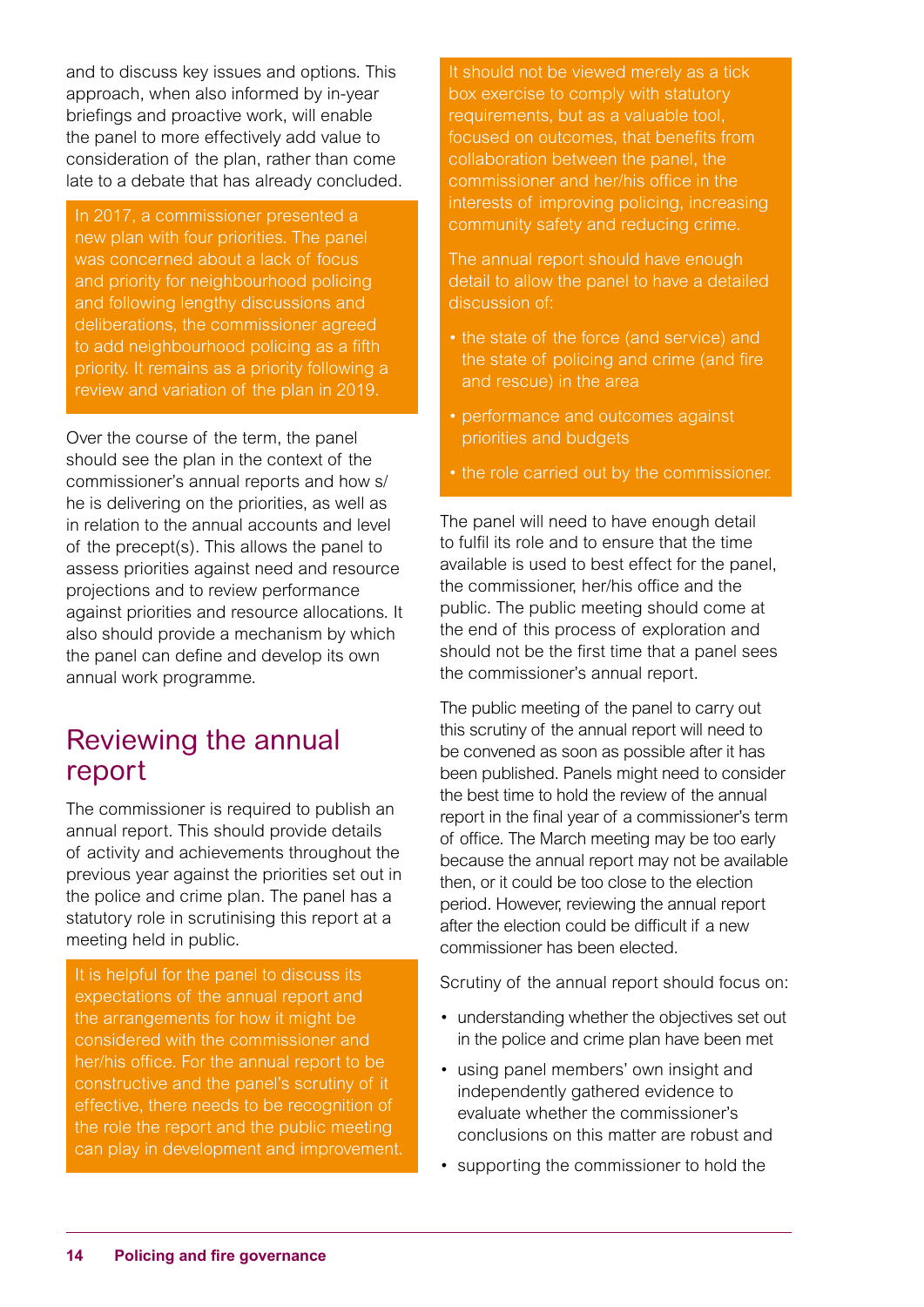chief constable to account on operational delivery.

An effective panel annual report session should use the report as a tool to carry out an annual review of the commissioner's activities, looking back at the last year's successes and challenges, and forward to the next year's opportunities and priorities.

A less beneficial session could involve the panel highlighting apparent factual inaccuracies in the annual report, asking for additional narrative information on details or pointing out typographical or grammatical errors. None of these would add value to the effective scrutiny of the commissioner and all of them would represent a poor use of time for everyone involved.

## Scrutiny café-style meeting on the annual report

The panel is responsible for holding this public meeting to receive and discuss the commissioner's annual report each year and might use this for more creative ways to engage the public. It helps to publicise the meetings more widely and to explain the contribution a member of the public might make – and how.

Those familiar with local authority scrutiny might find a scrutiny café-style activity helpful. This enables a range of stakeholders to meet in an informal setting using group work to test opinion and share experience and insights. Using such an approach would enable a panel to better involve the public, for example, by inviting them to:

- comment on matters in the annual report
- express concerns about policing and crime (and fire and rescue services) in the presence of the commissioner
- provide ideas to inform the panel's work programme.

## Holding confirmation hearings

#### **Panel role in senior appointments**

The panel has powers to review the commissioner's proposed appointment of senior staff before they are confirmed in post.2 Under schedule 1 of the Act, the panel's role begins once the formal appointment process has concluded, but is limited to confirming an appointment. However, the panel also has powers to appoint an acting commissioner from among the deputy commissioner or the commissioner's staff, where the commissioner resigns or is incapacitated or is suspended from office by the panel. Arrangements for such an appointment are set out in legislation.

The senior appointments to be confirmed by the panel are:

- deputy commissioner, where appointed
- chief constable
- chief executive of the commissioner's office
- chief finance officer of the commissioner's office
- chief fire officer, in the case of a police, fire and crime commissioner.

The panel is required to hold confirmation hearings for these posts (regardless of how robust they consider the appointment process to have been), and make a report to the commissioner. This must include a recommendation as to whether or not the candidate should be appointed. The panel must also respond to and make a recommendation relating to any proposal by the commissioner to call upon the chief constable or chief fire officer to retire or resign.

#### **Preparing for and holding a confirmation hearing**

Panels should aim to complement the internal systems for appointing staff rather than duplicate or restage the interviews. The panel will need to be satisfied with the integrity and independence of the appointments process,

2 The procedure differs where mayoral arrangements are in place and the executive mayor is also the commissioner.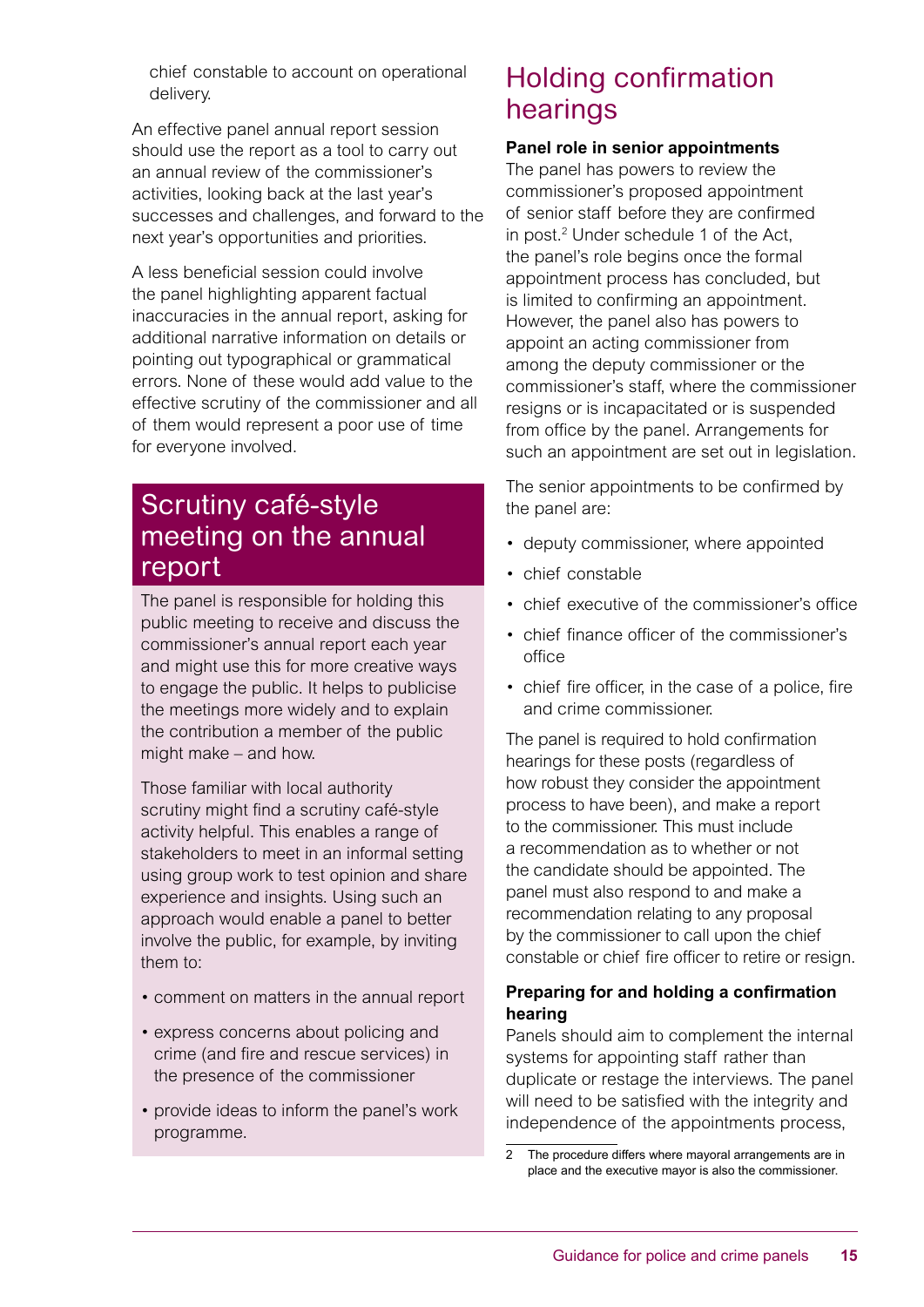and its role might also be to ensure that the procedure has been fair and properly conducted. The panel might take an interest in whether there has been more than one candidate for the post and if not, the reasons why. However, the panel's responsibility is only to hold a confirmation hearing for the nominee to the post.

One panel invited the Independent Member from the College of Policing to attend a hearing to explain how the commissioner and his office conducted the recruitment process for a chief constable; this provided much added value and triangulation. Other panels have sent a member as an informal observer of the recruitment process to give reassurance on appropriate practice by the commissioner and her/his office.

Professional advice might need to be taken by panels on how hearings will be managed. As well as the support officer, the panel might benefit from the advice of a monitoring officer or senior human resources officer in relation to specialist or technical information about recruitment, appointment and other employment issues, subject to resources being available to support additional officer time. This would ensure that panels conduct a fair process.

The panel must undertake its role in relation to confirmation hearings for the chief constable<sup>3</sup> within three weeks, including notice of the need to meet, the hearing and the presentation of a report and possible recommendations. Usually no other business should be undertaken within that meeting. The confirmation hearing should not be another agenda item tacked on to an existing meeting, although the panel might choose to meet on the same day to conduct ordinary business with a separate agenda. The convening of a separate meeting will mean that proper time and preparation will be put in to the exercise and panel members will be able to approach the session with the right mindset.

Part of the preparation for the hearing will involve the panel's support officer liaising with the candidate around the logistics of attendance at the meeting and to provide general information about what the panel will expect from her/him on the day.

The way that candidates are questioned will need especially careful preparation. This is a public meeting and a candidate's appointment to a post with a public profile, involving significant responsibility, is at stake. Questions and questioning themes should be discussed in advance. There will be scope for supplementary questions, but the process and format will need to be more rigid than for a standard item on an agenda.

## Preparing for confirmation hearings

As with all 'special functions', the panel will need to be fully prepared, in terms of the procedures to be followed; the approach to take; the reason for its involvement; information to be provided by others such as the commissioner and the commissioner's office; evidence to be gathered; liaison to be undertaken with the commissioner and others; and questions to be asked by the panel at the formal public session.

Legislation provides for panels to have access to:

- the name of the person whom the commissioner is proposing to appoint ('the candidate')
- the criteria used to assess the suitability of the candidate for the appointment
- the reasons the candidate satisfies those criteria
- the terms and conditions on which the candidate is to be appointed.

Panel members will be able to draw on this information in order to prepare their key lines of enquiry for the confirmation hearing and make a report. Preparation for the hearing could best be undertaken in a pre-

<sup>3</sup> [https://assets.publishing.service.gov.uk/government/](https://assets.publishing.service.gov.uk/government/uploads/system/uploads/attachment_data/file/117480/pcp-chief-constable-scrutiny.pdf) [uploads/system/uploads/attachment\\_data/file/117480/pcp](https://assets.publishing.service.gov.uk/government/uploads/system/uploads/attachment_data/file/117480/pcp-chief-constable-scrutiny.pdf)[chief-constable-scrutiny.pdf](https://assets.publishing.service.gov.uk/government/uploads/system/uploads/attachment_data/file/117480/pcp-chief-constable-scrutiny.pdf)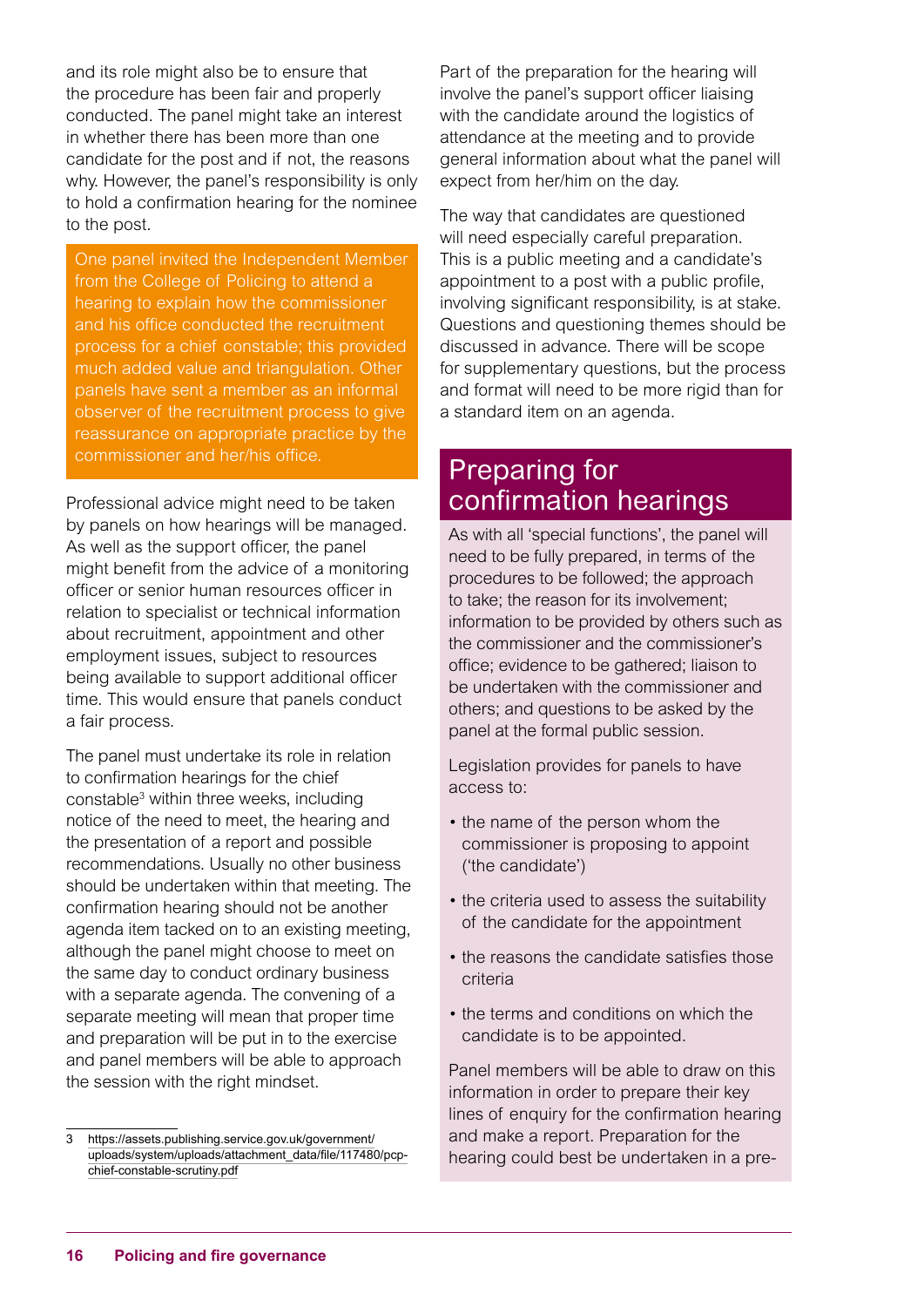meeting for the panel to be briefed about and agree the process, and to develop the questioning strategy with key lines of enquiry.

The panel might become aware of additional information to that which is provided by the commissioner about the candidate, but must take care when researching, analysing and using other evidence that is in the public domain. An early pre-meeting would enable panels to address unexpected issues, for example, adverse, though not necessarily accurate, media coverage or identify any gaps in information that need to be covered.

Panels should follow a narrow set of key lines of enquiry. These should focus on the individual's capability and expertise, her/ his professional competence and personal independence and her/his understanding of the commissioner's police and crime plan. Suitable questions should test the candidate's professional judgement and insights and whether s/he would feel able to act in a manner that is operationally independent of the commissioner but under her/his strategic direction.

The panel also will need to have regard to the police and crime plan and the suitability and expertise of the candidate in relation to delivery of these strategic objectives. The panel will need to assure itself that the candidate would be able to advise the commissioner effectively and understand the need to be held to account by the commissioner for the conduct of the role.

The panel might test the understanding of the candidate of the separation of the commissioner from operational responsibility. The panel also might scrutinise the candidate's understanding of the various stakeholders with whom s/ he and the commissioner would need to work and demonstrate an ability to engage with them to develop and deliver the major strategy and outcomes sought.

#### **Reviewing the appointment and making a recommendation**

Following the hearing, the panel is required to review the proposed appointment; this deliberation takes place in private. The outcome is reported at the end of the confirmation hearing and the panel is required to publish the report of the confirmation hearing on its website and send copies to each of the local authorities. The panel chair is then required to write to the commissioner to report whether it recommends appointment or not.

In the case of the appointment of the chief constable (and chief fire officer) only, the panel has the power to veto the appointment, on the basis of a majority of two thirds of the membership of the whole panel (not only those present at the hearing). If the panel exercises its veto, the commissioner must not appoint that candidate for chief constable (or chief fire officer).

Therefore, such a veto would need to be accompanied by very clear reasons, on which the panel should take advice. The panel will need to realise that the exercise of a veto, in such an instance, could be potentially career-ending for the selected candidate; an exceptionally high bar should be assumed for the use of the veto to be appropriate.

For other appointments, the commissioner is required to notify the panel if s/he accepts or rejects its recommendation(s) but does not have to give reasons.

### Deputy commissioner

The role of a deputy commissioner differs from the other appointments in that it is likely to be a political appointment and therefore less able to be tested in terms of professional judgement and expertise. It may also be an unpaid position, so further outside the scope of employment procedures.

However, the panel still need to assure themselves of the understanding by the candidate of her/his role, the position of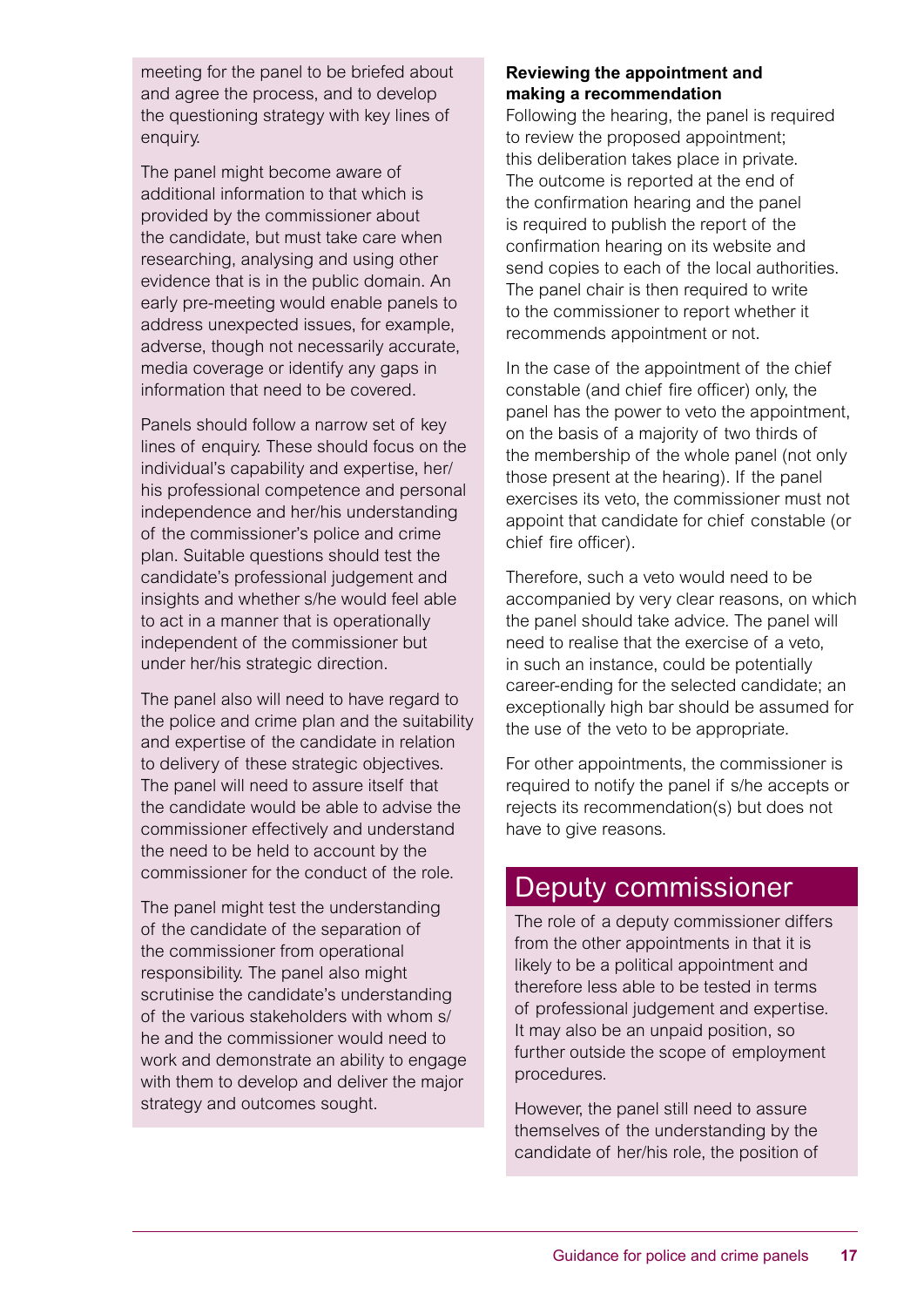the commissioner and the operational independence of the chief constable (and chief fire officer).

Key lines of enquiry of the panel for a deputy commissioner might focus around her/his understanding of the commissioner's vision and priorities and the role that the deputy would play in support of the commissioner's strategy and delivery of the plan. The panel might also ask questions in relation to public engagement or other significant requirements to fulfil the role profile in the more political context of the deputy commissioner post.

## Handling complaints

Panels have two roles in relation to complaints handling:

- scrutinising and supporting commissioners on their oversight of force complaints and the handling of a chief constable complaint, following reforms to the police complaints and disciplinary system, and
- a direct role in dealing with non-criminal complaints about the commissioner, one of their special functions.

## Reform of complaints handling

The Policing and Crime Act 2017 provides for the overhaul of the police complaints and discipline systems, in line with the Home Office's stated view that 'PCC oversight and direct involvement in complaints handling provides an opportunity to gain powerful insights in how a local force operates and key concerns for members of the public'. When fully implemented, the reforms will see commissioners take on an enhanced role in the complaints system.

All commissioners will have an explicit statutory duty to hold the chief constable to account for the efficient and effective handling of complaints locally, and

they will take on responsibility for complaints' reviews (appeals), which are currently handled internally by forces. Commissioners will also be able to give notice to their chief constable that they will take on 'front-end' initial complaints handling, ie receiving and recording complaints (optional model 2), or take on initial complaints handling together with maintaining contact with the complainant throughout the process (optional model 3).

It is a decision of the commissioner in consultation with the chief constable whether to take one of the optional models – and if so, which one. Regulations will specify the steps a commissioner must take before giving notice to take on optional functions (including consultation on the proposed optional model) and to whom s/ he can delegate her/his functions. Formal resolution of complaints will remain the responsibility of the chief constable as the head of the organisation about which complaints have been received.

The 2017 Act also provides for a system of police super-complaints. This reform came into effect on 1 November 2018 and enables organisations designated by the Home Secretary to raise concerns that a feature, or combination of features, of policing in England and Wales is, or appears to be, significantly harming the interests of the public. The super-complaint system is designed to bring systemic issues in policing to light that are not otherwise captured by the existing complaints system based around individual complaints. Supercomplaints will be considered by Her Majesty's Inspectorate of Constabulary and Fire & Rescue Services (HMICFRS) the College of Policing and the Independent Office for Police Complaints who, together, will consider the matters raised and make recommendations as to what (if anything) needs to happen as a result of the super-complaint. The role of panels will be limited to scrutinising any national recommendations for the commissioner that come out of these.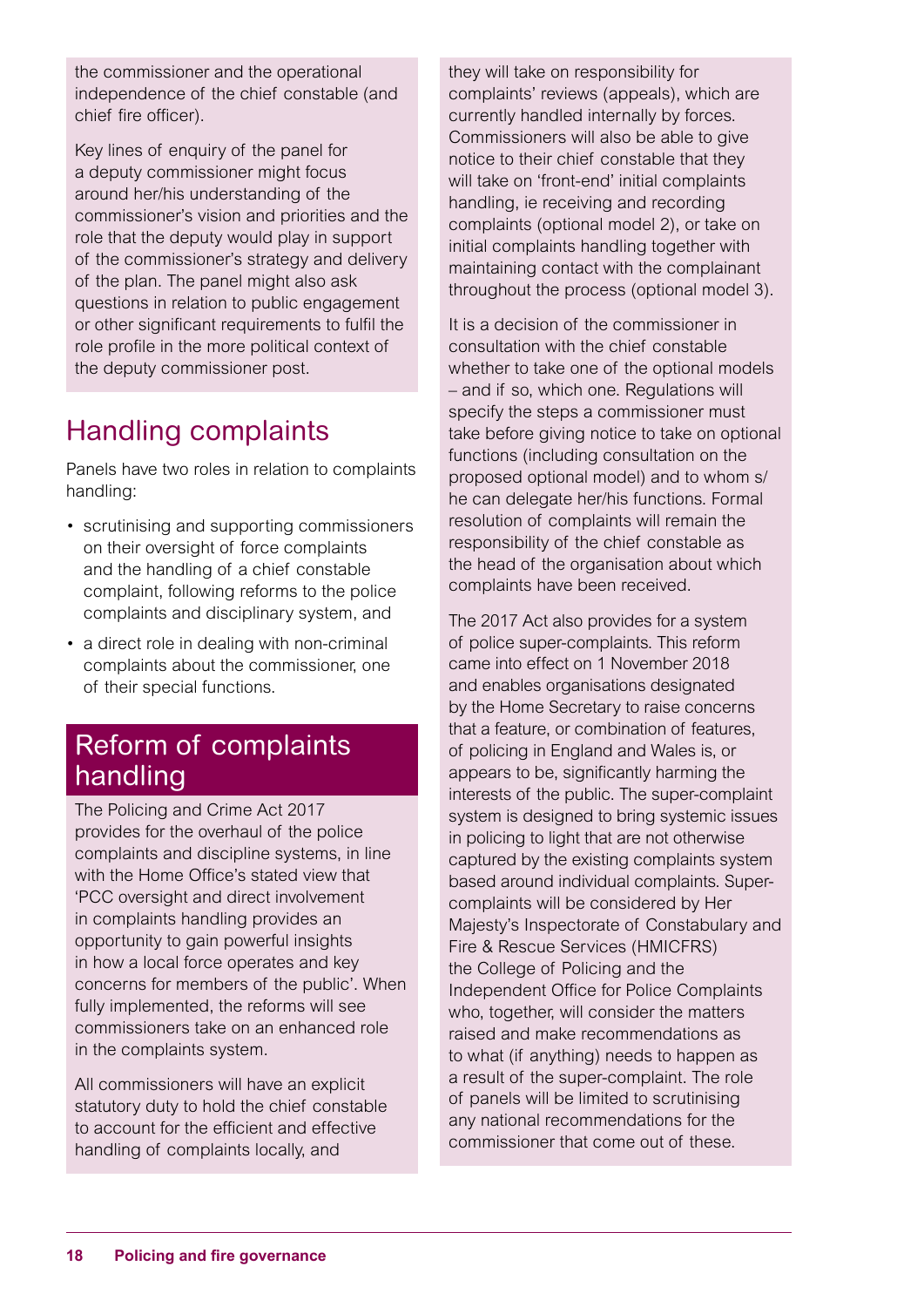Panels will need to be aware of the impact of changes effected by the 2017 Act. When complaints reforms are in place, this will include scrutinising the commissioner on the discharge of her/his functions in respect of complaints and supercomplaints, the notification of them, her/ his capacity to fulfil this new duty and any potential consultation on and extension of the commissioner's role to include either of the optional models. They will not have this role until the reforms are in place.

## Panel complaints handling

#### **Type of complaints**

In terms of their own specific responsibility for complaints, regulations<sup>4</sup> require panels to consider non-criminal complaints about the conduct of a commissioner and/or deputy commissioner, where appointed.

Complaints may refer to conduct matters including actions and omissions, statements or procedures, including the way decisions are taken. They do not include the merits of a decision with which a complainant may disagree, but only whether the decision was taken properly in accordance with procedures. Regulations divide complaints into:

- complaints conduct of the commissioner or deputy commissioner
- serious complaints allegation the commissioner or deputy commissioner has committed a criminal offence
- conduct matter indication that the commissioner or deputy commissioner may have committed a criminal offence, which has come to light other than through a complaint.

Panels must refer serious complaints and conduct matters to the Independent Office for Police Conduct.

#### **Options for dealing with complaints**

It is for panels to decide how to handle their complaints function. Options include:

- work undertaken by a complaints subcommittee of the panel that reports to the panel
- delegation of the first sift of the complaint by the chief executive of the commissioner's office, possibly in the presence of a representative of the panel
- delegation of the informal resolution of the complaint.

There should be clear procedures illustrated by a flowchart with clear timescales, a form for submitting and outlining a complaint, definitions of complaints including vexatious complaints and information about routes for complaints that are not the responsibility of panels. These should be accessible to the public, including on the panel's website. These procedures should reassure the public that complaints against the commissioner or deputy are handled fairly and appropriately by the panel or referred to the proper body.

Complaints should where possible be acknowledged within five working days and conducted within forty working days (eight weeks) if dealt with through the informal resolution process.

There is a duty to record the complaint or to state reasons why it was not recorded, or other action taken, and to obtain and preserve evidence. If a complaint is recorded, the complainant and the commissioner or deputy commissioner will be provided with a copy of the record of the complaint, if necessary with redaction to protect the identity of the complainant or any other person, unless this might prejudice a criminal investigation or not be in the public interest.

[www.legislation.gov.uk/uksi/2012/62/contents/made](http://  www.legislation.gov.uk/uksi/2012/62/contents/made)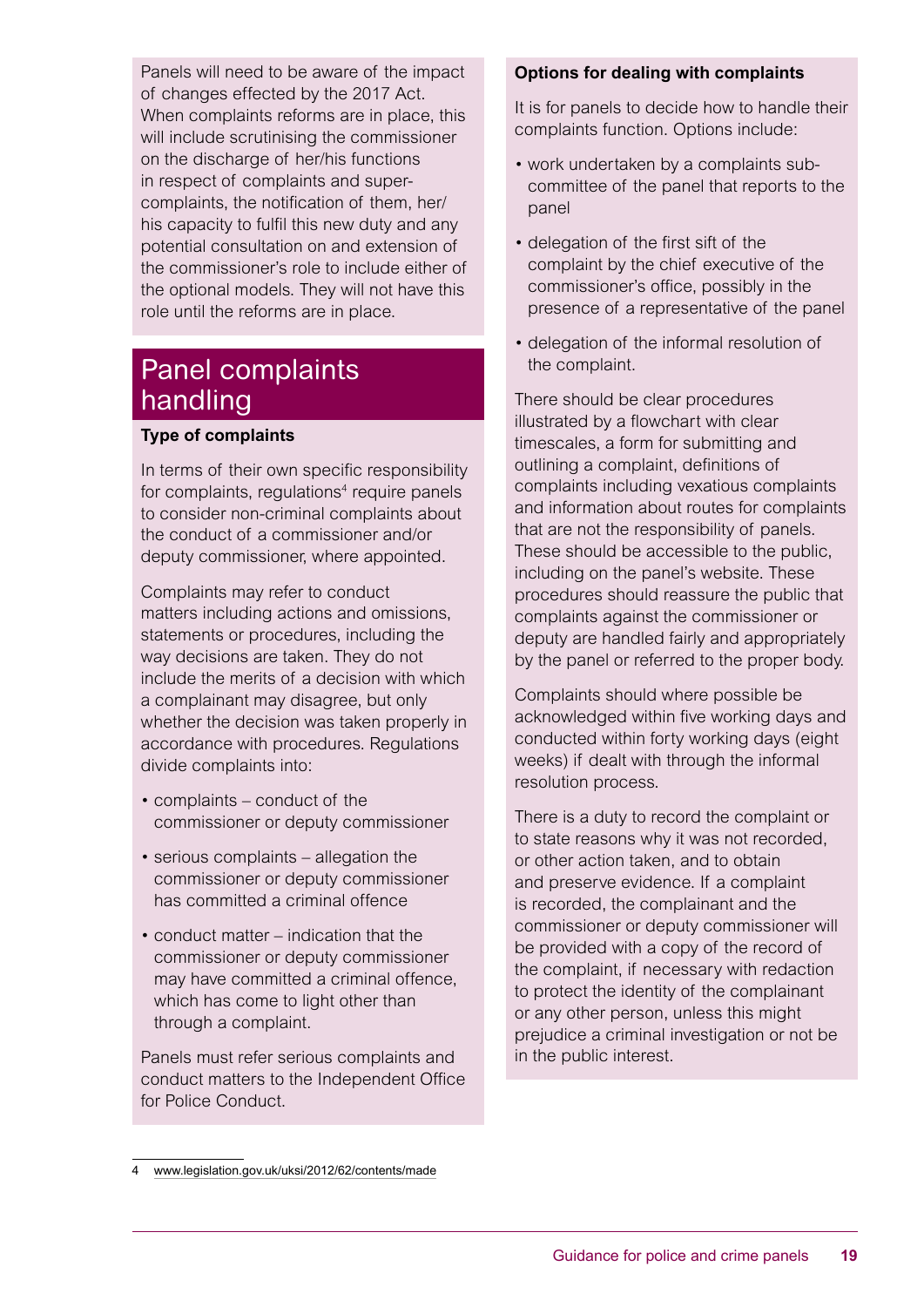Three options are then available to the panel:

- to refer a serious complaint or conduct matter to the IOPC
- to refer the complaint to the panel or its complaints sub-committee for informal resolution
- to take no action.

A panel may choose not to refer the complaint for resolution nor take action if:

- it does not relate to the actions or statutory responsibilities of the commissioner or deputy commissioner
- the complaint is by a member of the commissioner or deputy commissioner's staff arising from their work
- it is more than 12 months old and there is no apparent good reason for the delay or the delay would cause injustice
- it is already the subject of another complaint
- it is anonymous
- it is vexatious or another abuse of the procedures for complaints
- it is repetitious
- it has been resolved before it comes to the panel's attention.

A complainant can withdraw or discontinue their complaint at any time by notifying the panel in writing with the person's signature and the commissioner or deputy commissioner must be informed. A record of all complaints received should be kept until 12 months after the commissioner or deputy commissioner leaves the post.

#### **Managing complaints and challenge for panels**

Many panels (and their host authorities especially) have found complaints handling to be very difficult because they are not responsible for and cannot investigate complaints, yet are expected to encourage

or facilitate informal resolution. Informal resolution is intended to enable the matter to be solved or explained directly with the complainant without an investigation or formal proceeding, and there are no sanctions available. As a result, there has been a seemingly disproportionate amount of time and resources spent on complaints handling.

The panel needs to have information in order to come to a judgement about the action to take. This could require clarification through a meeting with the commissioner, or deputy commissioner if the subject of the complaint.

The support officer or another officer (eg the local authority's monitoring officer) must write to the complainant setting out the procedure and timescales and giving the complainant and the commissioner or deputy commissioner the opportunity to make further written comments about the complaint within a set timescale. The panel has the power to require the commissioner or deputy commissioner to provide information and documents and to answer questions, but not to conduct an investigation by taking statements from others.

The complainant and the commissioner or deputy commissioner with the chief executive or another member of her/his office may be invited to a meeting in private but may only speak at the discretion of the chair.

The panel will consider whether the complaint has been dealt with satisfactorily and been resolved or what course of action is required. This might be an explanation or agreement on how to move forward after mediation. The decision of the panel is to be recorded and notified to the complainant, the commissioner or deputy commissioner, the support officer and the chief executive of the commissioner's office.

There is no right of appeal, but complaints about the process may be submitted to the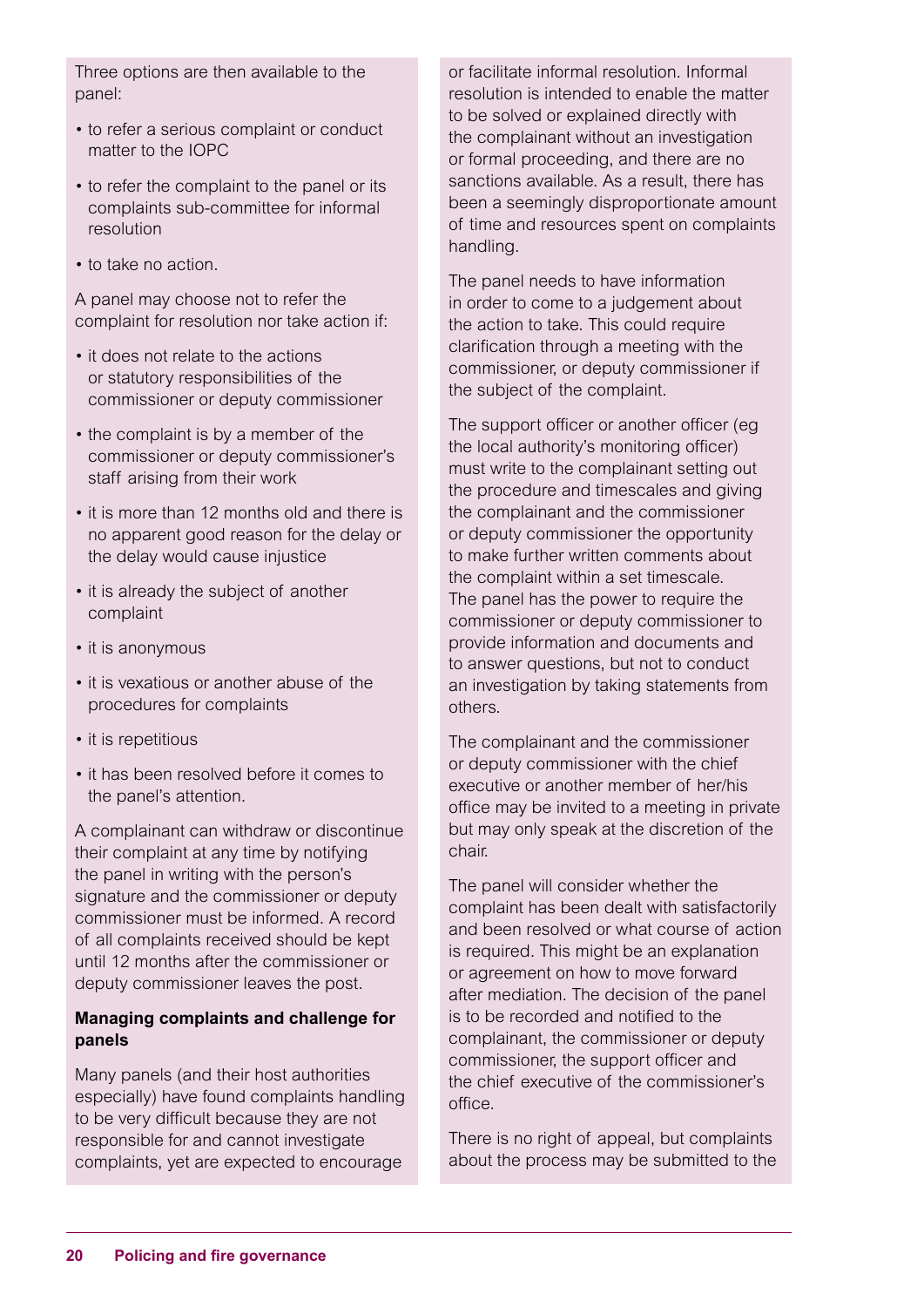support officer or chair of the panel with the option to refer the matter to the Local Government Ombudsman if a satisfactory answer is not considered to have been made.

In reporting about complaints about the commissioner or deputy commissioner, it is appropriate for the panel to report on the number of such complaints and how they have been dealt with, but not provide details of the resolution of individual complaints, for example, in order to protect personal information.

## Wider activity to support panels' functions around the discharge of the commissioner's functions

Whilst there is no statutory duty to undertake proactive work, panels may choose to undertake activity in addition to their special functions in order to consider more fully how the commissioner discharges her/his functions, and to inform their statutory work. Panels which undertake such proactive work and additional research are likely to provide more effective challenge and support for their commissioner because they are able to gain greater insight and understanding of the strategic policing landscape in the local area.

#### **What 'proactive' work will look and feel like**

The precise nature of this proactive work and how it engages with the commissioner's decision-making and policy cycle is best decided at local level and subject to discussion between the commissioner and the panel. However, it needs to focus on the work of the commissioner, reflect the capacity of members and officers and enhance the effectiveness of the panel in meeting its statutory duties.

Proactive work is likely to look and feel different from the scrutiny, and constructive challenge, of commissioner performance and decisions that have already been made. Whilst it is important to learn lessons through reviewing how decisions have been made or the impact of policies and actions, proactive work connects more to a panel's supportive role and should be seen by panels and commissioners as an opportunity to liaise in order to expand and develop the evidence base that feeds into the decision-making process.

#### **Building a broader evidence base to support the panel's 'special functions'**

This exploratory work of evidence-gathering and thematic investigations enables members to build their knowledge of complex, crosscutting issues in a way that would be impossible solely through a report submitted by the commissioner or her/his office or background research by an officer supporting the panel. This broader evidence base, once at the panel's disposal, ensures that when a panel considers the draft precept or is consulted about a refresh of the plan(s), it has a better understanding of the policing (and fire and rescue) needs of the area, the opportunities afforded by partners to deliver services and the impact of the plans of the commissioner. The greater knowledge of the panel also allows its members to ask more reasonable and searching questions of the commissioner and to provide meaningful feedback as part of any of the consultation processes, or formal consideration of key agenda items. This information may provide additional insight to the commissioner during meetings with the panel and/or the chief constable.

Understanding issues in her/his local area, including crime and disorder matters, is already part of the role of a councillor and these insights could constructively feed into the panel's deliberations. However, it is important to balance the risk around members of the public and complainants seeking to abuse the trust of councillors in attempts to circumvent normal operational policing arrangements in respect of individual concerns.

An explanation of what this proactive activity by a panel will mean for the commissioner/ panel relationship (and potentially, the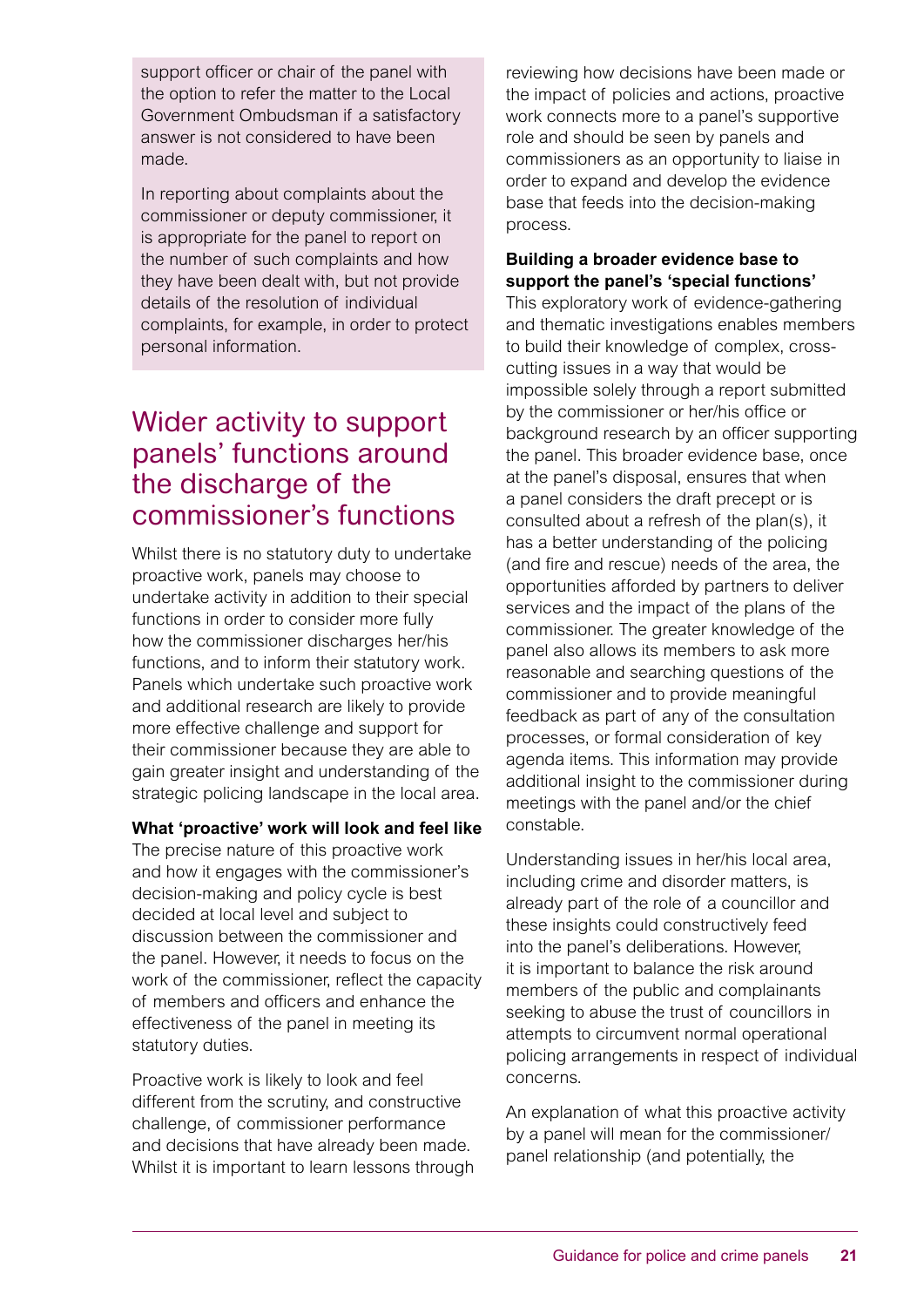relationship with other partners) should be a feature of any memorandum of understanding/protocol that is developed locally.

Given the panel's specific power to make recommendations to the commissioner on matters relating to the discharge of her/his functions, it is helpful for the panel to be well informed and better able to ask pertinent questions, evaluate the information received and formulate suggestions. The detail of how the commissioner should respond to these recommendations will be subject to local agreement, and based on similar principles for overview and scrutiny in local government with respect to events at committee, inquiry days or task and finish groups. This is expanded on in section four on running the panel.

Without effective prioritisation and a sense of focus and direction, not least from chairs and support officers, there is a risk that proactive work could be resource-intensive and add little value. However, panels that are using their resources fully, making effective use of their Home Office grant and which have clear procedures and criteria for prioritisation of their workload, should be able to undertake the routine challenge and support of the commissioner at panel meetings, fulfil their special functions and undertake more proactive work better to inform their work. This is considered in more detail in section four below.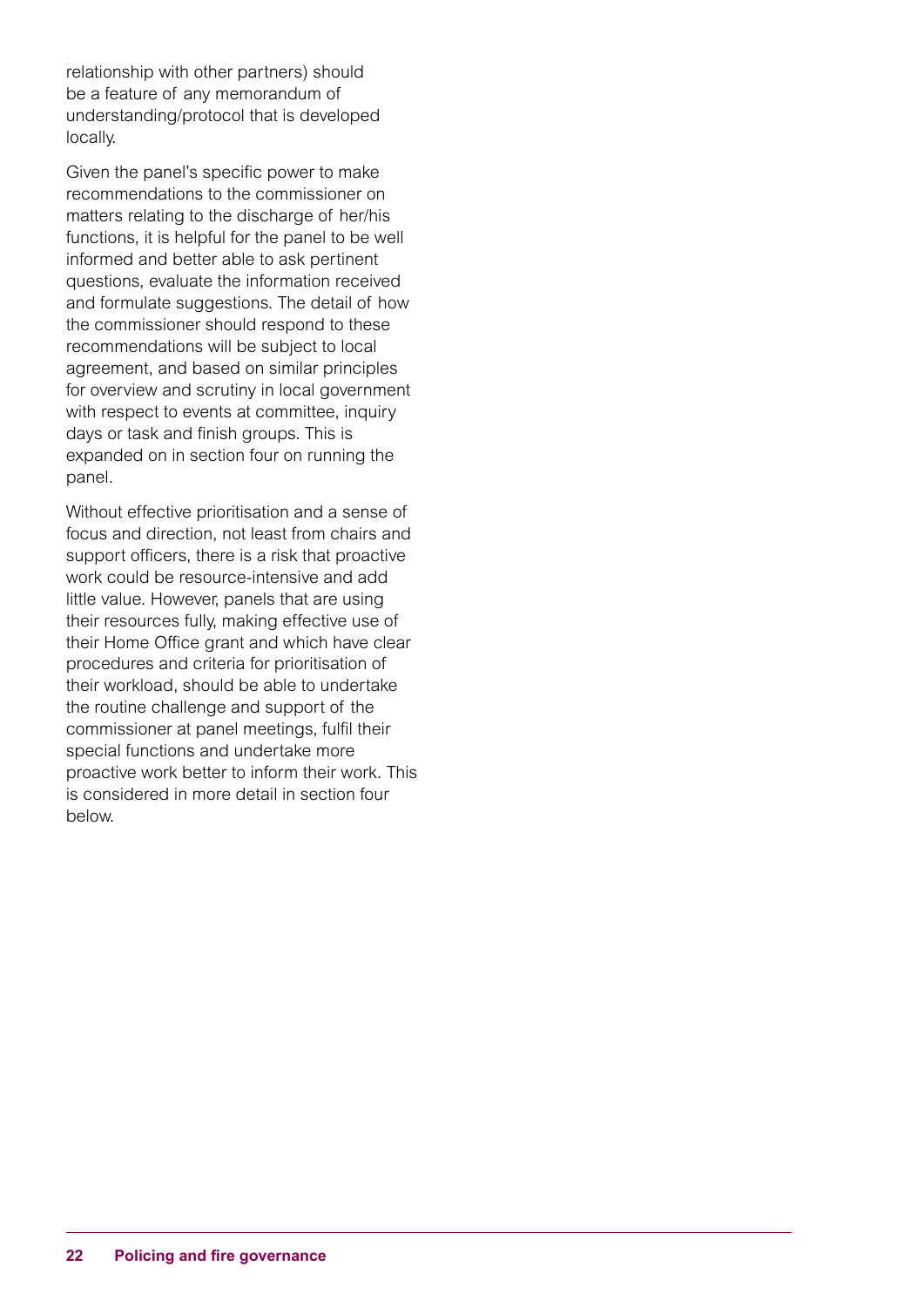## **Section three**: Key stakeholders in undertaking the panel's functions

As outlined in section one, the policing protocol sets out the relationships between the commissioner, the panel and the chief constable. In fulfilling its remit, a panel will need to build relationships with the commissioner and her/his office. Commissioners and their offices will need to understand and commit to their role in facilitating panels' activities, and for this reason a memorandum of understanding or protocol between these two partners may be helpful.

A panel might also need to liaise with a wide range of stakeholders across policing and crime (fire and rescue) to inform its work. Depending on capacity and the approach taken by the panel, this could involve briefings and evidence gathering with and from a wide range of organisations to support the work of the panel in providing challenge and support of the commissioner.

The table below summarises the respective roles of panels, commissioners and chief constables in relation to their key functions.

| <b>Commissioner</b>                                                                                                                                                                                        | <b>Panel</b>                                                                     | <b>Chief Constable</b>                                                                                                                                                                                                   |
|------------------------------------------------------------------------------------------------------------------------------------------------------------------------------------------------------------|----------------------------------------------------------------------------------|--------------------------------------------------------------------------------------------------------------------------------------------------------------------------------------------------------------------------|
| Secures the maintenance of the<br>Scrutinises the commissioner<br>police force for that area and<br>and supports the commissioner<br>ensures that the police force is<br>in the effective exercise of her/ | Responsible for maintaining the<br>Queen's Peace; held to account<br>by the PCC  |                                                                                                                                                                                                                          |
| efficient and effective                                                                                                                                                                                    | his functions                                                                    | Has regard to the strategic<br>policing requirement when<br>exercising and planning policing<br>functions in respect of their<br>force's national and international<br>policing responsibilities                         |
| Sets the budget and precept for<br>the force                                                                                                                                                               | Reviews the precept (and by<br>extension considers the budget)                   | Has direction and control over<br>the force's officers and staff, and<br>associated budgets                                                                                                                              |
| Establishes local priorities for the<br>force through a police and crime<br>plan                                                                                                                           | Contributes to the development<br>of the commissioner's police<br>and crime plan | Is accountable to the law for<br>the exercise of police powers,<br>and to the commissioner for<br>the delivery of efficient and<br>effective policing, management<br>of resources and expenditure by<br>the police force |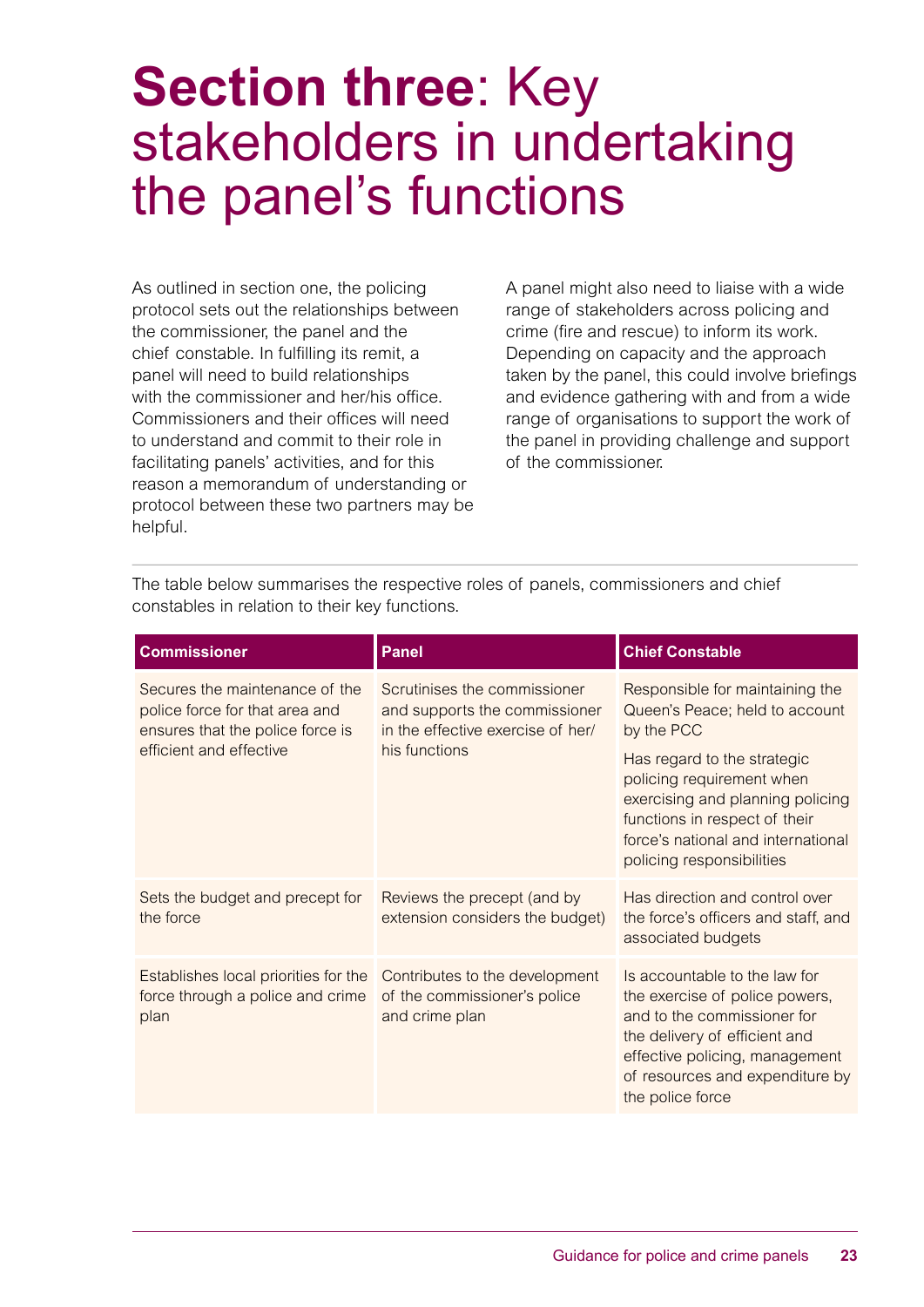| <b>Commissioner</b>                                                                                                                                                                                                                                                | Panel                                                                                                                                                                                                                                                                               | <b>Chief Constable</b>                                                                                                                                                                                                                                               |
|--------------------------------------------------------------------------------------------------------------------------------------------------------------------------------------------------------------------------------------------------------------------|-------------------------------------------------------------------------------------------------------------------------------------------------------------------------------------------------------------------------------------------------------------------------------------|----------------------------------------------------------------------------------------------------------------------------------------------------------------------------------------------------------------------------------------------------------------------|
| Holds the chief constable to<br>account for the exercise of her/<br>his functions and those under<br>her/his direction and control                                                                                                                                 | Scrutinises, challenges and<br>supports the PCC                                                                                                                                                                                                                                     | Supports the commissioner in<br>the delivery of the strategy and<br>objectives set out in the plan;<br>assists the commissioner in<br>planning the force's budget; and<br>provides the commissioner with<br>access to information, officers<br>and staff as required |
| Uses her/his powers to appoint,<br>reappoint and/or dismiss the<br>chief constable                                                                                                                                                                                 | Carries out confirmation<br>hearings for chief constables<br>(and other key roles)<br>Scrutinises the PCC, and<br>receives evidence from the chief<br>constable (by invitation), at 'set<br>piece' events at certain points in<br>the year                                          |                                                                                                                                                                                                                                                                      |
| Publishes information<br>specified by the Secretary<br>of State and information that<br>the commissioner considers<br>necessary to enable the people<br>who live in the force areas to<br>assess the performance of the<br>commissioner and the chief<br>constable | Promotes openness in the<br>transaction of police business<br>Uses information to carry<br>out its special functions (the<br>statutory requirements around<br>the precept, police and crime<br>plan, annual report, confirmation<br>hearings and complaints)                        | Is the operational voice of<br>policing in the force area and<br>regularly explains to the public<br>the operational actions of<br>officers and staff under her/his<br>command                                                                                       |
| Monitors complaints made<br>against police officers and staff,<br>whilst having responsibility for<br>complaints made against the<br>chief constable                                                                                                               | Uses insight from complaints<br>data to inform how its special<br>functions are carried out                                                                                                                                                                                         | Responsible for professional<br>standards for police officers and<br>staff                                                                                                                                                                                           |
| May enter into collaboration<br>agreements (in consultation with<br>the chief constable) between<br>other commissioners and forces<br>where it would improve the<br>efficiency and effectiveness of<br>one or more forces                                          | May consider such collaboration<br>agreements given that they<br>are likely to intersect with the<br>panel's functions, and may work<br>with other panels to carry out<br>these responsibilities where<br>proportionate and necessary<br>to scrutinise the relevant<br>commissioner | Enters into collaboration<br>agreements with other chief<br>constables, other policing<br>bodies and partners that<br>improve the efficiency or<br>effectiveness of policing, and<br>with the agreement of their<br>respective policing bodies                       |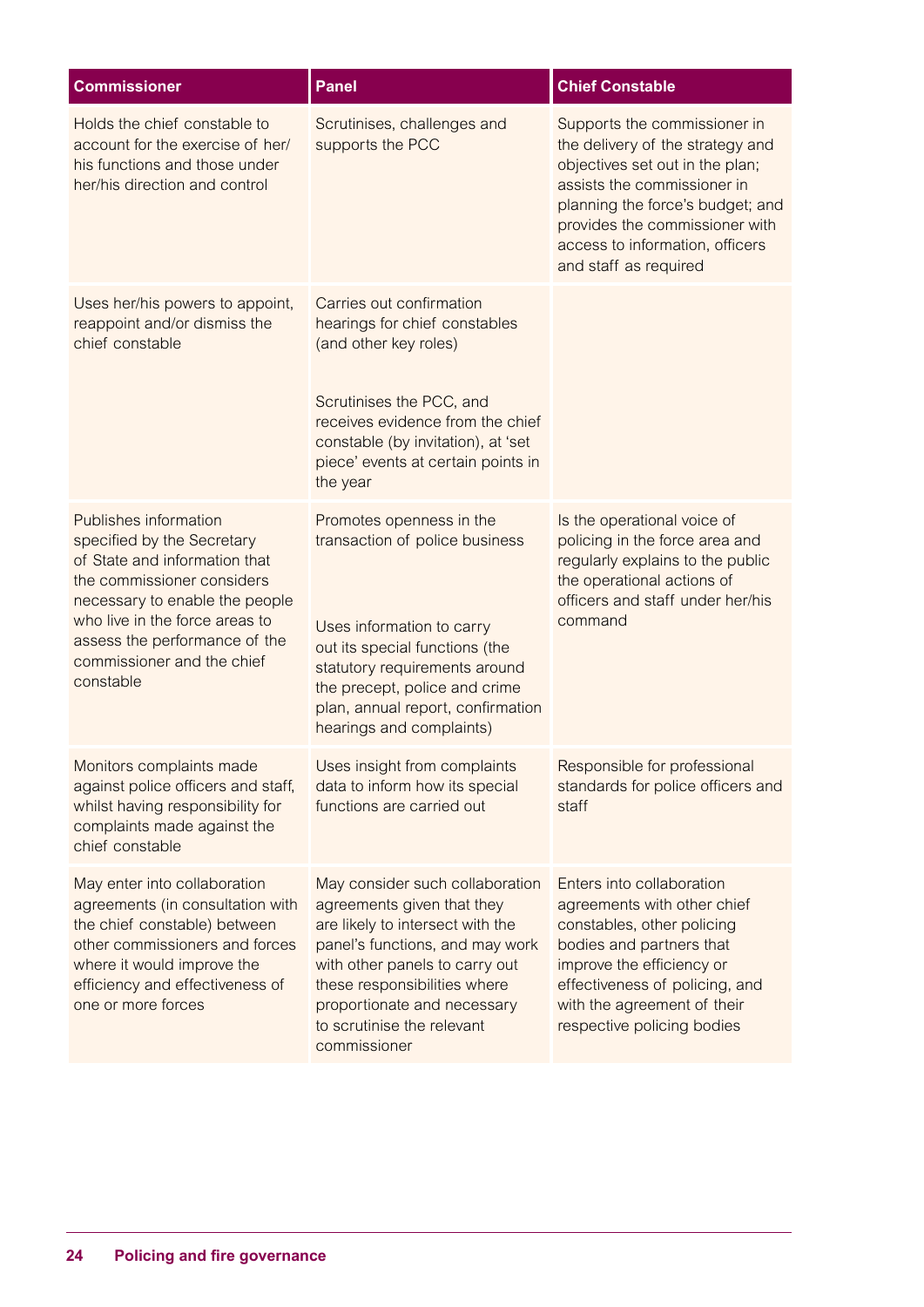## The relationship with the commissioner

The panel's relationship with the commissioner is its principal relationship. It is defined by the statutory responsibility to provide both 'challenge' of and 'support' to the commissioner. The panel has a strategic role in relation to the totality of policing in the force area.

This relationship will be reflected in the terms of reference and rules of procedure of the panel. However, the panel and commissioner may consider that a memorandum of understanding or protocol to set out mutual expectations would be useful to clarify their ways of working together. This provides a way to reflect the legislative duties and valueadded activity and to set out in more detail how these duties will be undertaken locally.

Such a protocol may form part of the panel arrangements, which are likely to contain detail on the above, as set out in section four. It might include:

- The general principles that the panel will adopt in carrying out its work including the Nolan Principles of public life and the mutual expectations in terms of behaviour that will define the relationship; the commissioner and members of the panel all have obligations to comply with the code of conduct and the register and declaration of interests.
- The principal tasks that the panel expects to carry out.
- The way that the panel's work will provide both challenge and support to the commissioner.
- The way that the panel will carry out its proactive work, including work programming arrangements.
- The way that the panel and commissioner will manage the making of recommendations and the submission of responses to recommendations.
- Arrangements for attendance at meetings and the timely provision on request of information held by the commissioner.

• Expectations around the panel's engagement with other partners and organisations, particularly insofar as this is necessary for the panel to conduct its statutory duties.

A strong and well-understood explanation of what 'challenge' and 'support' mean will be an important element of any protocol. These words, and the associated word, 'scrutiny', have particular meanings in respect of the work of panels, informed by the way those words are used in legislation. Together, they encompass the panel's statutory scrutiny tasks (relating to the precept, the budget, the police and crime plan and so on) as well as the wider duties of panels to contribute to PCCs' work by contributing to policy development and understanding the context in which PCCs operate, the better to conduct their statutory tasks.

Scrutiny practitioners with a background in local government, officers and councillors included, will need to be aware that they and OPCCs (and other relevant partners) will need to have a very clear expectation of exactly what 'challenge', 'scrutiny' and 'support' mean in this context, and in particular that colleagues in strategic policing may use or understand the word 'scrutiny' differently to those with a local government background. This is about more than semantics; as well as ensuring that panels demonstrate that they are having due regard to the legislation in how they explain and plan their work, it is also about ensuring that the opportunity for confusion and misunderstanding is minimised, and about PCCs having an associated clarity about their specific duties and responsibilities with regard to panel operations

The panel should be recognised as having significant influence through these roles of challenge and support and in particular the scrutiny activities relating to the 'special functions'. This may be enhanced significantly where the right culture exists and where commissioners are open to effective working with their panels and where members focus their activity on the commissioner's strategic priorities.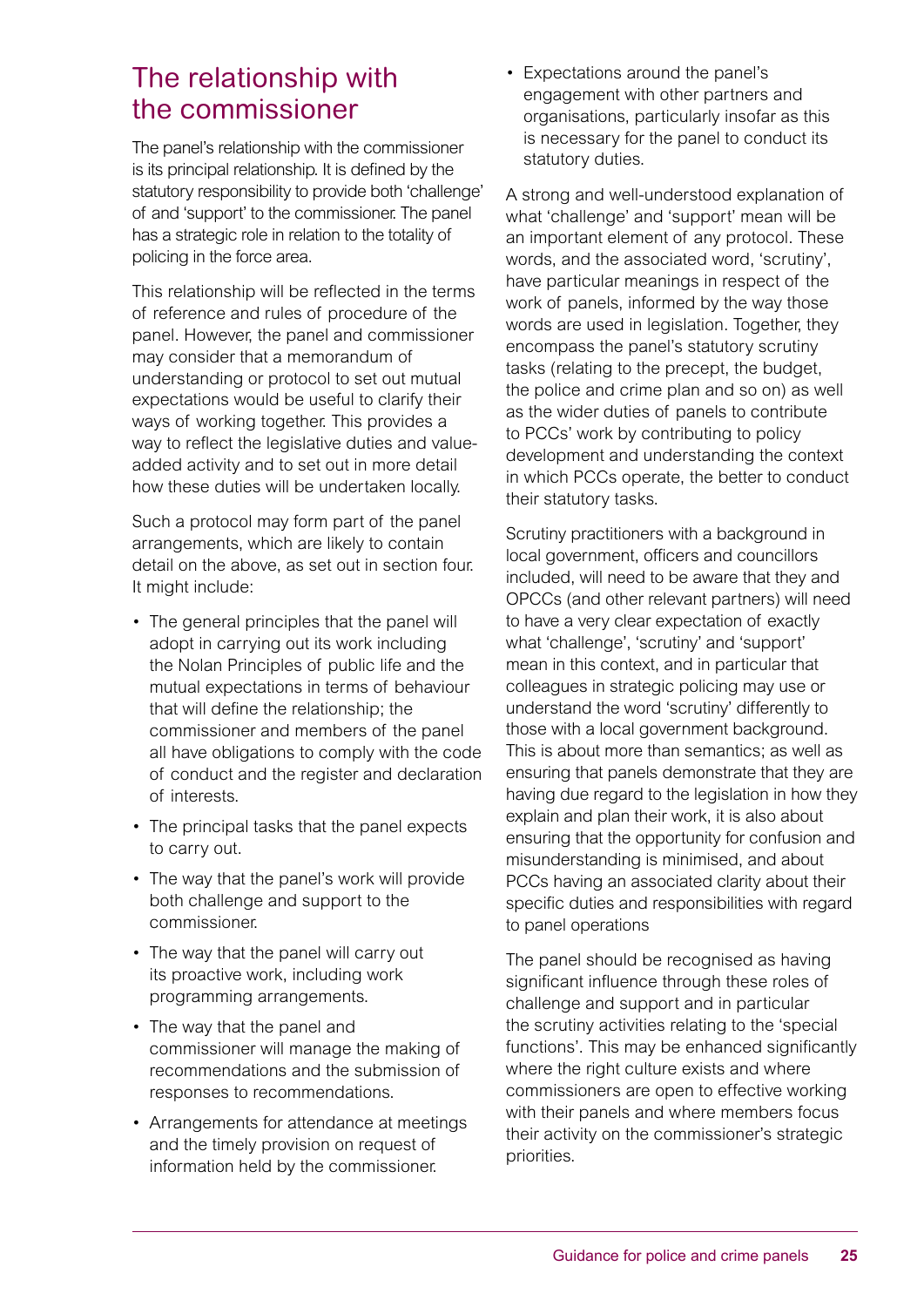## Operational independence

The separation of strategic and operational matters is fundamental to policing governance but is not always clear or understood (nor easy to apply). Operational independence has been and continues to be safeguarded for policing professionals and reduces the risk of the politicisation of policing, whatever the model of governance.

Commissioners do not manage the day to day operations of the force (nor the fire service in the case of PFCCs). The chief constable (and chief fire officer) retain(s) the direction and control of the officers and staff of the force (and service). The chief constable (and chief fire officer) are responsible for the deployment of officers and operational decisions within the context of the commissioner's plan(s), for the delivery of which they are held to account by the commissioner.

Knowing what is, and what is not, operational will impact on the way that the panel engages with the commissioner and the chief constable. This is expanded on in the section below.

## The relationship with the chief constable

The policing protocol makes clear that the panel does not scrutinise the chief constable, but the commissioner. It is the role of the commissioner to hold to account the chief constable for the delivery of her/his functions. It will be important for the panel to have regard to that activity as this work is carried out, but the panel itself may not scrutinise nor seek to hold to account the chief constable.

The Home Office protocol envisages that panels may seek to scrutinise the commissioner on an operational matter that is relevant to their challenge and support of the commissioner and that under those circumstances the commissioner may ask the chief constable to attend alongside the commissioner to offer information and clarify issues. It is for the commissioner to decide whether the chief constable is 'needed' at a meeting, but on

occasion it may be decided that it would be valuable for the chief constable to attend and support the commissioner, including potentially answering questions. In the interests of clarity of role and function, such sessions will need careful planning.

Discussion of operational matters will be relevant as background information only insofar as they inform challenge and support on a specific, strategic issue into which the panel is looking in order to fulfil its statutory role. The first port of call when the panel thinks that understanding operational matters is necessary in order for it fully to fulfil its statutory role is to engage with the commissioner's office. There could be informal briefings and discussions as well as the formal meetings of the panel. Inevitably different panels, commissioners and others have different takes on the definition and scope of operational matters. The following examples are intended to be illustrative to guide local judgements.

The commissioner may ask the chief constable and the panel may invite but cannot require a relevant partner to give evidence on:

- how they are helping the commissioner to secure her/his strategic priorities
- how work that they are planning or delivering might impact on the commissioner's performance
- how decisions they are making or plan to make on resources may impact upon future iterations of the police and crime plan and the future police precept
- how they are delivering on funding or delivery agreements made with the commissioner.

In respect of operational matters, however, as we have noted above, scrutiny and questioning of the chief constable will be inappropriate. This will include:

- a decision whether, or whether not, to deploy police officers
- absolute discretion to investigate crimes and individuals
- the decision to make an arrest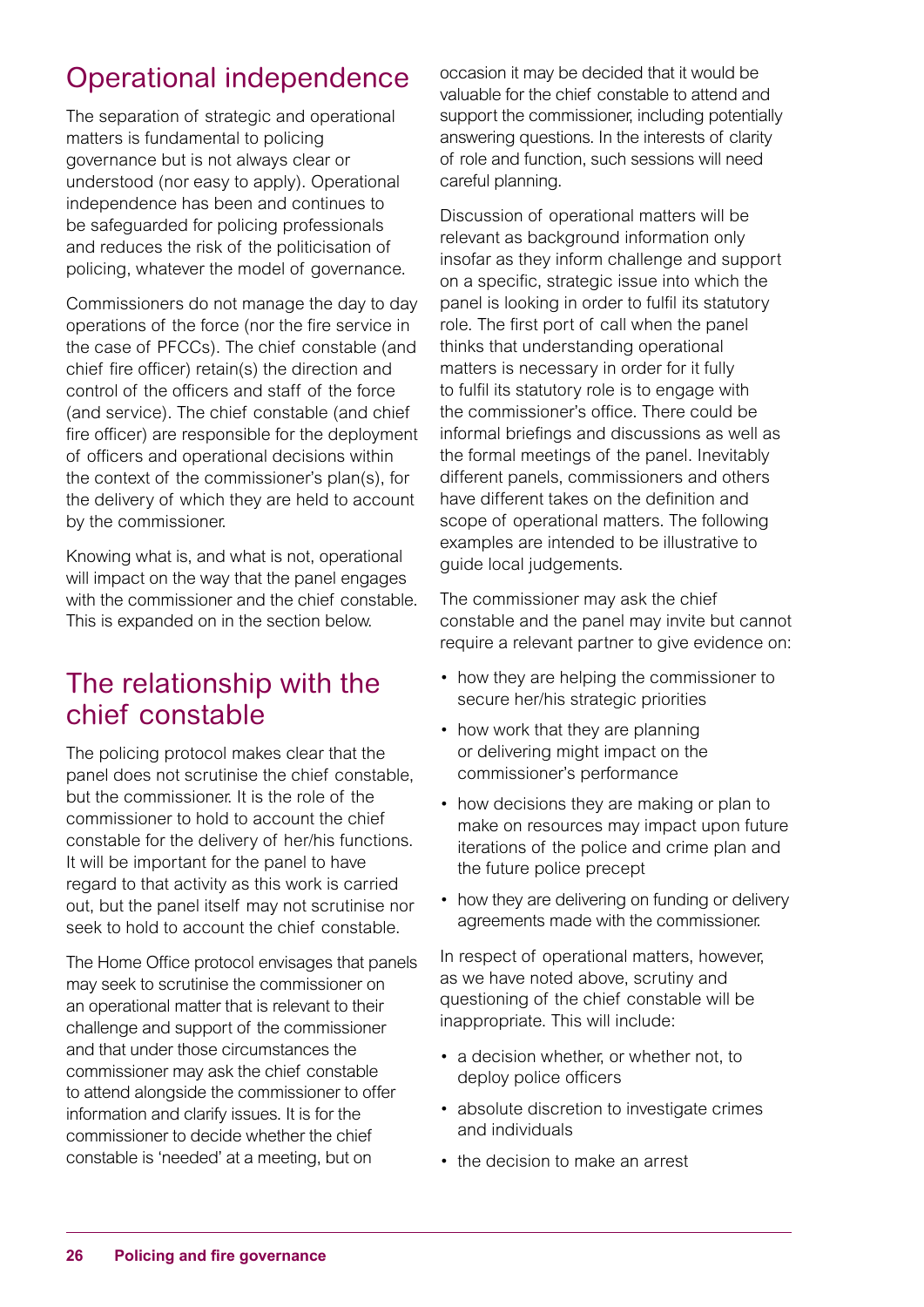- a decision taken with the purpose of balancing competing operational needs within the framework of priorities and objectives set by the commissioner
- a tactical operational decision to reallocate resources to meet immediate demand
- the allocation of officers' specific duties and responsibilities within the force area to meet the objectives set by the commissioner.

Examples of inappropriate questions that a panel should not ask a chief constable through the commissioner might be:

- Do you think that the strategic objectives in the police and crime plan are sensible?
- Why did you not deploy more officers to deal with the disorder experienced in the town at the end of last month?
- Why has the force been focusing so much of its attention on anti-social behaviour at the expense of issues such as domestic violence?

With rephrasing, these concerns could be addressed through questions to a commissioner in the context of plan priorities and the allocation of resources among different priorities.

Examples of more appropriate questions to the chief constable through the commissioner would be:

- How has the force taken steps to amend the way it works to help achieve the strategic objectives in the police and crime plan?
- Will the increase in the precept enable you and the chief constable to increase the capacity and capability of the force?
- What resources are available to you to deal with unexpected public order demands?
- What do you think the impact will be on the delivery of priorities in the plan of the decision to shift more operational resources towards dealing with anti-social behaviour?

## Relationships with other local stakeholders

Panels will need to engage with local authorities in the force area, community safety partnerships, health bodies and others to inform their challenge of and support for their commissioners regarding the discharge of their functions, especially when reviewing the commissioner's precept, plan and annual report. This will include working closely with local authority committees<sup>5</sup>, including those that have the power to hold partners to account, for the panel to gather evidence and avoid duplication.

There is a wide range of partners that might help to build the knowledge base of the panel. These organisations and people must not be the subject of scrutiny by the panel but sources of evidence to support the panel's statutory functions.

Relevant partners for panels to engage with:

- chief constable and the force (chief fire officer and the service)
- office of the commissioner
- HMICFRS for force and service inspection data
- organisations in the criminal justice system
- other blue light services
- safer neighbourhood partnerships
- community safety partnerships
- local authority overview and scrutiny committees that cover crime and disorder
- health and wellbeing boards and public health teams in local authorities
- other local authority services including trading standards, youth offending service, highways, children's services and safeguarding boards

5 Or whatever committees at local level are designated by the authority concerned to carry out those duties, in authorities operating under committee system arrangements.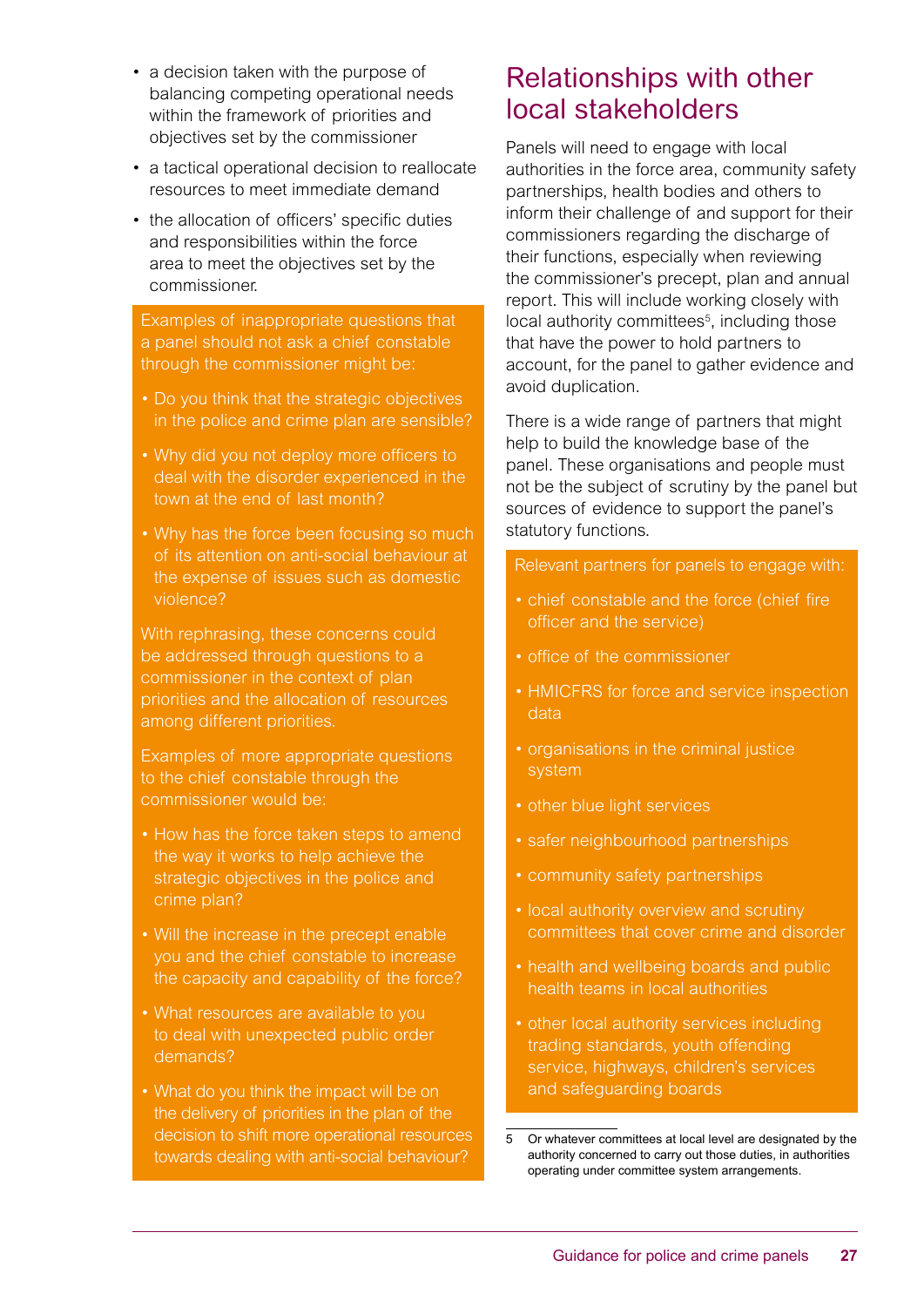- in Wales, public services boards
- clinical commissioning groups and health trusts
- third sector organisations which deliver services commissioned by the commissioner
- residents and community groups
- users of services
- subject experts
- other panels for bench-marking and good practice.

Panels might consult these partners as witnesses at meetings, at site visits or through surveys. Panels might draw on their reports and research. There may be other ways for panels to engage with partners in order to be better informed and better able to fulfil their roles, and to use a broader evidence base in scrutinising the commissioner.

## Panel scrutiny of collaboration

It is the stated ambition of the Government for force to force and multi-agency collaboration to increase. A panel will need to have an overview of the commissioner's collaboration in policing and crime and the criminal justice system, as well as in some cases with other blue light services, although they must remember that their legal remit relates only to their own commissioner.

Developing an overview of the commissioner's work may involve panels working with other panels in order to scrutinise collaborative work across forces. In doing so, care will need to be taken to ensure this does not result in quasi-formal joint panel activities, which could risk diluting individual panel's specific roles with respect to their own commissioner or be unwieldy and disproportionate. Panels may collaborate, but this should be focused on information sharing and enabling a panel to better scrutinise its own commissioner for her/his strategy and

around the cost, risks, benefits and outcomes from collaboration.

#### **Effective liaison**

Given this web of accountability within which the panels are located, in working with other people, agencies and organisations panels need to ensure their activity complements, rather than duplicates, that of others. Panels therefore need to ensure effective liaison and relationship building not only with their constituent local authorities, the commissioner and commissioner's office, but also with partners across the public sector and in the criminal justice system.

#### **HMICFRS**

Her Majesty's Inspectorate of Constabulary and Fire & Rescue Services (HMICFRS) is an important partner in the governance landscape for strategic policing. HMICFRS is charged with carrying out independent assessment of the effectiveness, efficiency and leadership of police forces and fire and rescue services in the public interest. By gathering information, it promotes improvements in policing and fire and rescue services to make everyone safer.

As an inspectorate, not a regulator, the HMICFRS does not have powers of intervention, direction and enforcement. However, commissioners and chief constables are required to take action as a result of HMICFRS's recommendations. Commissioners are required to publish comments on each HMICFRS report within 56 days of its publication and to explain the steps to be taken in response to each HMICFRS recommendation or why no action has been or is to be taken in that respect.

Reports of the HMICFRS with regard to their force's area will be of interest to every panel in carrying out its roles of challenge and support of it commissioner. It is helpful for panels to work with their force's inspector and some panels invite her/him to meet with their members from time to time to inform their understanding and assist their scrutiny of the commissioner.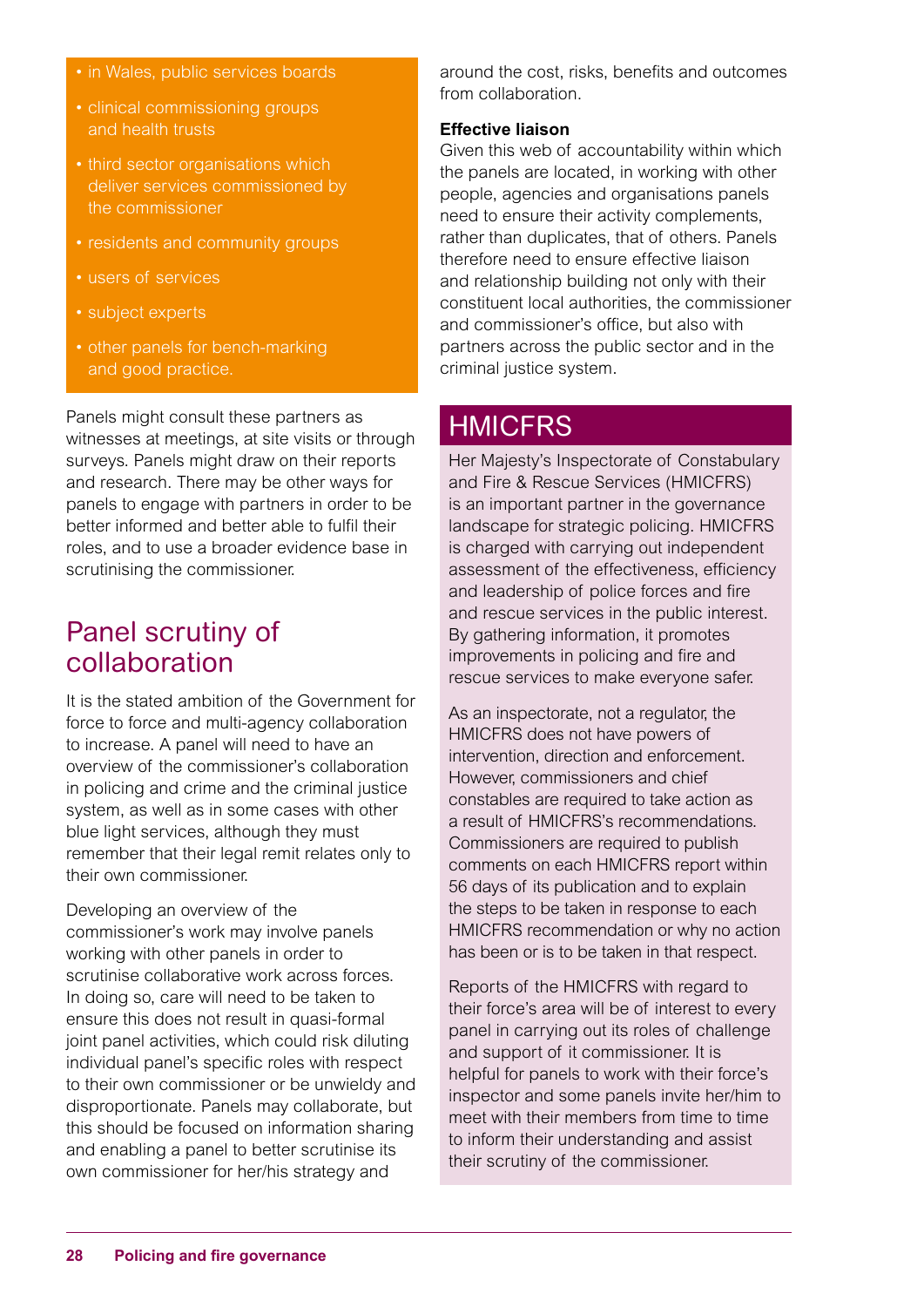## **Section four:** Running the panel

Effective panel operation rests on clarity of role, proper prioritisation and sound use of resources. Panels' statutory duties require careful planning to fulfil. They rest on panel members carrying out work and background research in order to ensure that those statutory tasks are effectively managed. For these reasons, panel activities should in all events be justified by reference to those statutory duties, alongside a clear articulation of how the activity in question will directly contribute to those activities.

Panels have a grant at their disposal from the Home Office, the level of which has been set to match the commitment of resources necessary for panels to successfully carry out their statutory duties. Operating properly within this financial envelope requires panel members to challenge themselves and make choices about the priority and value of their work.

From inception, there was an expectation that panels could fulfil their roles within four meetings a year. Practice varies between panels but as a minimum, panels need to meet as often as required to fulfil the statutory duties of reviewing the proposed precept, the annual report and any refresh of the plan, as well as confirmation hearings and complaints handling as required. Where panels undertake further work in their roles of challenge and support, for example, through more proactive scrutiny of the discharge of any of the commissioner's functions, additional meetings may be held or work undertaken through informal task and finish groups.

Certain panel functions can be delegated (for example, the determination of complaints), but by and large formal activity must be conducted in panel meetings. However, panels may establish working groups and use other informal systems for information sharing and analysis to support their formal activity.

## Calendar of meetings to fulfil the panel's statutory duties

| <b>Function</b>                                                                              | Timetable (if known)                                                                |
|----------------------------------------------------------------------------------------------|-------------------------------------------------------------------------------------|
| Review precept(s)                                                                            | Between 1-22 February                                                               |
| Review of police and<br>crime plan (fire and<br>rescue plan)                                 |                                                                                     |
| Review of statement<br>of assurance and<br>integrated risk<br>management plan (for<br>PFCPs) |                                                                                     |
| Annual report                                                                                | As soon as practicable<br>after the panel receives<br>it                            |
| Panel annual meeting,<br>including the election<br>of chair and vice chair                   | Annually                                                                            |
| <b>Confirmation hearings</b>                                                                 | Within three weeks<br>of notification of a<br>proposed appointment                  |
| Complaints<br>(may be delegated)                                                             | Ideally to be resolved<br>within 40 working days<br>but acknowledged<br>within five |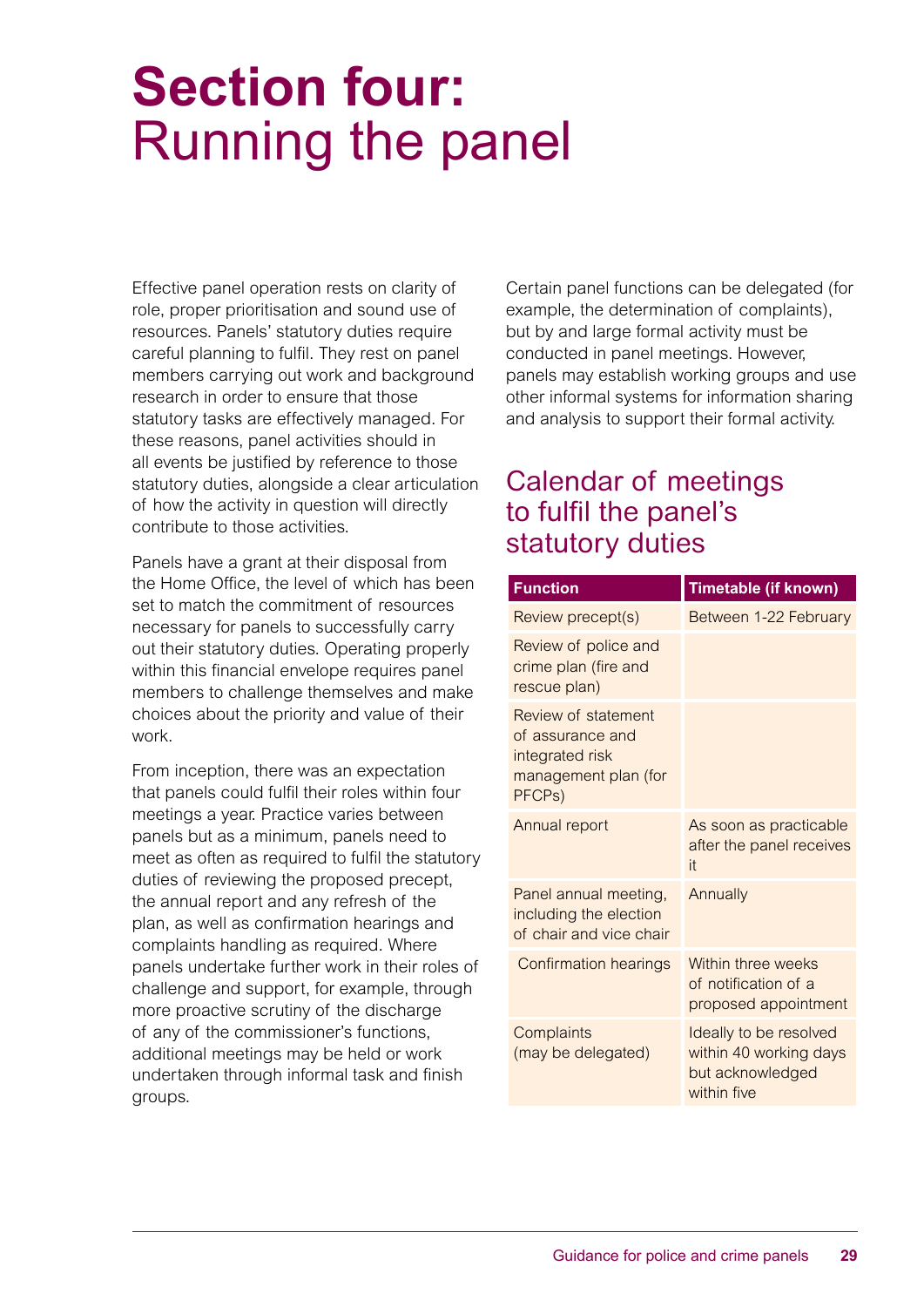## Funding arrangements

The Home Office provides a grant for the purposes of maintaining a panel for each police force area, to enable it to carry out the functions and responsibilities set out in the Act. For the early PFCPs, in light of the additional responsibilities, the Home Office has increased the grant for panels that had previously been spending their full grant. The amount available to panels is calculated to reflect the amount that panels are considered to need in order to be able to undertake their work effectively. The LGA encourages panels to draw on the funding available to enhance their effectiveness.

The grant is widely used mainly to cover the cost of a support officer plus the on-costs of the post. The Centre for Public Scrutiny's annual surveys of overview and scrutiny in local government (carried out regularly since 2007) have consistently demonstrated that the provision of dedicated scrutiny officer support is likely to offer the best opportunity for panels to use the grant to maximise their effectiveness. CfPS's 2015 annual survey provides the most comprehensive recent dataset to support this argument.6

Dedicated officers support enables panels to fulfil constructive roles in addition to the 'special functions' and to add greater value to policing, promoting community safety and tackling crime in the area in more proactive and evidenced ways.

Other uses of the grant are for ad hoc support from specialist officers, allowances (for independent members and in some panels the chair and members), travel costs, conferences and networking for learning and development.

The Home Office has been clear that the grant must not be spent by panels to:

- lobby the Government about panels, their roles and activities
- influence the award or renewal of contracts or grants, nor to
- 6 [www.cfps.org.uk/wp-content/uploads/Annual-](http://www.cfps.org.uk/wp-content/uploads/Annual-Survey-2014-2015.pdf)[Survey-2014-2015.pdf](http://www.cfps.org.uk/wp-content/uploads/Annual-Survey-2014-2015.pdf)

• attempt to influence legislation or regulation.

It is sensible for a panel to consider and agree its budget and to monitor the spend in-year, in consultation with the support officer, under the oversight of the host authority's s151 officer and monitoring officer. Comprehensive rules of procedure that set out arrangements for issues such as work programming and typical methods of panel operation, will provide assurance that spend and impact can be monitored properly.

Grant funds are paid in arrears and are distributed to the host authority in each force area, which must give an account of expenditure in claiming the funding. The monitoring officer and chief financial officer of the panel's host authority must satisfy themselves as to the accuracy of this account and should assure themselves that the Home Office's requirements and expectations are met (as notified in a letter to host authorities as part of the funding arrangements).

In England, there is provision in the Act for constituent local authorities to agree joint funding mechanisms to supplement this central resource with a joint pooled budget. Depending on the work programme of the panel (for example, the number of scrutiny investigations it carries out and in what depth it conducts its challenge and support of the commissioner), it may be helpful for the constituent councils to provide further support for the panel, although resource constraints may prevent this. In Wales, joint funding mechanisms are not allowed. Also, as policing is not devolved, host authorities in Wales cannot call on the other local authorities in their force area to 'top-up' the budget of the panel.

Panels and their constituent local authorities may also decide the remuneration that may be given to its members. This varies from panel to panel with some chairs being paid a special responsibility allowance and others not and with some panel members (in addition to independent members) being paid a basic allowance.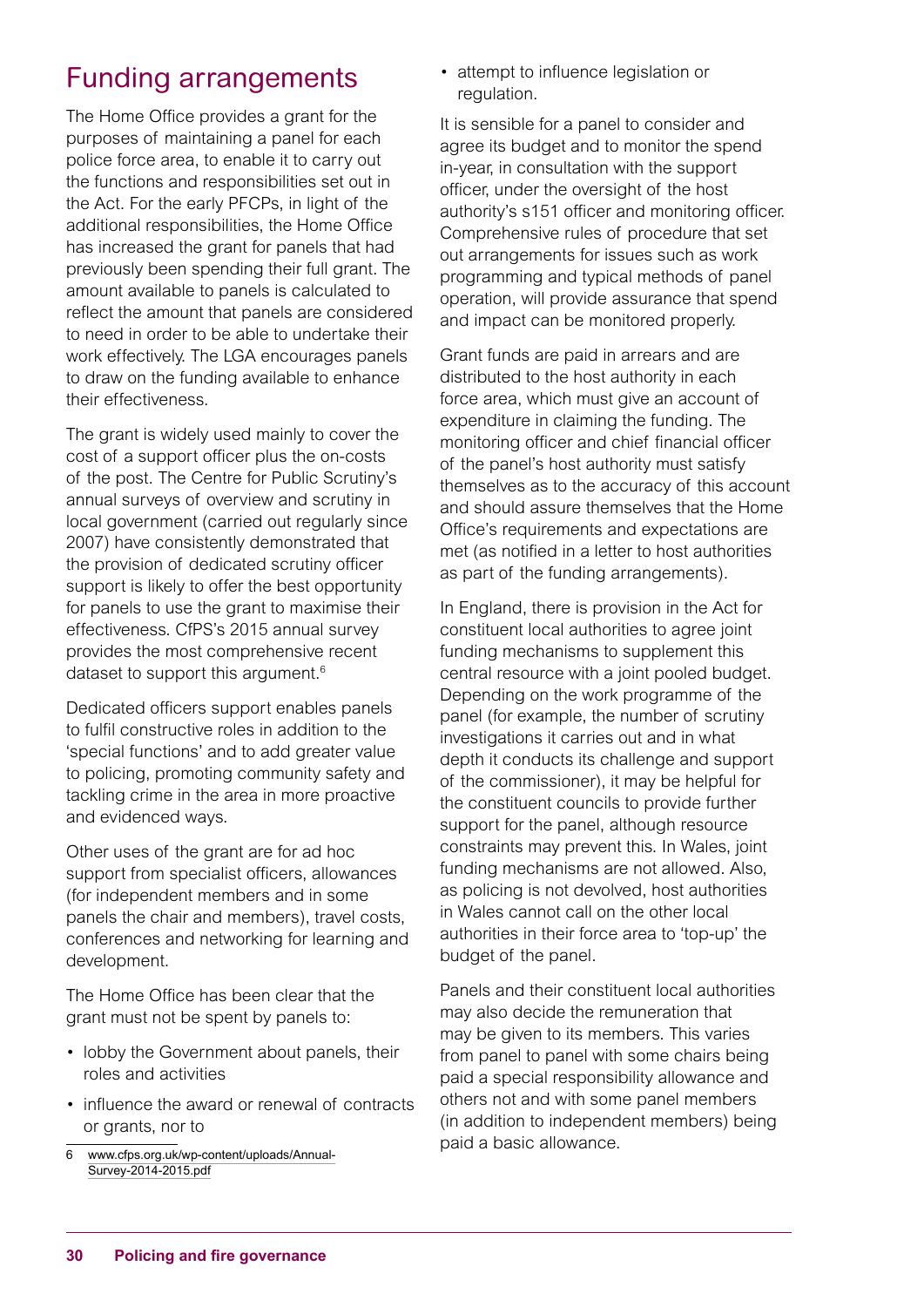These payments are at the discretion of the panel and its member local authorities but should reflect the work of members in comparison with other representative duties. The grant also covers expenses for members of the panel, for example, for travel.

#### Typical uses of the grant to support panels are to:

- Appoint a support officer for the panel to manage the function, carry out research and ensure there is effective liaison with the commissioner's office and others.
- Cover the time of specialist officers to support the panel from time to time such as committee clerks, communications officers, finance officers, human resources officers and legal officers from the host or other member authorities.
- Provide learning and development for the panel including through attendance at conferences and networks and in-house training.

#### Typical tasks of a panel support officer are to:

- help the panel to plan work
- prepare for meetings including agenda setting
- liaise with relevant colleagues
- assist the panel to carry out its statutory duties
- gather evidence in support of its duties
- help the panel to review information and carry out inquiries
- liaise with key partners including the commissioner's office
- support panel members' learning and development needs
- ensure the panel has a public profile
- maintain a dedicated panel website and use social media or liaise with the relevant communications officer for this
- ensure compliance with freedom of information requirements and general data protection regulations.

**These tasks will vary according to capacity, for example, the number of hours worked and the other commitments the officer might have in the authority.**

## Panel arrangements

There are specific legislative provisions for how panels are constituted and run as set out in the 'panel arrangements' and 'rules of procedure' in schedule six of the Act. The following sections set out how these, and other factors, can contribute to the successful working of a panel.

## **Composition**

#### **Councillor membership**

Each local authority in the force area is required to send a councillor to serve on the panel. Where there are ten or fewer local authorities, the number of councillors on the panel will be ten, plus two independent coopted members. Where there are more than ten, there will be as many councillors as there are councils, plus the co-opted members. Additional councillors and lay members may be co-opted with Secretary of State approval, but the size of the panel must not exceed 20.

Composition should meet the balanced representation objective. Account should be taken of geographical and political balance in agreeing representation on the panel and according to the size of each local authority, some councils may have more than one representative.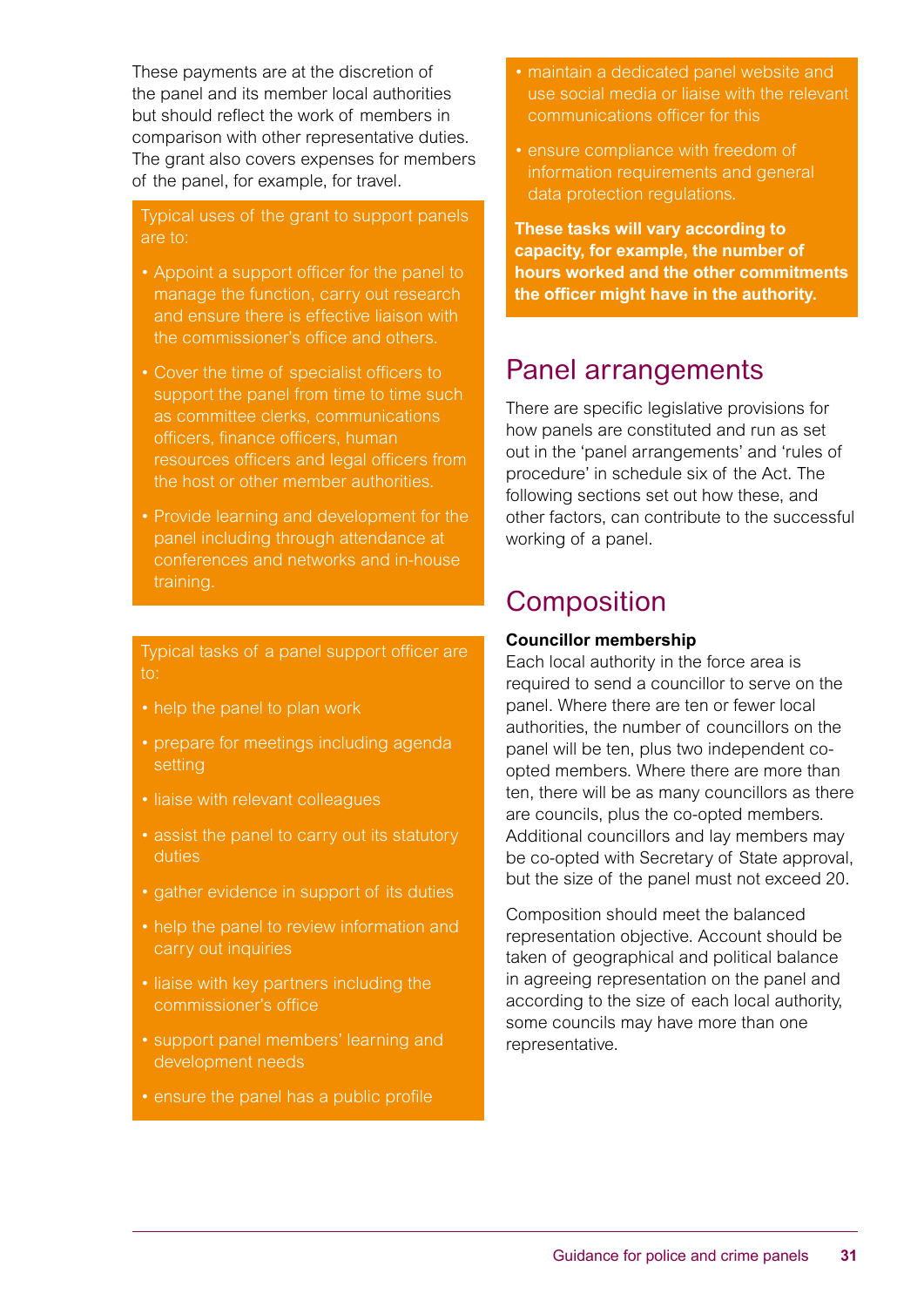Provision should be made for substitution and for the replacement of members, for example, when there is a change of political control in an authority that affects the political balance of the panel, or if there is a resignation. A few members changing across the local authorities within the police force area can necessitate change. It therefore is good practice proactively to review membership once a year as well as to be reactive to large-scale changes. Where a resignation takes place, the new member should be drawn from the same political group to maintain political balance; in the case of one or more changes in representation that affects political balance, membership of the panel overall needs to be reviewed to fulfil the political balance requirement.

In Wales, councils propose nominations to the host authority of the panel, who in turn submit details of the nominees to the Home Secretary to approve and appoint. In England, the appointment to the panel may be made at each council's Annual Meeting.

In mayoral and leader/cabinet authorities respectively the mayor or an executive member may be designated as an authority's representative on the panel. In practice, councils have tended to designate non-executive members to be their representatives. This gets round the potential problems around conflicts of interest where panels might be scrutinising strategic decision-making relating to local crime and disorder grant-making and decision-making in which the executive member has a direct stake. However, it is for the council to decide its representative.

Consideration should be given to appointing members for a four-year term unless there is a valid reason to review the appointments more frequently. This enables members to develop knowledge and build up expertise, and would address a significant challenge for panels in terms of the regular turnover of membership. However, local authorities that have a cycle of all out elections every four years or have a stable political control may be better placed than other councils to appoint for four years.

#### **Skills and expertise**

It is helpful for the councillors nominated to serve on the panel to have relevant knowledge or experience and to make a commitment to participating fully in the panel's work. The panel might find it helpful to set out its expectations of local authority representatives in order to maximise the commitment, expertise and networking of its membership.

A skills audit helps a support officer to identify the knowledge, skills and experience of members that are relevant to the work of a panel and an annual refresh of the panel helps members to consider its priorities and capacity.

Given the additional responsibility of police, fire and crime panels for scrutiny of their police, fire and crime commissioner, the Home Office expects those panels to ensure they include the necessary expertise on fire and rescue services. This could be achieved by additional learning and development for existing members and/or through co-options from the outgoing fire authority or a refresh of membership where essential.

#### **Independent members**

Panels also benefit from the insights of at least two independent members, who are co-opted to bring skills, expertise and experience as lay members to assist the panel in the discharge of its functions. Widespread publicity and an information pack clearly setting out the role and the profile of people who could assist the panel can assist recruitment and create a larger pool from which to select the co-opted members. The recruitment procedures should be fair and transparent with a role profile being made available, public advertisement of the role and interviews.

The Home Secretary has reserve powers if the composition of the panel cannot be agreed at the force level.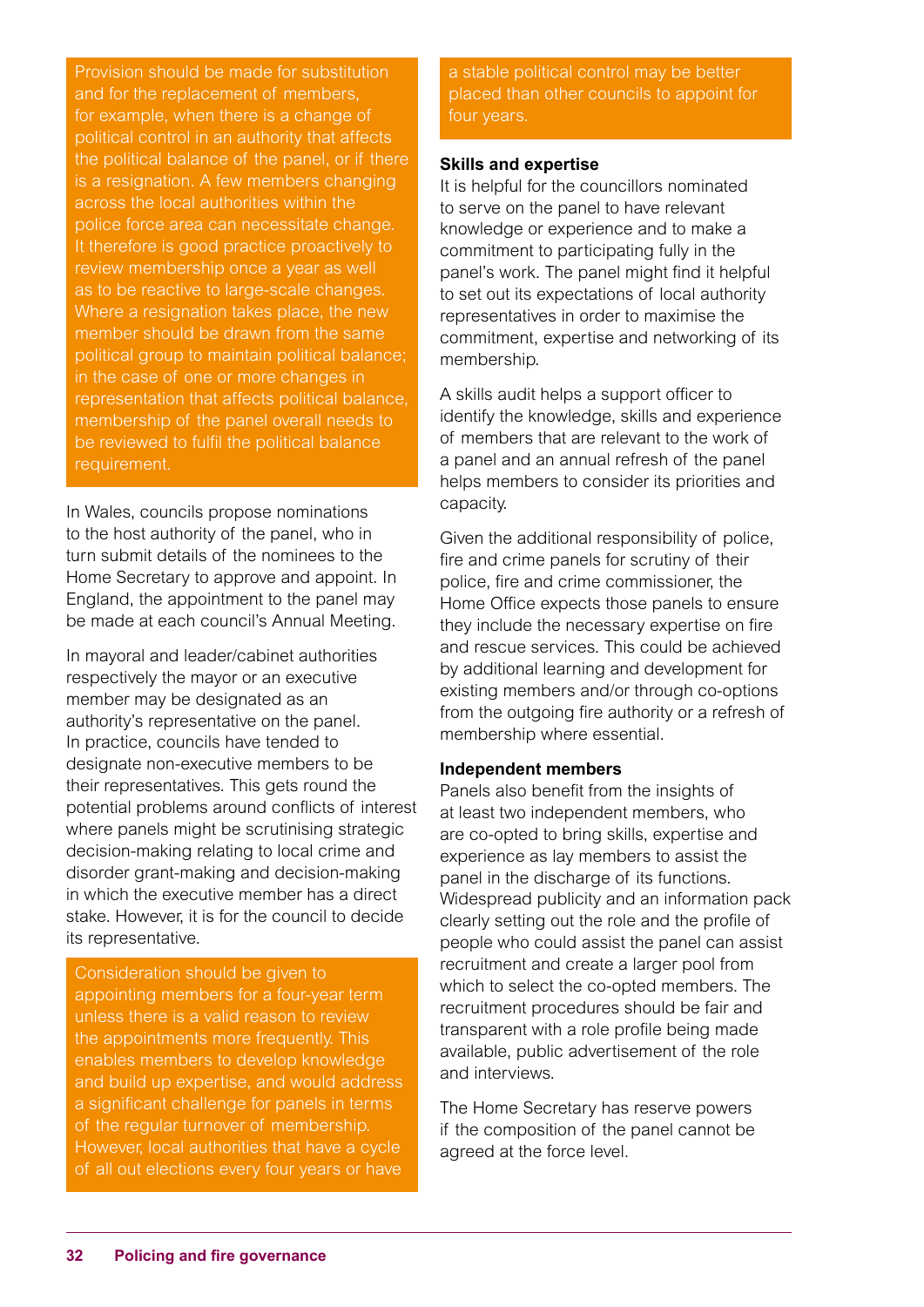## Rules of procedure

Rules of procedure must comprise arrangements relating to panel chairing and may additionally comprise:

- a memorandum of understanding and protocol between the commissioner and panel
- information on resourcing, allowances and funding arrangements
- communications and arrangements for panel members to report back to their own local authorities
- arrangements for training and development for panel members
- detailed provisions covering:
	- how the panel will undertake its 'special functions'
	- work programming
	- running meetings (including arrangements for quorums)
	- responses by the commissioner to recommendations from the panel
	- methods available to carry out scrutiny work such as task and finish groups
	- evidence gathering and use of information
	- engagement with the public.

It makes sense for panels to take the opportunity in their rules of procedure to lay out information about their methods of operation because:

- this clarity will help the commissioner/panel relationship
- it will assist panels themselves to discuss and agree their methods of day-to-day operation
- it will make it more straightforward for panels, and other bodies, to assure themselves that they are undertaking their statutory duties effectively
- it will make it easier for panels to provide assurance to themselves (and to the Home Office) that their grants are being used appropriately.

#### **Chairing**

The panel will need to appoint a chair and vice-chair. It is a local decision as to whether to draw from its full membership rather than only from councillors on the panel in appointing a chair, but it would be a more open system to appoint either a councillor or an independent member.

The chair has an important role in the effective operation of the panel and will need to work closely with the support officer and build sound relationships with the commissioner. The chair might share responsibility for agenda setting and for assisting with arrangements for the special functions as well as driving the work programme. The chair will need to manage meetings effectively and provide leadership to the work of the panel, including potentially acting as its spokesperson and public face.

#### **Panel meetings**

The main activity of the panel will be at its formal calendared meetings, summarised above, although other methods also exist for panels to provide challenge of and support to commissioners, as set out below.

#### Panel meetings checklist:

- always set objectives and seek to achieve outcomes, including potential recommendations to the commissioner
- enable effective liaison and communication with the commissioner and her/his office
- always enable scrutiny of the commissioner
- enable the panel to stay informed and focused on timely and significant matters around local policing (and fire and safety)
- include the transaction of statutory business as required or within a separate agenda on the same day if a confirmation hearing
- enable the gathering of insights and evidence from partners, the public and other witnesses as appropriate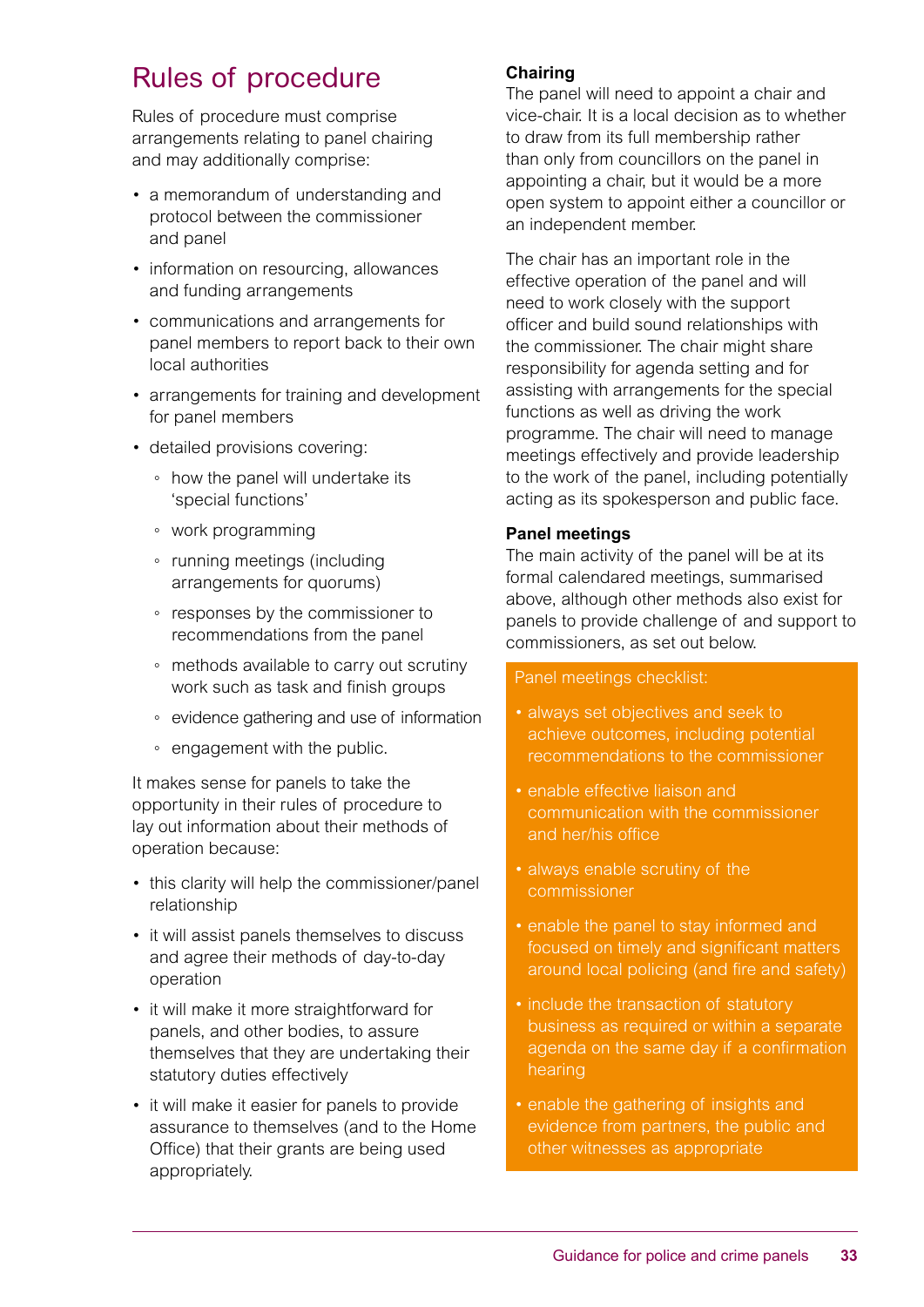• always include the development or refresh of the work programme of the panel.

#### **Agenda setting**

Agenda setting is usually undertaken by the chair, vice-chair and support officer in consultation with the commissioner's office. This should form an integral part of the wider work programming process. It allows the chair and others to prepare for meetings by considering how an issue or discussion ought to be framed and by identifying questioning themes in order to ensure that the panel engages properly with its statutory duties. It will usually be appropriate for this preparation to involve the commissioner and/or her/his office, to ensure that s/he is prepared to address the points that the panel wishes to raise. The commissioner might take this opportunity to suggest refinements or changes to the panel's approach in order to ensure that the discussion adds as much value as possible. Of course, the final decision on how to proceed sits with the panel itself.

#### **Pre-meetings**

Many panels find a pre-meeting before the panel meeting to be helpful. Members are encouraged to attend and as they rarely see each other, it is a good opportunity for the chair or support officer to share information and air issues, as well as for the panel to review the agenda papers and prepare for the meeting. Without debating matters to be the subject of the meeting, it ensures that members do not go into a panel meeting 'cold'; have been briefed about logistics including anticipated attendees; have identified shared objectives and perceived outcomes; and are able to discuss and co-ordinate key lines of enquiry into a questioning plan for more effective challenge and support of the commissioner.

Each panel session – whether it is considering a general policy matter, a specific performance issue or one of the panel's statutory functions – will need to be undertaken with the objective of making substantive recommendations on issues. It should also add tangible value to the delivery of the commissioner's plan(s) across

the force (and service) area. The notion of adding value must be central to all the panel's activities.

#### Opportunities from formal panel meetings that are open to the public are to:

- receive an update from the commissioner in public
- scrutinise the commissioner through questioning and comment
- receive written reports or verbal updates, usually from the commissioner or her/his office
- receive written or oral evidence from partners and the public, possibly through public question time.

#### **Commissioner attendance**

A commissioner may be summoned by the panel to present a regular report, to speak about substantive policy issues or to answer questions on a specific agenda item. The commissioner (but not the chief constable) is required to attend. However, the commissioner is not obliged to attend for all the meeting but may wish to do so, according to the agenda.

Areas of interest that are informed by panel members experience or expertise might include:

- the commissioner's specific priorities under one or more aspects of the police and crime plan (and fire and rescue strategy)
- the way in which a commissioner is, or is not, working with partners to deliver the strategy, the plan, resources, a specific policy or a national initiative
- the volume, trends and prevalence of a specific crime across the force area or within certain parts of the area.

Where the panel undertakes work that a commissioner has suggested, it needs to be carried out in an independent, timely and constructive manner with clear objectives and achievable outcomes.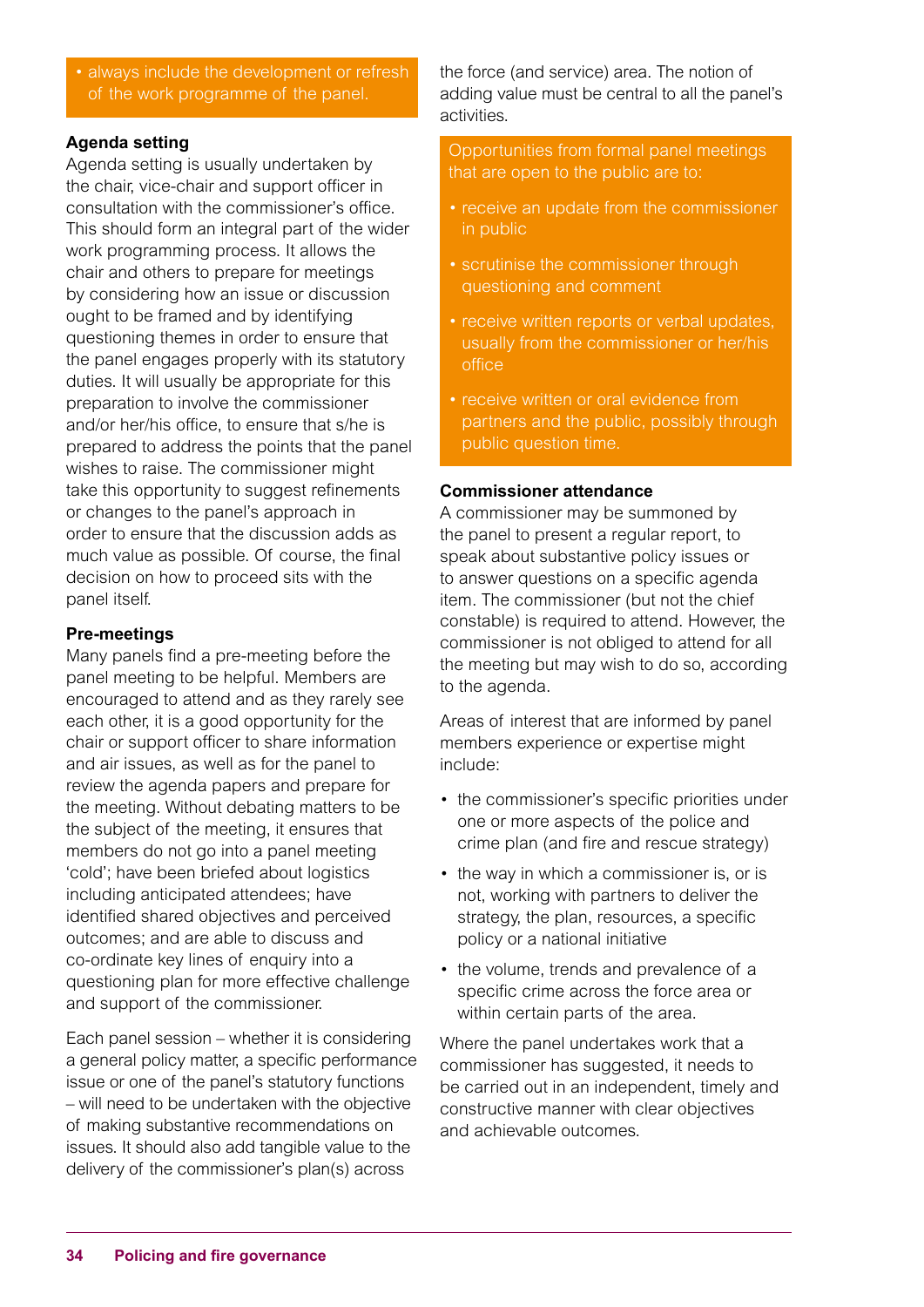#### **Specific considerations for police, fire and crime panels**

Agendas for police, fire and crime panels need additional consideration. Policing and fire and rescue business may form distinct sections of the agenda for specific purposes, but there will also be a need for agenda items that scrutinise the PFCC's roles across the force and service, given that the combined role is designed to enhance blue light collaboration. Agenda items for a police, fire and crime panel may also include a review of the statement of assurance and the integrated risk management plan.

## **Communications** and panel reporting

It is important for panels to establish mechanisms for members to report back to the councils that they represent. This could be in the form of verbal reports at full council meetings on a regular basis or only when there are specific matters to share. Alternatively, a panel could prepare a written report to be submitted to each council for wider communication.

A successful practice is for a panel to communicate 'key messages' immediately after each meeting and in advance of the minutes, so that partners and the public are immediately made aware of the outcomes of a meeting.

Annual or occasional attendance by a panel chair or other representative at meetings of the community safety partnerships or crime and disorder scrutiny in the force area are another effective way to share information and receive feedback and insights about policing and crime (and fire and rescue). Equally it is important for member councils and community safety partnerships to feed in their activity or concerns to inform the panel about matters for scrutiny or to provide evidence to use in its work.

## Panel training and development

Panels need to be clear about the purpose of their role and the objectives of each activity so that they can identify and if necessary build their capacity. As noted, a short skills audit can help to identify existing expertise and experience, enabling a support officer to identify any gaps among the membership that might be addressed through learning and development.

It is essential that new members receive induction and, possibly, a mentor or buddy to support them in the early days of their roles on the panel. Panels should also undergo ongoing training to keep up to date with developments at a national, regional and force (service) level. This includes annual reviews and a refresh on their powers and responsibilities. This enables panels to look at their ways of working and the potential development of their activity and resourcing.

Panels may seek briefings from time to time on aspects of the force's strategies. Panels whose commissioner has taken on the fire and rescue service, will have briefings on the fire and rescue service, given the Panel will have new responsibilities relating to the commissioner's expanded role.

Panel chairs, support officers and other members of panels may find it helpful to attend national conferences and workshops, regional networks and/or occasional thematic seminars to broaden their outlook, compare their work with other panels and draw on good practice. The National Association of Police, Fire and Crime Panels has been established as a special interest group (SIG) of the LGA to provide sector-led development support for panels. It will provide learning and development and networking opportunities for panels to share good practice, address challenges and solve problems.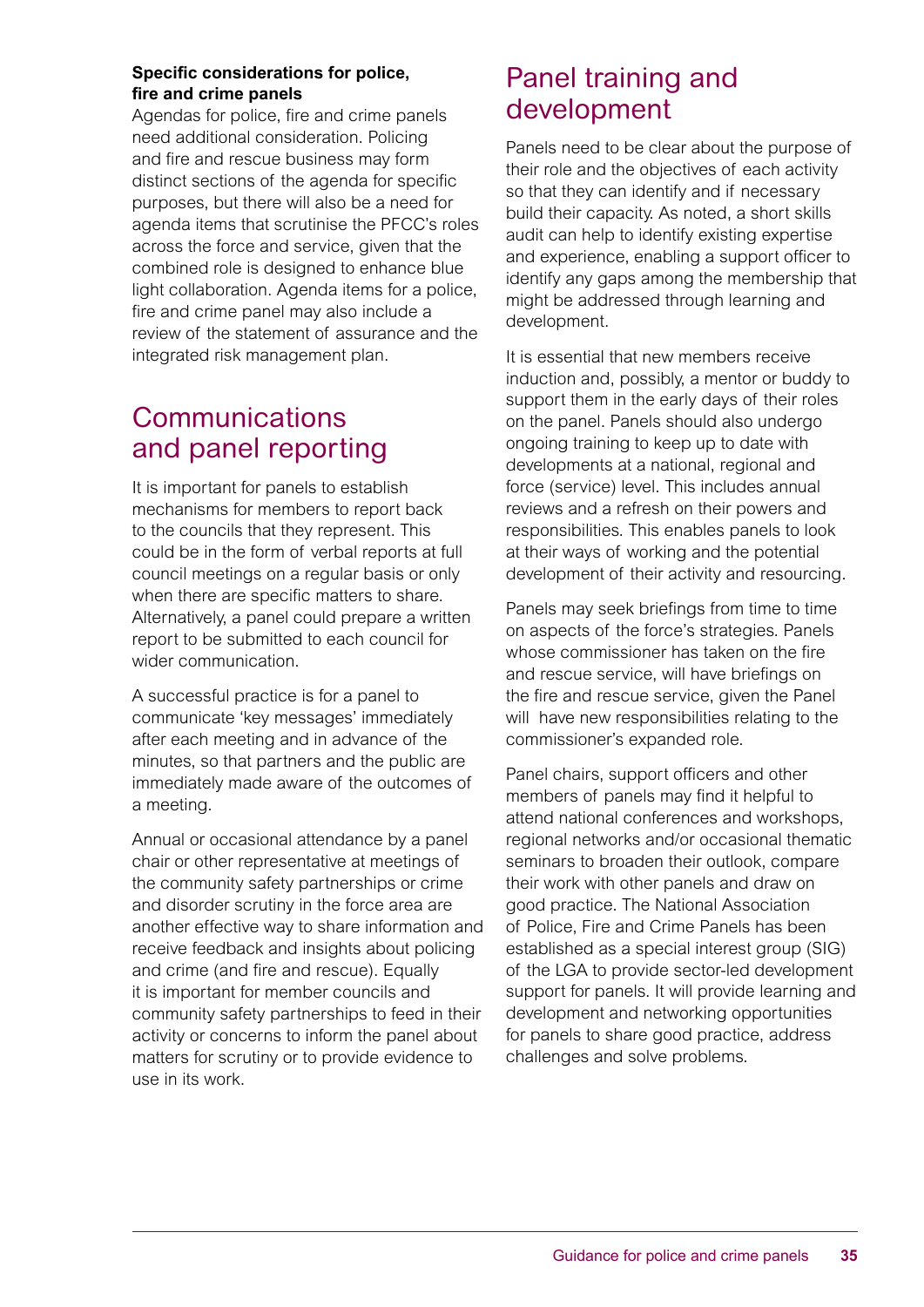## Work programming

Given the breadth of responsibilities of a commissioner, the number of policies within a police and crime plan, and the complexity of policing and criminal justice systems (and fire and rescue services), panels may often feel there is a long list of agenda items but not enough time to do anything in detail or as well as they would choose. A work programme helps a panel to plan its work to reflect the resources available and its capacity. It can be drawn up at the start of each municipal year and kept under review at panel meetings in order to improve prioritisation.

A work programme helps a panel to:

- evaluate issues which are and are not priorities
- manage its limited time and resources more effectively
- plan its routine business in the calendared cycle of meetings
- prepare for its regular special functions
- enable it to carry out value-added proactive activity such as evidence sessions and task and finish groups from time to time as capacity allows.

The work programme should be managed by the support officer of the panel in consultation with the chair and members. It needs to be flexible enough to provide time for ad hoc statutory meetings to fulfil special functions as required. For matters which arise during the year, the chair (in consultation) will need to decide whether topics raised for discussion by members of the panel and others should go on the agenda.

The use of relevant criteria should help a panel to prioritise topics. This could include how the investigation of certain topics will assist it in delivering its special functions and how such an investigation will provide challenge and support<sup> $7$ </sup> to the commissioner.

#### **Working with the commissioner's office**

It is important for the panel to develop its work programme in conjunction with the commissioner's office, drawing on the commissioner's forward plan. This liaison enables the panel to focus on key matters in more timely ways with access to the necessary briefings and reports. It also ensures that enough time is built in for the panel to add value to its work through more in-depth scrutiny in addition to the special functions, if capacity allows.

Panels should communicate with the commissioner and her/his office to find out if there are any areas where assistance and support might be helpful. They also need to notify the commissioner's office of matters that will be on the agenda of a panel meeting where the commissioner's attendance would be required.

#### Work programming can add value by:

- Promoting openness and transparency to demonstrate what the panel is likely to be doing, allowing others to engage in that process.
- Ensuring that the panel keeps to strategic issues and focuses on the commissioner's activities and priorities in the plan.
- Providing the commissioner with a level of certainty and assurance, as s/he will know which issues the panel would like to raise with her/him and the topics it will be likely to investigate – why, how, where and when.
- Making it easier for the panel and other bodies to work together, minimising the duplication of work and providing a stronger evidence base for the panel.

### Using evidence and information

To be more effective in their roles, panels will need to develop a detailed understanding of a range of issues connected to policing and crime (and fire and rescue if applicable) in the local area, drawing on their insights

<sup>7</sup> [www.cfps.org.uk/wp-content/uploads/CfPS-Good-Scrutiny-](http://www.cfps.org.uk/wp-content/uploads/CfPS-Good-Scrutiny-Guidev2.pdf)[Guidev2.pdf](http://www.cfps.org.uk/wp-content/uploads/CfPS-Good-Scrutiny-Guidev2.pdf)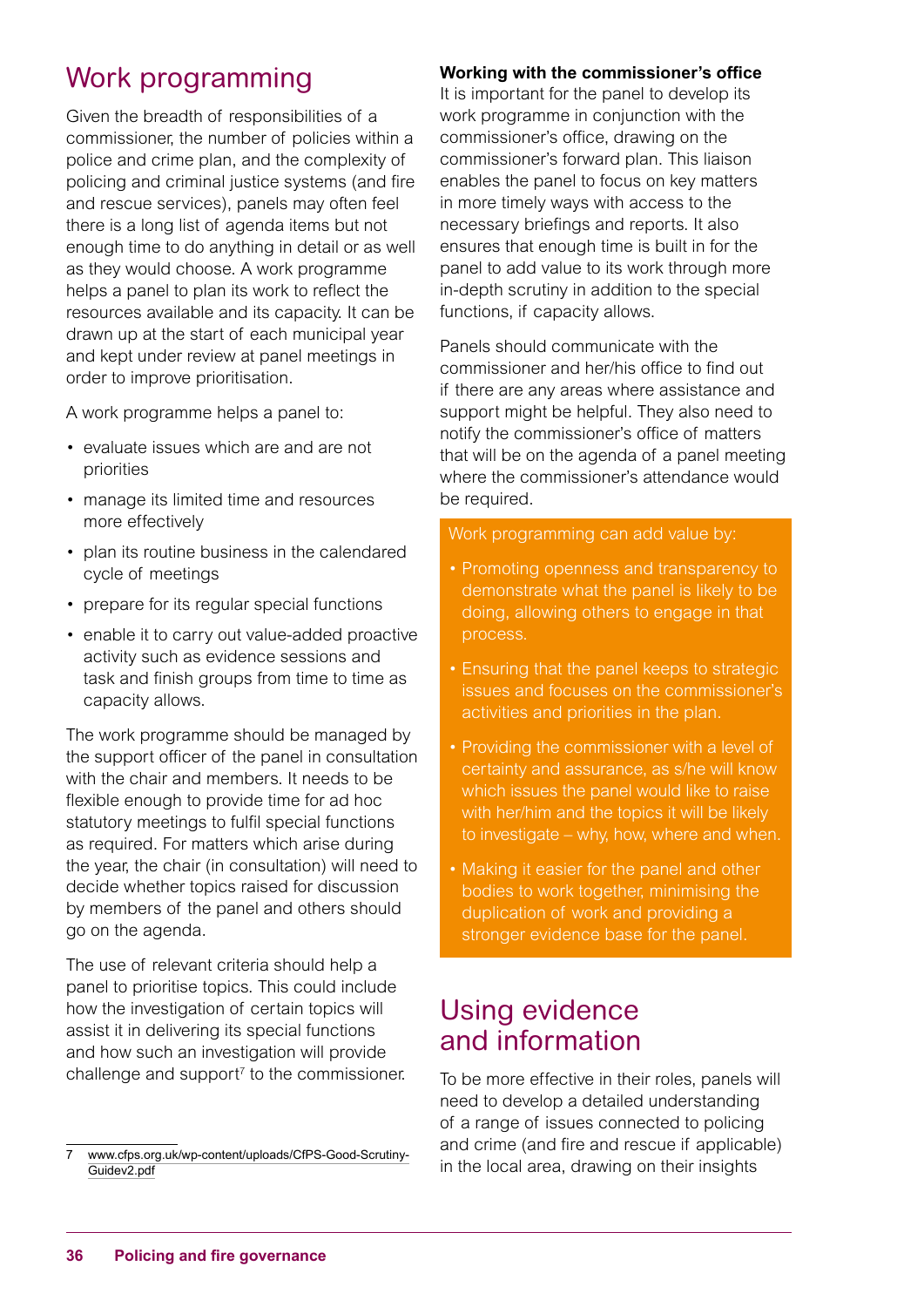as elected councillors or in the case of independent members, their expertise or experience in the field. This additional work, as background briefing or proactive activity, should focus on key issues or areas of particular concern or significance but should avoid duplication of the commissioner's own scrutiny and investigation work with the force.

Throughout the year the panel will need to be kept updated on the commissioner's performance in delivering, resourcing and achieving her/his priorities under the plan(s). This will support the panel in scrutinising the commissioner's annual report(s), enable it to better understand the strategic policing and crime (and fire and rescue) landscape, and ensure that it is able to offer the best possible informed support to the commissioner.

It will usually be unproductive for panels to spend time in formal meetings taking reports purely to note, instead they should gather information to explore a topic, perhaps a specific item in the police and crime plan. Information should also be shared outside meetings, perhaps in a digest prepared by the support officer and the commissioner's office, to allow issues of specific concern to be escalated to the panel for more rigorous study where the panel can most clearly exercise its challenge and support functions.

As well as reports from the commissioner and her/his office, panels might hear from organisations that may be funded by, or whose services are, commissioned by the commissioner as well as from members of the public. Relying exclusively on information produced by the commissioner is likely to be inadequate as panels will want to test ('triangulate') that information with other sources.

Gathering evidence and preparing for meetings will ensure that commissioner attendance will be targeted; that the commissioner can prepare in advance for items of which s/he has already been notified; and that substantive recommendations and actions can come out of each session.

Key sources of information for panels:

- police and crime plan
- delivery plans
- performance management information
- data analytics reports
- HMIRCS Integrated PEEL Assessments.

Other forms of evidence for panels:

- regular monitoring reports on the delivery of the police and crime plan (and fire safety plan), for example, by theme or plan objective
- regular financial and performance monitoring reports
- progress reports on key strategies of the commissioner, for example, estates, change programmes, victims' services commissioning
- one-off briefing on specific matters
- proactive in-depth research through evidence sessions, inquiry days, task and finish groups and site visits
- stakeholder events to meet with and hear from partners, providers, service users and the public
- regular training to better enable a panel to fulfil its statutory commitments and develop scrutiny activity
- learning and development for a panel when it takes on new duties relating to fire and rescue services or the new complaints procedures.

## Member champions

One way in which some panels have increased capacity, developed expertise and spread the workload of information gathering amongst members is to agree member champion or rapporteur roles. These is involve individual members of a panel having different responsibilities for developing and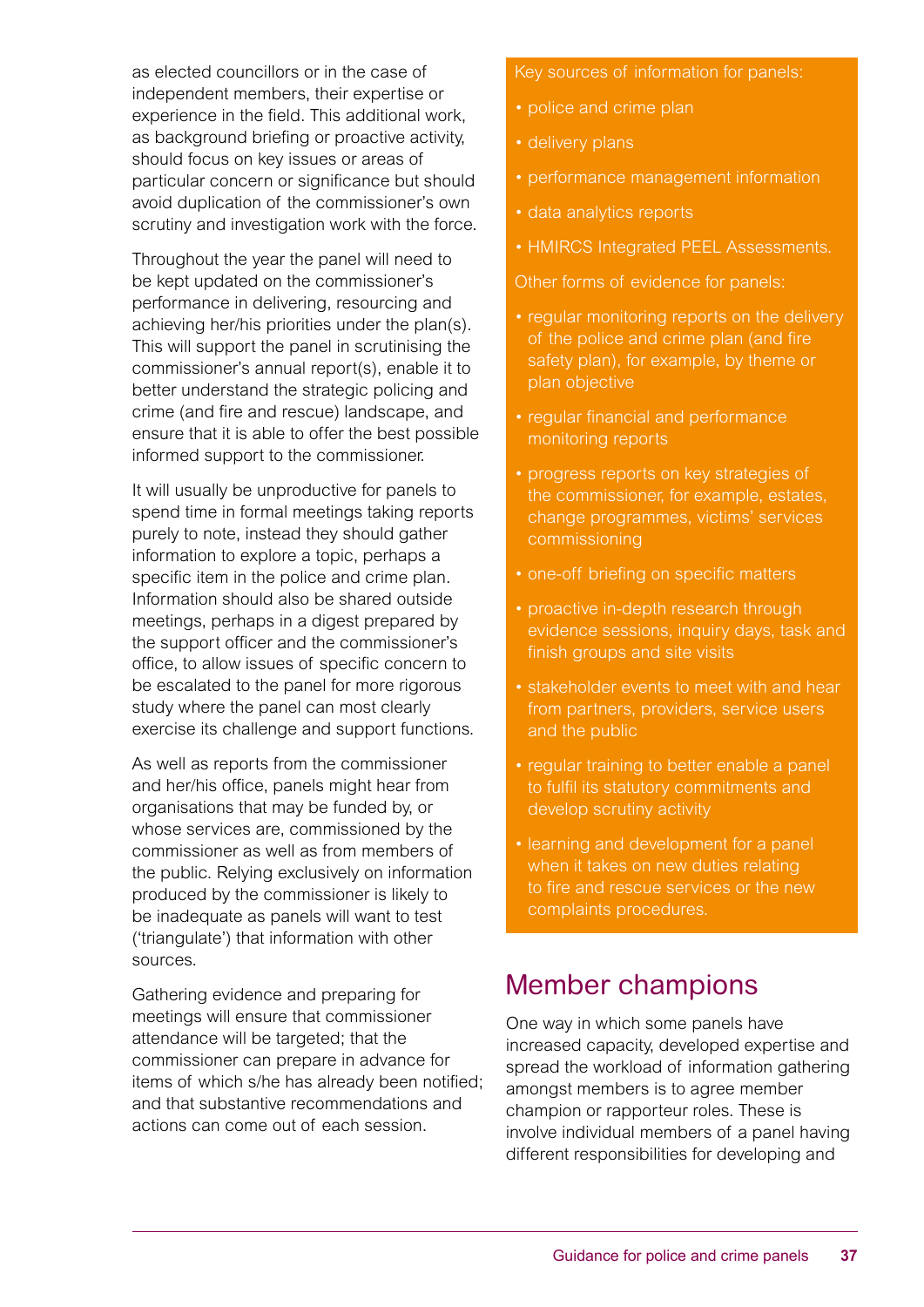maintaining a subject expertise in respect of specific areas of the commissioner's responsibility and the broader local policing landscape. This approach better supports the panel in fulfilling its statutory duties, particularly the duties relating to the precept and the police and crime plan.

For example, each member champion might hold responsibility for keeping up to date on a topic reflecting a specific issue or priority in the plan; this member may then lead on liaison with the commissioner's office and evidence gathering from relevant partner organisations, for example, those who are responsible for delivering services on behalf of the commissioner. The panel's support officer would of course need to facilitate this process in order to ensure that information and other requests were proportionate and not managed in an ad hoc or scattergun way.

Several commissioner's offices similarly spread the workload and identify a relevant link officer, for example, who covers an aspect of the police and crime plan, to liaise with a member champion to improve liaison, briefing, ideas for work planning and the timely sharing of information. This does not compromise or dilute the challenge to the commissioner but may enhance the support and scrutiny by ensuring better-informed panels and improving the focus and work planning of their activity.

This is one approach to building capacity which many panels have commended. Its adoption will depend upon local decisions about resourcing and ways of working to fulfil the panel's statutory functions most effectively. It is presented here as an illustration of one potential model for the management of information and insight available to panel members.

Benefits of member champions and link officers from the commissioner's office:

- to enable both to keep up to date with the commissioner's forward plan and the panel's work programme
- to prepare for meetings and evidence sessions
- to share and gather information
- to avoid surprises at meetings or through the media
- to monitor performance to identify items by exception for review and recommendation
- to keep the panel up to date with developments to feed in to its work
- to undertake horizon scanning.

## Panels and public engagement

As councillors, most members of the panel are likely to already be active in their communities, seeking to understand the concerns and needs of their residents and listening to the public, whether users of a service or not. It is important to feed these insights into the panel's evidence sessions in order to paint a bigger picture of policing in the area, thus presenting trends and highlighting issues of significance across the force area.

There are two needs here – firstly, assurance that the business of the panel itself is visible to the public in general terms, and secondly ensuring that substantive panel work benefits, where appropriate, from public input and insight.

#### **General visibility of panels and their business**

The primary responsibility for engaging with the public over policing matters lies with the commissioner. As such it would be useful for the panel to discuss any potential public involvement with the commissioner or her/his office to ensure that the panel complements rather than duplicates existing or planned public engagement.

Given that panels are an integral part of the policing (and in some areas, fire and rescue) governance and accountability framework, it is important that they are visible. There has been mixed practice across panels in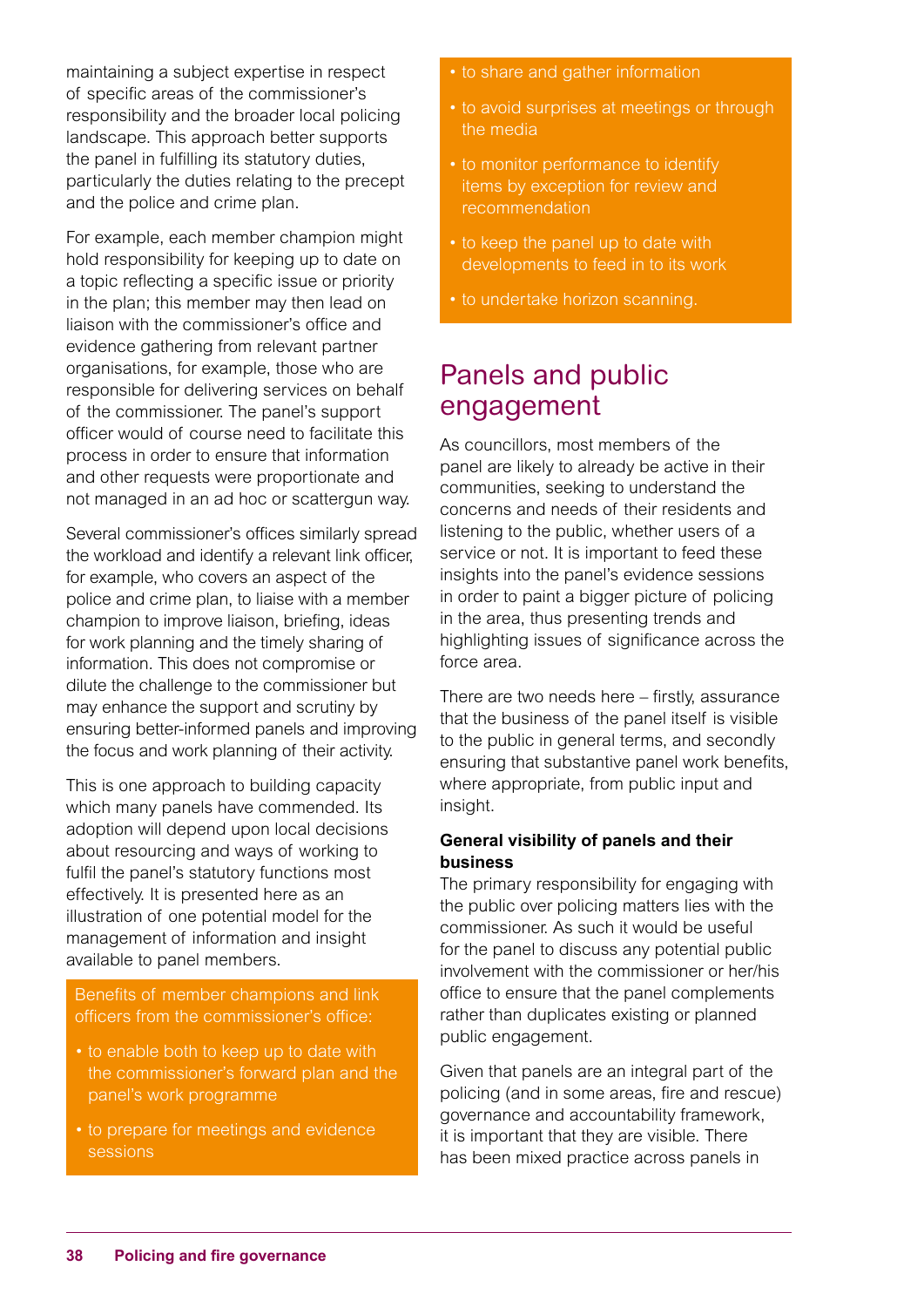terms of their public profile. Many rely on a page on the host authority's website and make documentation available through that council's committee management system. Others have developed their own website. All of the panels' websites are listed in the appendix to enable panels to review each other's communications tools, documentation, procedures and meetings.

It would be helpful for panels to develop a communications strategy encompassing public engagement, reporting, websites and social media. This might be carried out with assistance from specialist officers from the host authority, funded where necessary from the grant. This will enable panels to develop a higher public profile, which in turn could lead to greater engagement with, and awareness among, the public.

Good practice in the interests of transparency suggests that panels should develop their own websites with links from and to constituent authorities and the commissioner's site; web cast and/or audio-record their meetings; and have a social media presence including a twitter feed. These would alert members of the public to the panel's activities and encourage engagement in diverse ways, whether by giving evidence to inquiries or attending public meetings.

Some panels have published their own annual reports and many hold annual reviews for selfassessment and development of their work, which can serve to make that work more visible. They track recommendations in-year, evaluate the outcomes from the work programme and identify what has gone well and what they might usefully develop – and how.

#### **Substantive involvement of the public in panels' activities**

Panel meetings are held in public (though are not public meetings). Some panel meetings are for formal business, for example, to undertake special functions and may not necessarily be appropriate settings for public involvement and participation, though provision may be made for public questions and, at the discretion of chair, to allow others to participate.

However, as panel meetings must be held in public, properly managed, they could be opportunities for wider engagement. From time to time it could be appropriate for meetings of the panel to be more obviously public-facing, for example, the panel meeting held in public to review the annual report of the commissioner. Such meetings are more likely to be of public interest and active public engagement could be worked into them.

Panels might need to think about how best to encourage attendance and participation in their meetings, for example, through a fixed time on the agenda for public questions. Many panels have developed a protocol for questions from members of the public and publicise this provision on their websites. More appropriate opportunities for public engagement are likely to be through more proactive scrutiny such as 'task and finish' working and the review of the annual report.

Panel activity held away from a traditional formal setting could enable members to listen to witnesses and enable members of the public to play a more active part by making comments, answering questions or providing their reflections on issues of local concern. These insights might be particularly useful to inform a panel's consideration of the police and crime plan or delivery of aspects of it or when reviewing the proposed precept.

That said, it is essential that the panel remains strategic and not be diverted by more parochial issues. The intention of public involvement should not give rise to an undesirable focus on individual incidents or allow very parochial issues to be considered. These are better resolved by members raising matters as case work in their roles as councillors, rather than being discussed in a meeting. Although the panel is not empowered to resolve local policing matters, it could have a role in signposting issues to the relevant policing departments or the commissioner's office.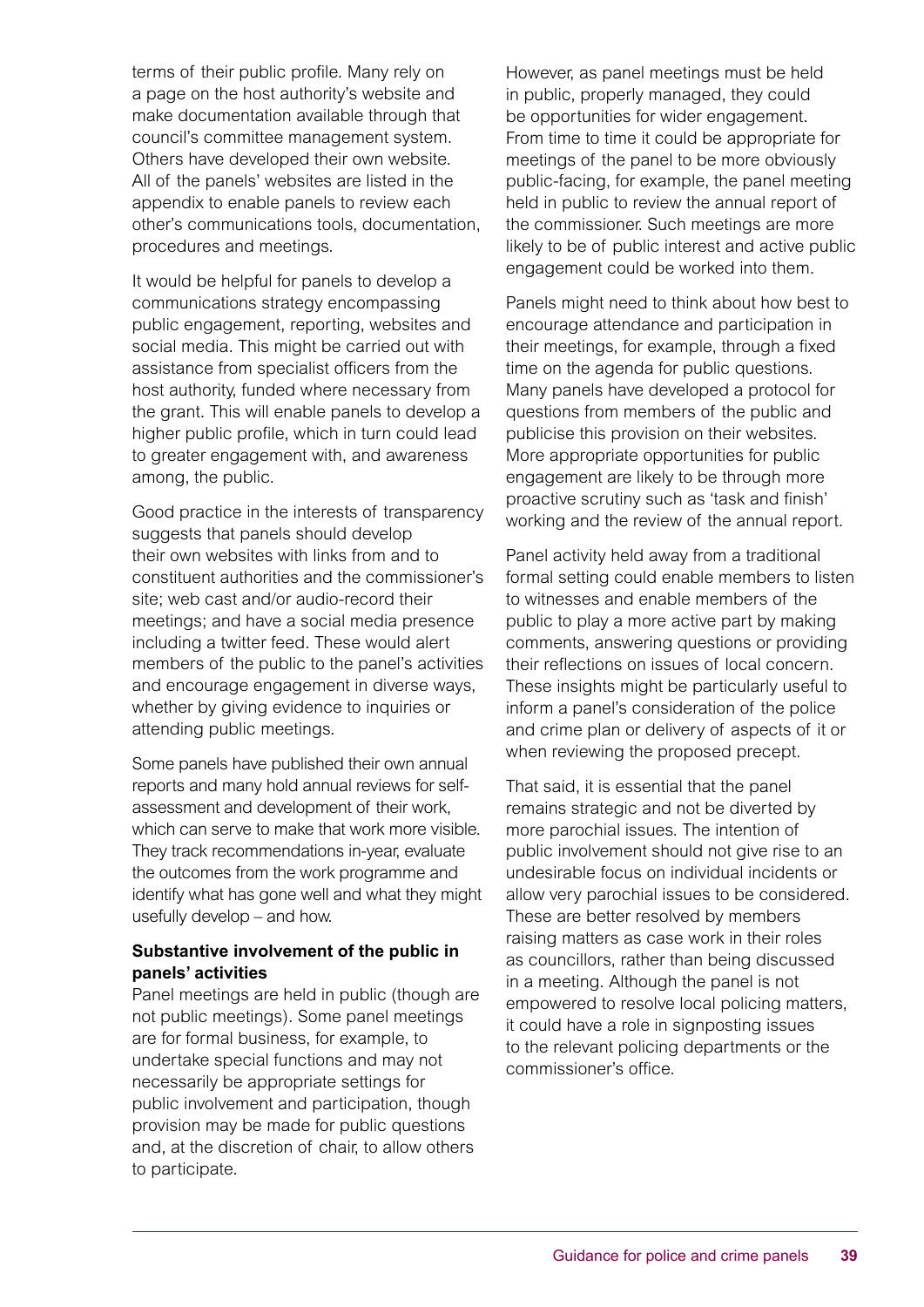## Task and finish working

Although they are not explicitly provided for in legislation, panels may set up informal task and finish groups to investigate a specific issue. This may involve a course of several informal meetings, undertaking site visits, convening and facilitating workshops and focus groups, or any other form of evidence gathering. These enable a panel to define the scope of a detailed investigation, to commission a small group of councillors to gather evidence, to investigate a specific issue and to prepare a report for the panel to approve, with recommendations for the commissioner.

Evidence sessions also may enable panels to hear from a wide range of witnesses in order to prepare the panel for meetings with the commissioner or to scrutinise a topic. Such investigations can prove particularly useful for the panel's support function – gathering local insights into issues of concern and contention which would be useful for the commissioner.

Task and finish groups should be brief, targeted, proportionate and focused. Their objectives and approach should be clearly set out in a project scope. A task group might only meet two or three times to consider evidence and maybe once more to agree recommendations. This will enable evidence to be gathered from a wide range of sources, focusing on the role and functions of the commissioner in specific areas.

At task and finish group meetings, evidence may be taken in person, but no one (including the commissioner) is under any obligation to attend. As with all meetings, the panel will have to demonstrate that giving evidence will be a useful and constructive experience and ensure that questioning is inquisitorial, not combative.

Care will have to be taken to ensure that when scoping a review and carrying it out, there will be a return on investment from the activity; that members will be willing and able to give adequate time; and that unreasonable demands are not placed on

the support officer, the commissioner or the commissioner's staff.

## Responses to recommendations

Whether meeting in a public panel meeting or having conducted more in-depth scrutiny, the panel will need to seek outcomes. These could include the publishing of reports with recommendations for the commissioner.

Panel arrangements such as a memorandum of understanding could include the following:

- The panel should notify the commissioner of any reports and recommendations in writing, making the process for responding to those recommendations clear.
- The commissioner should respond to the panel's recommendations within two months of being notified of them, unless the panel has agreed to a longer timescale.
- The commissioner's response should set out whether the recommendations are accepted or are rejected.
- Where a recommendation is, or recommendations are, rejected, the commissioner should provide reasons.
- Where a recommendation is, or recommendations are accepted, the panel should return to the topic at a pre-arranged time (usually six months or a year later) to check that the recommendations have been implemented.

## Panel effectiveness

Panels are required to fulfil the statutory requirements, but also may go beyond those special functions. Through proactive activity, research and evidence gathering, panels may be better informed and thus more able to provide challenge and support. In all its work, a panel needs to have regard to legislation and regulations, to its commissioner's priorities and plan and to its capacity.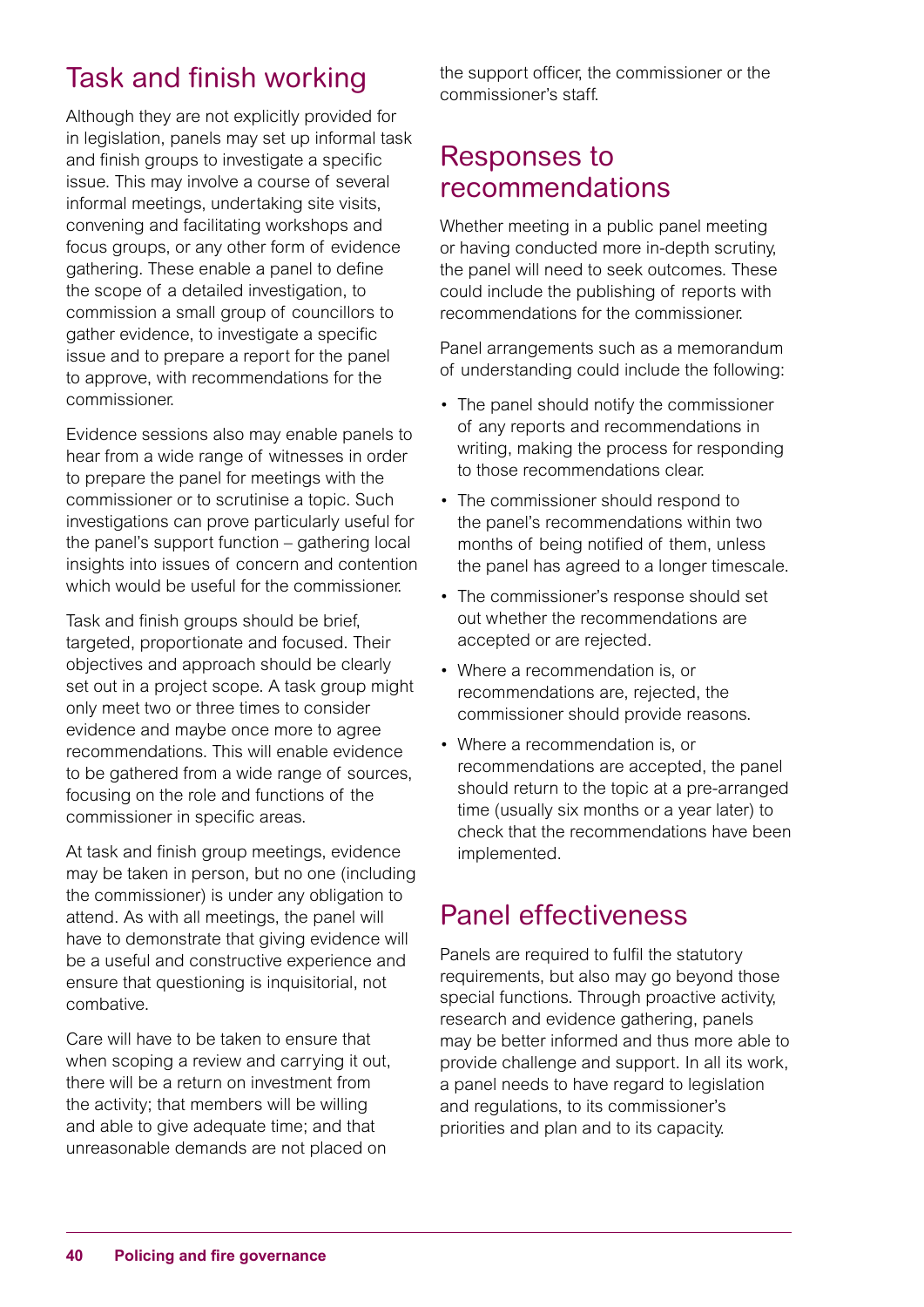## **Section five:** Sources of information

| <b>Other organisations</b>                                                                        |                                                                                                                        |
|---------------------------------------------------------------------------------------------------|------------------------------------------------------------------------------------------------------------------------|
| <b>Home Office</b>                                                                                | www.gov.uk/government/organisations/home-office                                                                        |
| <b>Parliamentary Home Affairs Select Committee</b>                                                | www.parliament.uk/business/committees/<br>committees-a-z/commons-select/home-affairs-<br>committee                     |
| <b>Local Government Association (LGA)</b>                                                         | www.local.gov.uk/topics/community-safety<br>www.local.gov.uk/topics/fire-and-rescue                                    |
| <b>Welsh Local Government Association</b>                                                         | www.wlga.wales/home<br>www.wlga.wales/policing                                                                         |
| <b>Centre for Public Scrutiny (CfPS)</b>                                                          | www.cfps.org.uk/?s=police                                                                                              |
| <b>National Association of Police (Fire) and</b><br><b>Crime Panels (NAPFCP)</b>                  | www.local.gov.uk/topics/community-safety/policing-<br>and-crime                                                        |
| <b>Association of Police (Fire) and Crime</b><br><b>Commissioners (APCC)</b>                      | www.apccs.police.uk                                                                                                    |
| <b>Association of Policing and Crime Chief</b><br><b>Executives (APACE)</b>                       | www.apace.org.uk                                                                                                       |
| <b>National Police Chiefs' Council (NPCC)</b>                                                     | www.npcc.police.uk                                                                                                     |
| <b>National Fire Chiefs' Council (NFCC)</b>                                                       | www.nationalfirechiefs.org.uk                                                                                          |
| Her Majesty's Inspectorate of Constabulary,<br><b>Fire and Rescue Services</b>                    | www.justiceinspectorates.gov.uk/hmicfrs/about-us/                                                                      |
| <b>Key legislation</b>                                                                            |                                                                                                                        |
| <b>Police Reform and Social Responsibility Act</b><br>2011 [15th September 2011]                  | www.legislation.gov.uk/ukpga/2011/13/contents/<br>enacted<br>www.legislation.gov.uk/changes/affected/<br>ukpga/2011/13 |
| <b>Policing and Crime Act 2017</b><br>[31 January 2017]                                           | www.legislation.gov.uk/ukpga/2017/3/section/38/<br>enacted<br>www.legislation.gov.uk/changes/affected/<br>ukpga/2017/3 |
| <b>Police and Crime Panels (Precepts and Chief</b><br><b>Constable Appoints) Regulations 2012</b> | www.legislation.gov.uk/uksi/2012/2271/contents/<br>made                                                                |
| The Policing Protocol Order 2011                                                                  | www.gov.uk/government/publications/policing-<br>protocol-order-2011-statutory-instrument                               |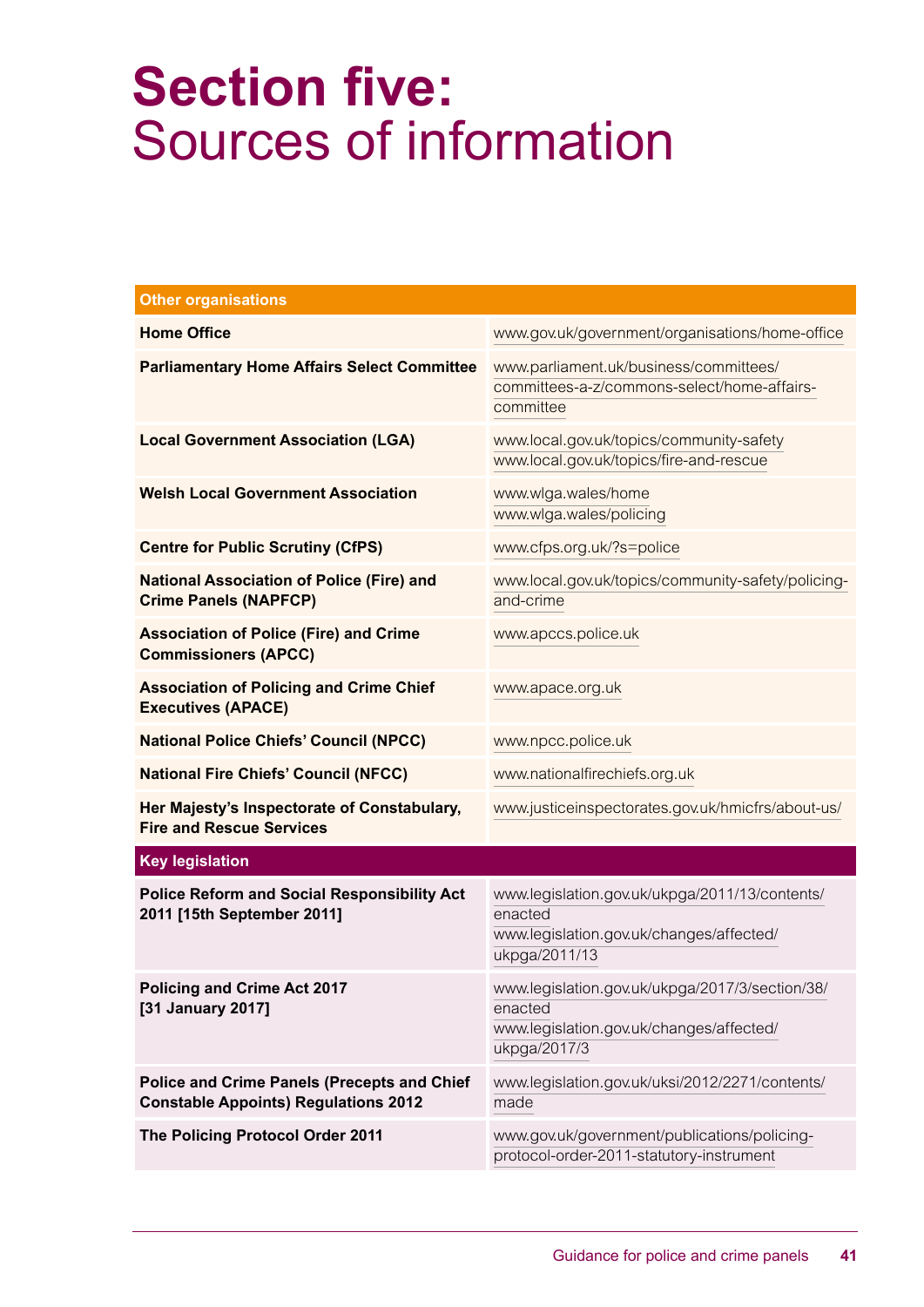| <b>Elected Local Policing Bodies (Specified</b><br><b>Information) Order 2011</b> | www.legislation.gov.uk/uksi/2011/3050/contents/<br>made                                                                                                                                                   |
|-----------------------------------------------------------------------------------|-----------------------------------------------------------------------------------------------------------------------------------------------------------------------------------------------------------|
| Fire and Rescue Services Act 2004                                                 | www.legislation.gov.uk/ukpga/2004/21/contents                                                                                                                                                             |
| <b>Fire and Rescue National Framework for</b><br><b>England</b>                   | www.gov.uk/government/publications/fire-and-<br>rescue-national-framework-for-england--2                                                                                                                  |
| <b>Fire and Rescue National Framework for</b><br><b>Wales</b>                     | https://law.gov.wales/publicservices/fire-<br>rescue-services/faire-rescue-national-<br>framework/?lang=en#/publicservices/<br>fire-rescue-services/faire-rescue-national-<br>framework/?tab=overview⟨=en |
| <b>Panel websites</b>                                                             |                                                                                                                                                                                                           |
| <b>Avon and Somerset</b>                                                          | www.avonandsomersetpoliceandcrimepanel.org.uk                                                                                                                                                             |
| <b>Bedfordshire</b>                                                               | www.bedford.gov.uk/council-and-democracy/beds-<br>police-crime-panel                                                                                                                                      |
| Cambridgeshire                                                                    | https://democracy.peterborough.gov.uk/<br>mgCommitteeDetails.aspx?ID=543                                                                                                                                  |
| <b>Cheshire</b>                                                                   | www.cheshireeast.gov.uk/council_and_democracy/<br>your_council/cheshire-police-and-crime-panel.aspx                                                                                                       |
| <b>Cleveland</b>                                                                  | www.stockton.gov.uk/community-safety/police-and-<br>crime-panel                                                                                                                                           |
| <b>Cumbria</b>                                                                    | http://cumbriapcp.org.uk                                                                                                                                                                                  |
| <b>Derbyshire</b>                                                                 | www.derbyshire.gov.uk/community/community-<br>safety/derbyshire-police-and-crime-panel/<br>derbyshire-police-and-crime-panel.aspx                                                                         |
| <b>Devon and Cornwall</b>                                                         | www.web.plymouth.gov.uk/modgov?modgovlin<br>k=http%3A%2F%2Fdemocracy.plymouth.gov.<br>uk%2FmgCommitteeDetails.aspx%3FID%3D1051                                                                            |
| <b>Dorset</b>                                                                     | www.dorsetcouncil.gov.uk/your-council/about-your-<br>council/partnerships/dorset-police-and-crime-<br>panel.aspx                                                                                          |
| <b>Durham</b>                                                                     | www.durham.gov.uk/policeandcrimepanel                                                                                                                                                                     |
| <b>Dyfed Powys</b>                                                                | www.dppoliceandcrimepanel.wales/home                                                                                                                                                                      |
| <b>Essex</b>                                                                      | https://cmis.essexcc.gov.uk/Essexcmis5/<br>Committees/tabid/94/ctl/ViewCMIS<br>CommitteeDetails/mid/483/id/127/Default.aspx                                                                               |
| <b>Gloucestershire</b>                                                            | www.gloucestershire.gov.uk/council-and-<br>democracy/joint-ventures/gloucestershire-police-<br>and-crime-panel                                                                                            |
| <b>Greater Manchester</b>                                                         | www.greatermanchester-ca.gov.uk/what-we-do/<br>police-plus-fire                                                                                                                                           |
| <b>Gwent</b>                                                                      | www.gwentpcp.org.uk                                                                                                                                                                                       |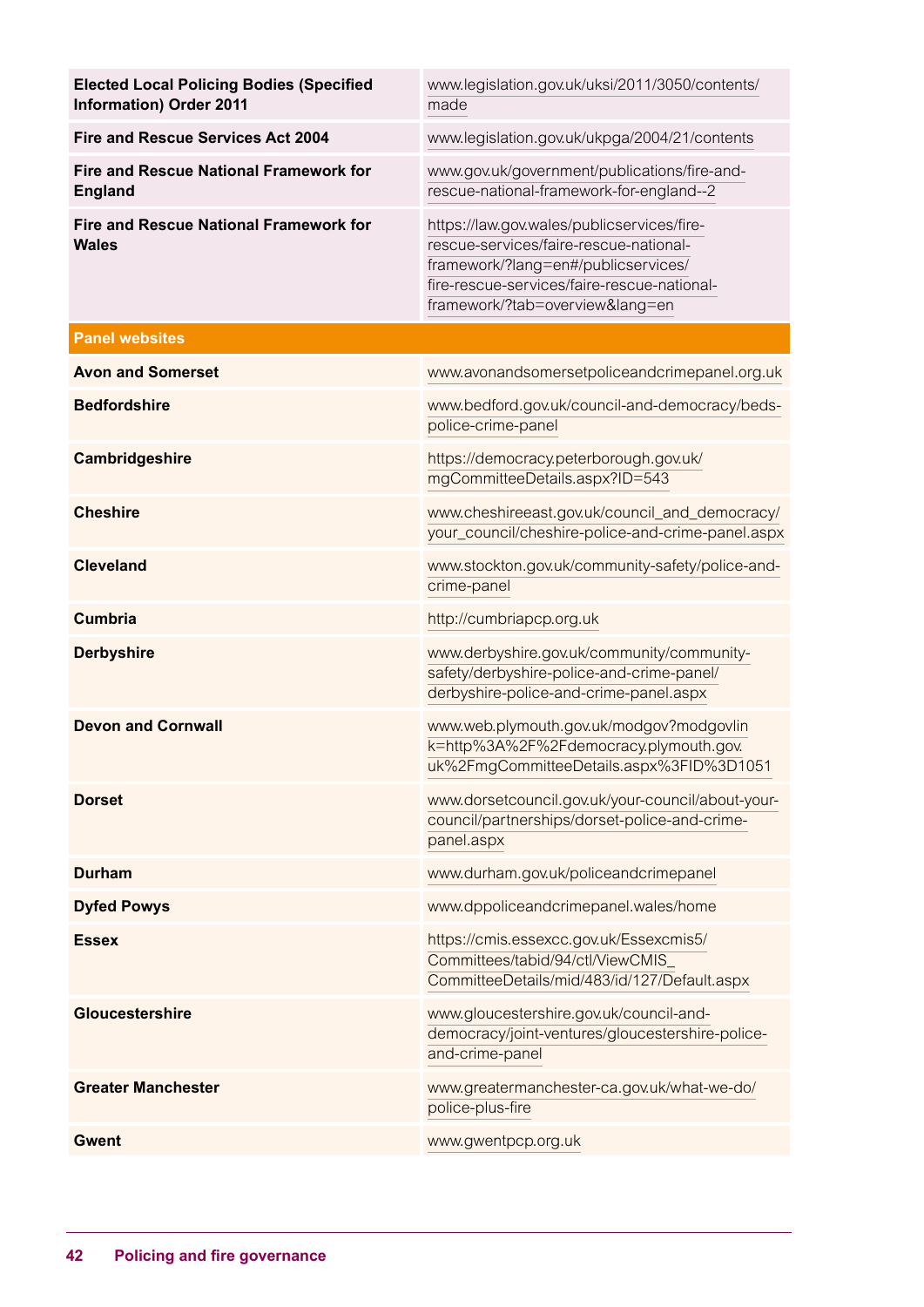| <b>Hampshire</b>                      | www.hants.gov.uk/aboutthecouncil/<br>governmentinhampshire/police-crime-panel                                                                                     |
|---------------------------------------|-------------------------------------------------------------------------------------------------------------------------------------------------------------------|
| <b>Hertfordshire</b>                  | www.hertspcp.org.uk                                                                                                                                               |
| <b>Humberside</b>                     | www.northlincs.gov.uk/your-council/about-your-<br>council/council-committees/humberside-police-<br>and-crime-panel                                                |
| <b>Kent and Medway</b>                | www.kent.gov.uk/about-the-council/partnerships/<br>kent-and-medway-police-and-crime-panel                                                                         |
| Lancashire                            | www.blackburn.gov.uk/Pages/Police-and-crime-<br>panel-for-Lancashire.aspx                                                                                         |
| Leicester, Leicestershire and Rutland | www.leicestershire.gov.uk/about-the-council/how-<br>the-council-works/other-bodies/the-<br>police-and-crime-panel                                                 |
| <b>Lincolnshire</b>                   | www.e-lindsey.gov.uk/lpcp                                                                                                                                         |
| <b>Merseyside</b>                     | www.knowsley.gov.uk/your-council/decision-<br>making-and-governance/merseyside-police-and-<br>crime-panel                                                         |
| <b>Norfolk</b>                        | www.norfolk.gov.uk/what-we-do-and-how-we-work/<br>policy-performance-and-partnerships/partnerships/<br>crime-and-disorder-partnerships/police-and-crime-<br>panel |
| <b>North Wales</b>                    | www.nwpcp.org.uk/en/Home/home.aspx                                                                                                                                |
| <b>North Yorkshire</b>                | www.nypartnerships.org.uk/pcp                                                                                                                                     |
| Northamptonshire                      | https://cmis.northamptonshire.gov.uk/<br>cmis5live/Committees/tabid/110/ctl/ViewCMIS_<br>CommitteeDetails/mid/558/id/440/Default.aspx                             |
| Northumbria                           | www.gateshead.gov.uk/article/3627/Northumbria-<br>Police-and-Crime-Panel                                                                                          |
| Nottinghamshire                       | www.nottinghamshire.gov.uk/council-and-<br>democracy/meetings-and-committees/<br>nottinghamshire-police-and-crime-panel                                           |
| <b>South Wales</b>                    | www.merthyr.gov.uk/council/councillors-and-<br>committees/south-wales-police-and-crime-panel                                                                      |
| <b>South Yorkshire</b>                | www.southyorks.gov.uk/webcomponents/<br>jsecSYPCP.aspx                                                                                                            |
| <b>Staffordshire</b>                  | www.staffordshire.gov.uk/yourcouncil/<br>staffordshire-police-and-crime-panel/<br>introductiontothestaffordshirepolice<br>fireandcrimepanel.aspx                  |
| <b>Suffolk</b>                        | www.suffolk.gov.uk/community-and-safety/crime-<br>and-public-safety/police-and-crime-panel-and-the-<br>police-and-crime-commissioner/police-and-crime-<br>panel   |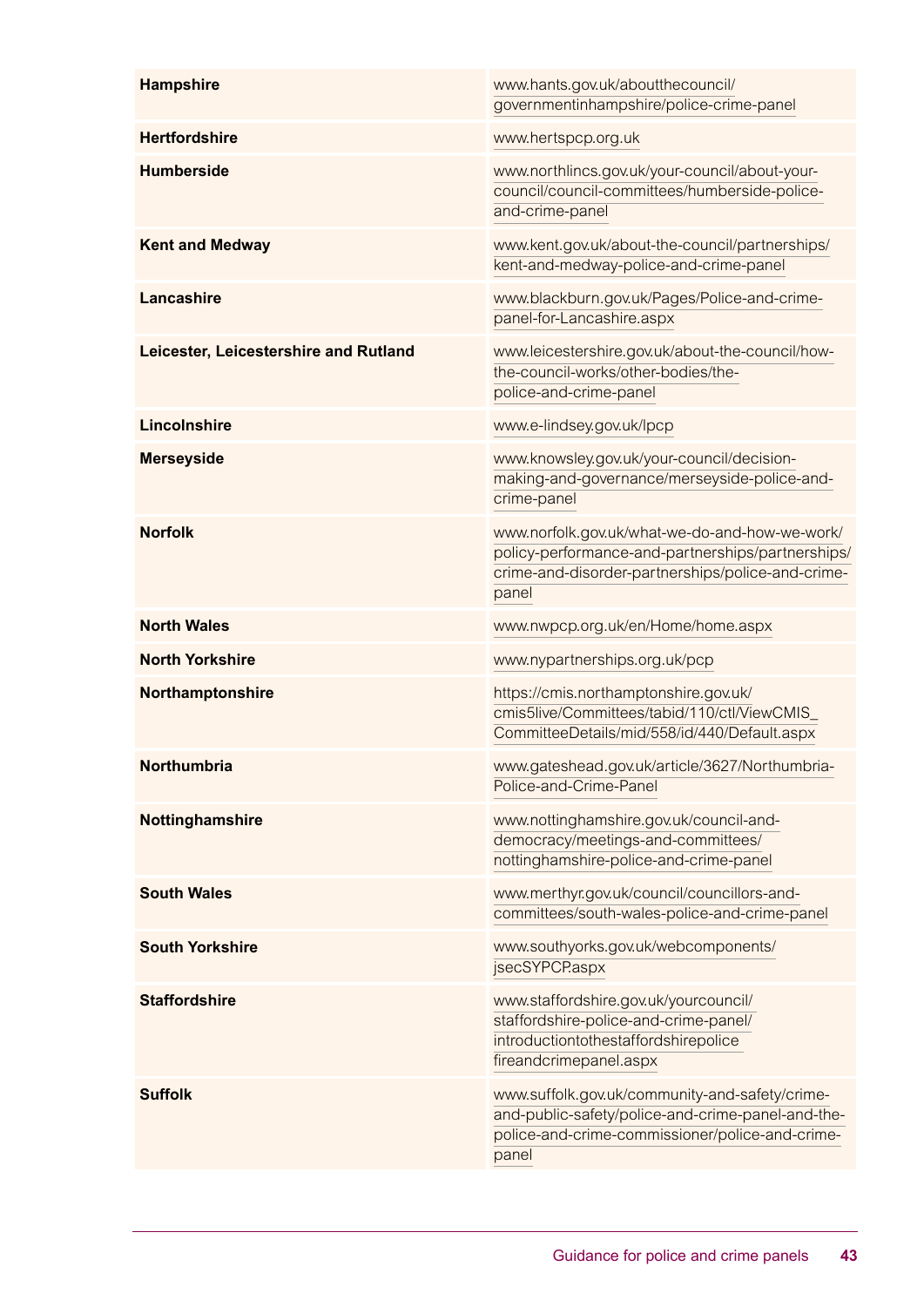| <b>Surrey</b>                         | www.surreycc.gov.uk/people-and-community/<br>emergency-planning-and-community-safety/surrey-<br>police-and-crime-panel                                |
|---------------------------------------|-------------------------------------------------------------------------------------------------------------------------------------------------------|
| <b>Sussex</b>                         | www.westsussex.gov.uk/about-the-council/how-the-<br>council-works/committees-and-decision-making/<br>joint-arrangements/sussex-police-and-crime-panel |
| <b>Thames Valley</b>                  | www.southbucks.gov.uk/article/8102/Thames-<br>Valley-Police-and-Crime-Panel                                                                           |
| Warwickshire                          | https://democratic.warwickshire.gov.uk/cmis5/<br>CurrentCommittees/tabid/122/ctl/ViewCMIS_<br>CommitteeDetails/mid/600/id/543/Default.aspx            |
| <b>West Mercia</b>                    | www.worcestershire.moderngov.co.uk/<br>mgCommitteeDetails.aspx?ID=147                                                                                 |
| <b>West Midlands</b>                  | www.westmidlandspcp.co.uk                                                                                                                             |
| <b>West Yorkshire</b>                 | www.westyorkshire-pcp.gov.uk                                                                                                                          |
| <b>Wiltshire</b>                      | www.wiltshire.gov.uk/council-democracy-pcp                                                                                                            |
| <b>Examples of activity by Panels</b> |                                                                                                                                                       |

Reviewing other panel websites provides an opportunity to learn from others' experiences and good practice. The following examples are not exhaustive but highlight some approaches that have been taken in different places, which other panels may find useful to review, adopt or adapt to suit their own context and ways of working.

| <b>Panel terms of reference</b> | www.nwpcp.org.uk/en/Home/documents/Police-<br>and-Crime-Panel-Terms-of-Reference.pdf<br>https://democracy.peterborough.gov.uk/<br>mgConvert2PDF.aspx?ID=11649<br>https://democracy.kent.gov.uk/ecSDDisplay.<br>aspx?NAME=Terms%20of%20Reference%20<br>Panel%20Arrangements%20%20Rules%20of%20<br>Pr&ID=4761&RPID=27497380                                                                                                                                                                                                                   |
|---------------------------------|---------------------------------------------------------------------------------------------------------------------------------------------------------------------------------------------------------------------------------------------------------------------------------------------------------------------------------------------------------------------------------------------------------------------------------------------------------------------------------------------------------------------------------------------|
| <b>Procedure rules</b>          | www.cheshireeast.gov.uk/pdf/council-and-<br>democracy/cheshire-police-and-crime-panel/<br>procedure-rules-2018-19.pdf<br>www.derbyshire.gov.uk/site-elements/documents/<br>pdf/community/community-safety/derbyshire-<br>police-and-crime-panel/rules-of-procedure.pdf<br>www.glostext.gloucestershire.gov.uk/documents/<br>s47524/Police%20and%20Crime%20Panel%20<br>Rules%20of%20Procedure.pdf<br>www.suffolk.gov.uk/assets/community-and-safety/<br>crime-and-public-safety/police-and-crime-<br>panel/2012-10-23-Rules-of-Procedure.pdf |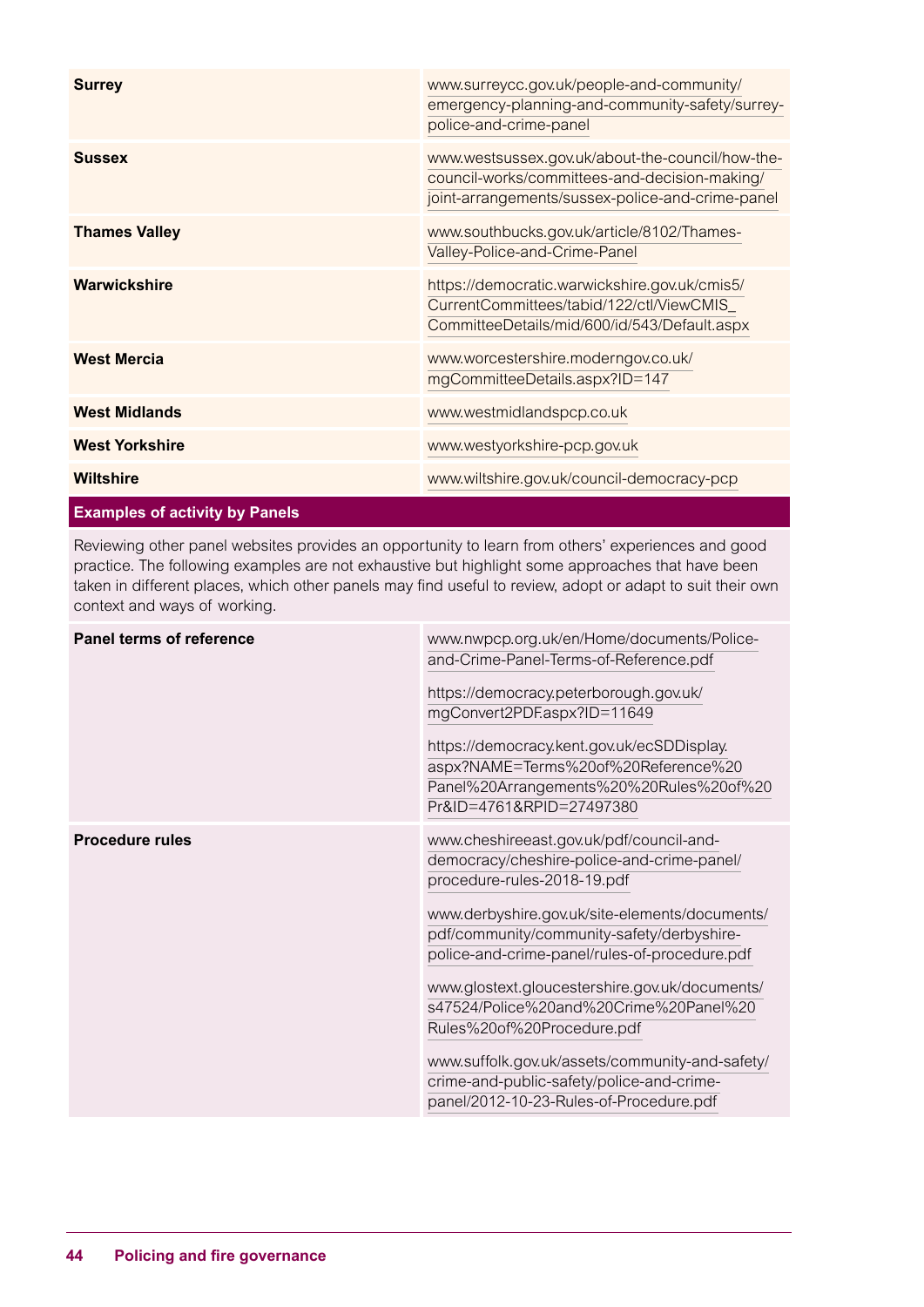| <b>Memorandum of Understanding</b>                                              | www.meetings.southyorks.gov.uk/<br>documents/s47447/Memorandum%20of%20<br>Understanding%20MOU.pdf?zTS=A                                            |
|---------------------------------------------------------------------------------|----------------------------------------------------------------------------------------------------------------------------------------------------|
| <b>Working arrangements</b>                                                     | www.hertspcp.org.uk/content/working-<br>arrangements-police-and-crime-panel                                                                        |
| <b>Members' handbook</b>                                                        | www.cumbria.gov.uk/eLibrary/Content/<br>Internet//536/647/41236122215.pdf                                                                          |
| <b>Recruitment of independent members</b>                                       | www.gloucestershire.gov.uk/gloucestershire-<br>county-council-news/news-july-2017/police-and-<br>crime-panel-recruitment                           |
| Panel report on the PCC's refresh of the<br><b>Police and Crime Plan</b>        | www.westyorkshire-pcp.gov.uk/Documents/<br>Publications/WYPCP%20Report%20to%20PCC%20<br>re%20Police%20and%20Crime%20Plan%20-%20<br>June%202018.pdf |
| <b>Publication of reports to the Commissioner</b><br>including scrutiny reports | www.avonandsomersetpoliceandcrimepanel.org.<br>uk/panels-key-roles-and-responsibilities<br>www.westyorkshire-pcp.gov.uk/publications               |
| <b>Complaints handling</b>                                                      | www.nypartnerships.org.uk/pcpcomplaints                                                                                                            |
| <b>Online complaint form</b>                                                    | http://westmidlandspcp.co.uk/complaints/<br>complaint-form                                                                                         |
| <b>Flowcharts</b>                                                               | www.cumbria.gov.uk/elibrary/Content/<br>Internet/536/647/4339213121.pdf                                                                            |
|                                                                                 | www.e-lindsey.gov.uk/media/5355/<br>Complaints-Handling-Flowchart/pdf/<br>PCPComplaintsHandlingFlowchart.<br>pdf?m=636733771461370000              |
| <b>Communications strategy</b>                                                  | https://bbcdevwebfiles.blob.core.windows.net/<br>webfiles/Files/PCP_Communications_Strategy_<br>June_2016.pdf                                      |
| <b>Media protocol</b>                                                           | https://democracy.peterborough.gov.uk/documents/<br>s36832/Media%20Protocol.pdf                                                                    |
| <b>Website</b>                                                                  | www.nottinghamshire.gov.uk/council-and-<br>democracy/meetings-and-committees/<br>nottinghamshire-police-and-crime-panel                            |
| <b>Twitter feed</b>                                                             | www.hertspcp.org.uk                                                                                                                                |
|                                                                                 | http://westmidlandspcp.co.uk                                                                                                                       |
| Webcasting                                                                      | www.southbucks.gov.uk/article/8102/Thames-<br>Valley-Police-and-Crime-Panel                                                                        |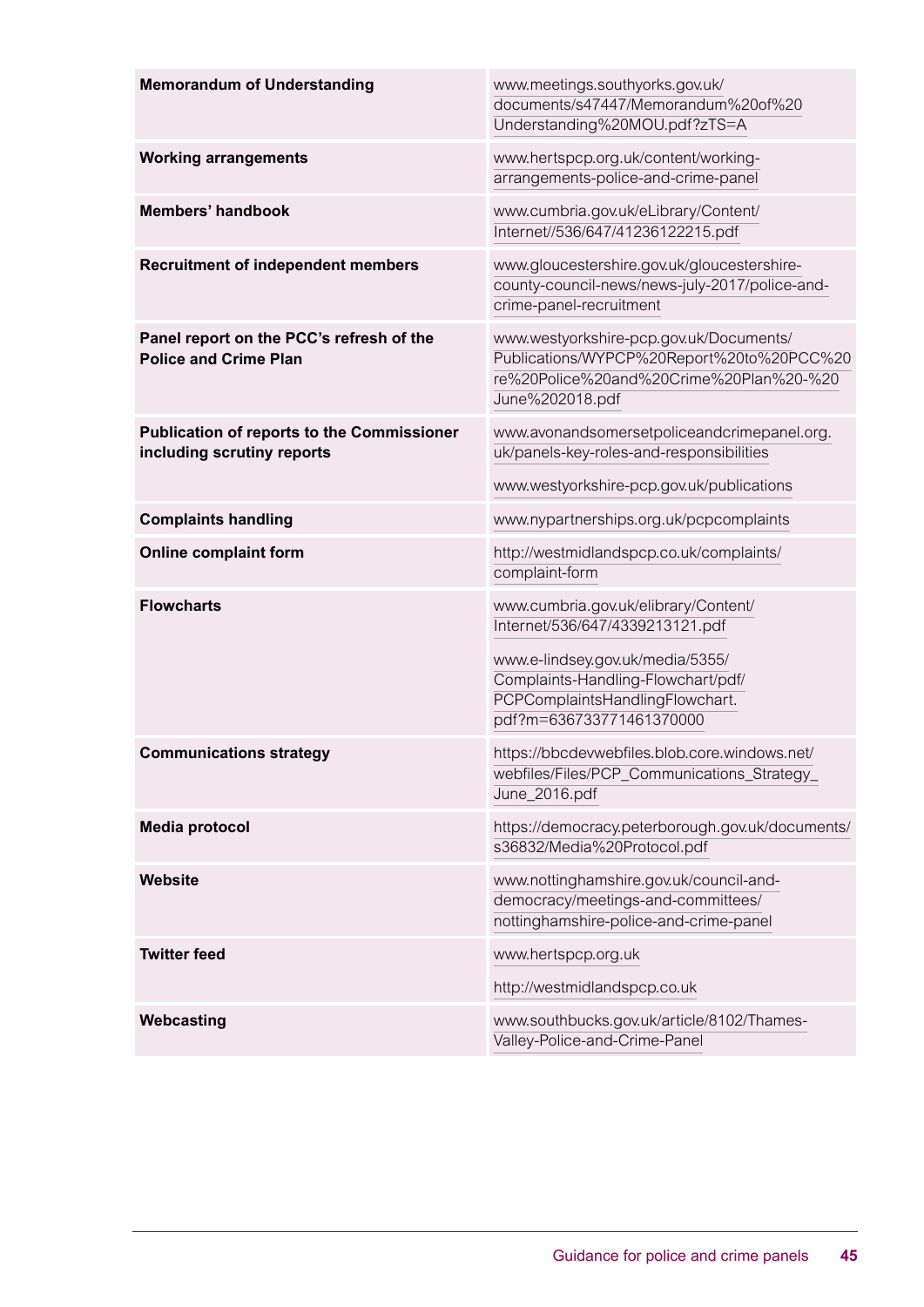| <b>Public participation</b> | www.avonandsomersetpoliceandcrimepanel.org.<br>uk/getting-involved                                                                                                      |
|-----------------------------|-------------------------------------------------------------------------------------------------------------------------------------------------------------------------|
|                             | www.northlincs.gov.uk/your-council/about-your-<br>council/council-committees/humberside-police-<br>and-crime-panel/#1534153288323-741b8097-23b2                         |
|                             | www.nypartnerships.org.uk/sites/default/files/<br>Partnership%20files/Rules%20of%20Public%20<br>Question%20Time_revised%20Nov%202018%20<br>for%20PFCP.pdf               |
|                             | www.westsussex.gov.uk/about-the-council/how-the-<br>council-works/committees-and-decision-making/<br>joint-arrangements/sussex-police-and-crime-<br>panel/#get-involved |
| <b>Proactive work</b>       | www.hants.gov.uk/aboutthecouncil/<br>governmentinhampshire/police-crime-panel/<br>proactive-scrutiny                                                                    |
|                             | https://bbcdevwebfiles.blob.core.windows.net/<br>webfiles/Files/Creating_Confident_Communities_<br>Review_Task_and_Finish_Group_Report.pdf                              |
|                             | http://westmidlandspcp.co.uk/panels-fgm-inquiry-                                                                                                                        |
|                             | report-published-22-june-2015/                                                                                                                                          |
|                             | www.westmidlandspcp.co.uk/wp-content/                                                                                                                                   |
|                             | uploads/2016/01/Panel-report-on-Community-                                                                                                                              |
|                             | Safety-Funding-Jan-2016.pdf                                                                                                                                             |
|                             | www.e-lindsey.gov.uk/media/12417/Task-Group-                                                                                                                            |
|                             | Chief-Constable-Suspension-Report/pdf/                                                                                                                                  |
|                             | Lincolnshire_PCP_Final_Task_Group_Report.                                                                                                                               |
|                             | pdf?m=636910096789070000                                                                                                                                                |